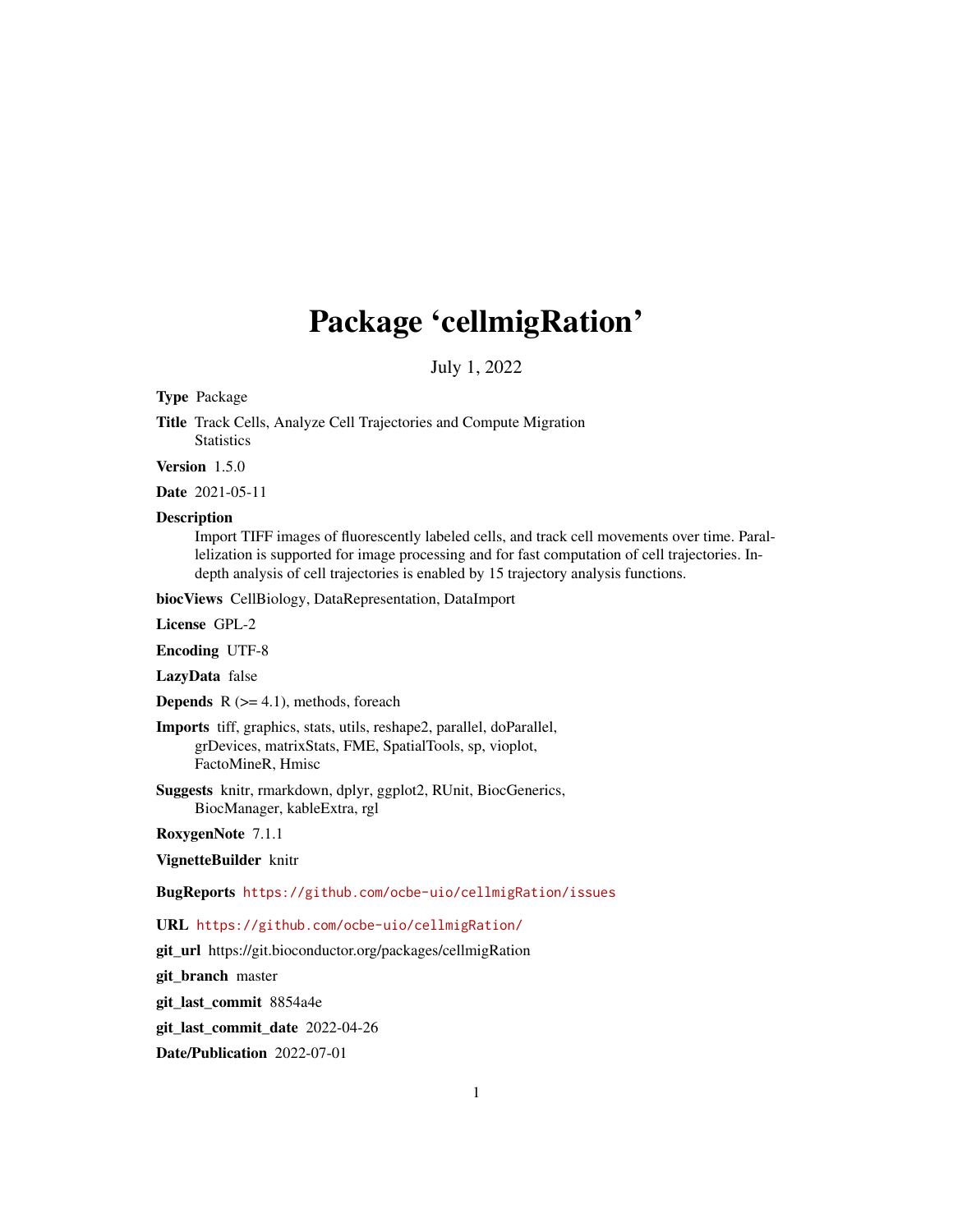Author Salim Ghannoum [aut, cph], Damiano Fantini [aut, cph], Waldir Leoncio [cre, aut], Øystein Sørensen [aut]

Maintainer Waldir Leoncio <w.l.netto@medisin.uio.no>

# R topics documented:

| 3                                                                                                                 |
|-------------------------------------------------------------------------------------------------------------------|
| 5                                                                                                                 |
| 6                                                                                                                 |
| $\overline{7}$                                                                                                    |
| 8                                                                                                                 |
| 9                                                                                                                 |
| 11                                                                                                                |
| 13                                                                                                                |
| 14                                                                                                                |
| 15                                                                                                                |
| 16                                                                                                                |
| 17                                                                                                                |
| 18                                                                                                                |
| 19                                                                                                                |
| <b>FMI</b><br>20                                                                                                  |
| 21                                                                                                                |
| 22                                                                                                                |
| 23<br>$getCell Images \ldots \ldots \ldots \ldots \ldots \ldots \ldots \ldots \ldots \ldots \ldots \ldots \ldots$ |
| 24                                                                                                                |
|                                                                                                                   |
|                                                                                                                   |
|                                                                                                                   |
|                                                                                                                   |
|                                                                                                                   |
| 28                                                                                                                |
| 29                                                                                                                |
| - 30                                                                                                              |
| 31                                                                                                                |
| 32                                                                                                                |
|                                                                                                                   |
|                                                                                                                   |
|                                                                                                                   |
|                                                                                                                   |
|                                                                                                                   |
|                                                                                                                   |
| 37                                                                                                                |
| -37                                                                                                               |
| 38                                                                                                                |
| -39                                                                                                               |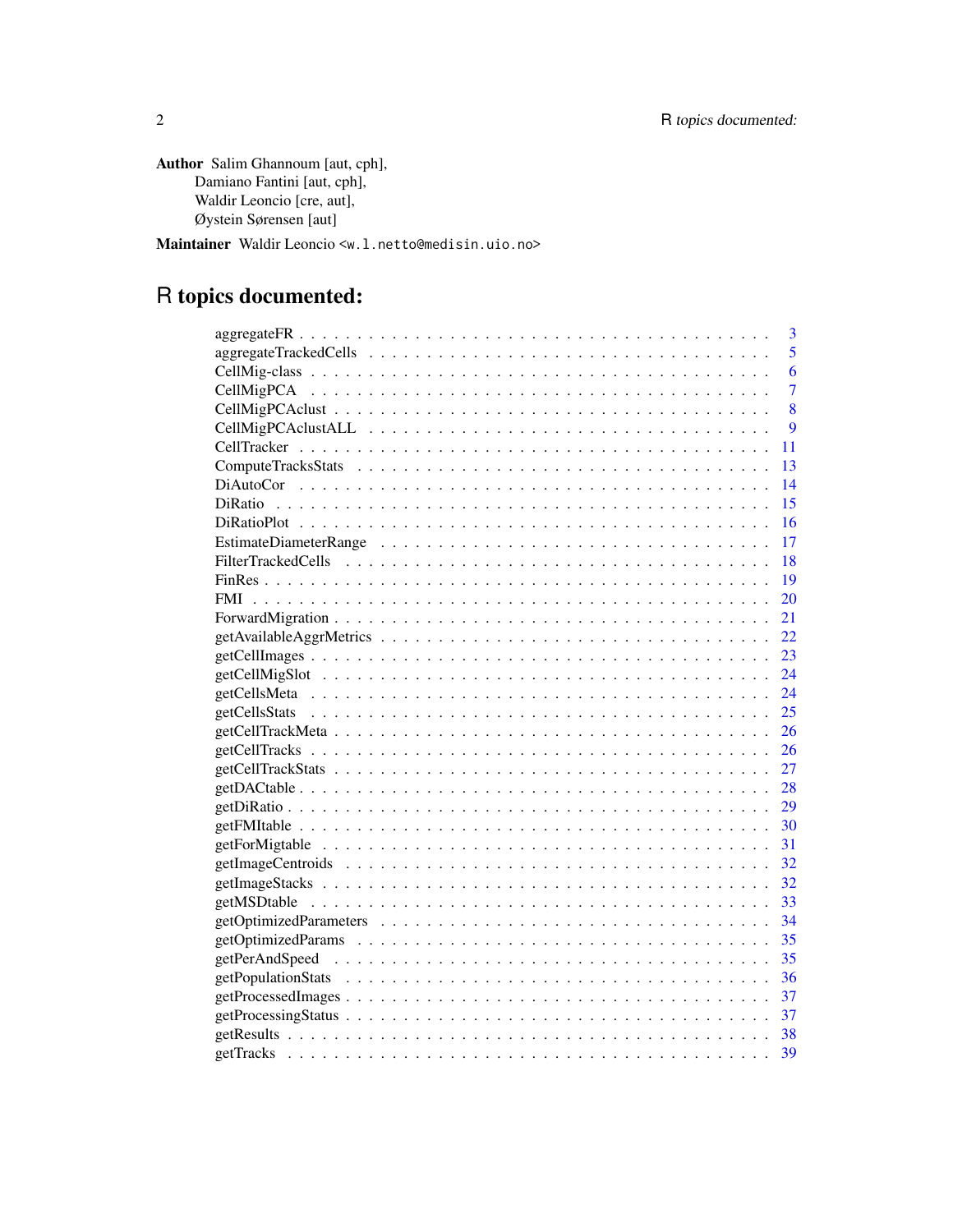<span id="page-2-0"></span>

|       |                                                                                                                                 | 39 |
|-------|---------------------------------------------------------------------------------------------------------------------------------|----|
|       |                                                                                                                                 | 40 |
|       |                                                                                                                                 | 41 |
|       |                                                                                                                                 | 43 |
|       |                                                                                                                                 | 44 |
|       |                                                                                                                                 | 46 |
|       |                                                                                                                                 | 47 |
|       |                                                                                                                                 | 48 |
|       |                                                                                                                                 | 49 |
|       |                                                                                                                                 | 50 |
|       |                                                                                                                                 | 51 |
|       |                                                                                                                                 | 52 |
|       |                                                                                                                                 | 53 |
|       |                                                                                                                                 | 53 |
|       |                                                                                                                                 | 54 |
|       |                                                                                                                                 | 55 |
|       |                                                                                                                                 | 56 |
|       |                                                                                                                                 | 56 |
|       |                                                                                                                                 | 57 |
|       |                                                                                                                                 | 58 |
|       | setTrackedCentroids                                                                                                             | 58 |
|       |                                                                                                                                 | 59 |
|       |                                                                                                                                 | 60 |
|       |                                                                                                                                 | 60 |
|       | $TrajectoryDataset \dots \dots \dots \dots \dots \dots \dots \dots \dots \dots \dots \dots \dots \dots \dots \dots \dots \dots$ | 61 |
|       | VeAutoCor                                                                                                                       | 62 |
|       |                                                                                                                                 | 63 |
|       |                                                                                                                                 | 64 |
|       |                                                                                                                                 | 65 |
| Index |                                                                                                                                 | 67 |

aggregateFR *Aggregating the outcome of several experiments or conditions.*

### Description

Aggregate two or more CellMig-class objects together. Input objects must carry information of trajectory analyses (otherwise an error will be raised). All trajectory results form the different experiments/conditions are returned in two data frames.

### Usage

aggregateFR(x, ..., export = FALSE)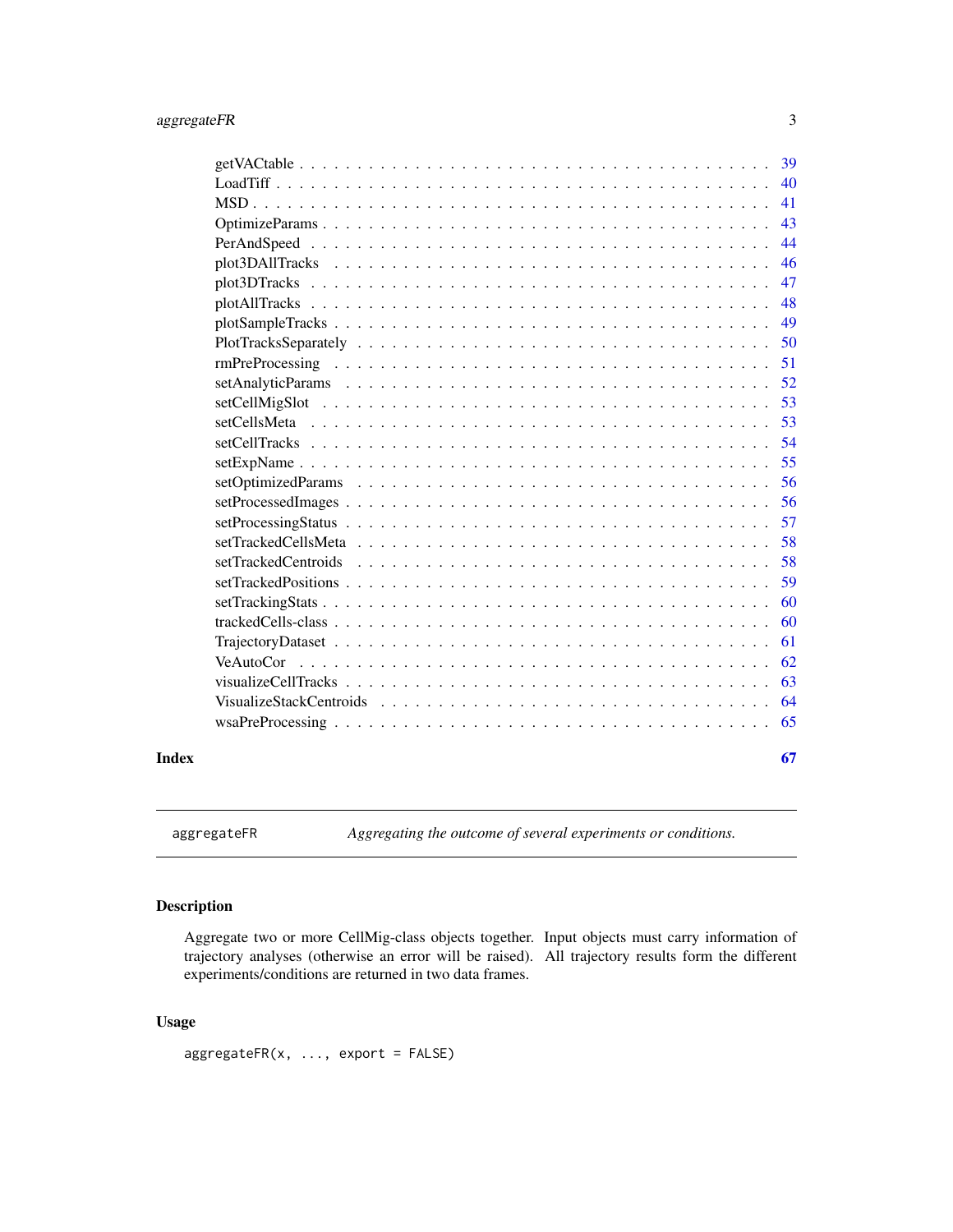#### Arguments

| $\mathbf{x}$ | CellMig class object, which is a list of data frames resulted from the PrePro-<br>cessing.   |
|--------------|----------------------------------------------------------------------------------------------|
| $\cdots$     | one or more CellMig-class object(s) where cells' trajectories have already been<br>analyzed. |
| export       | if 'TRUE' (default), exports function output to CSV file                                     |

### Details

The visualization shows centered trajectories where the starting point of each track is located at the origin of the coordinate system  $(X=0, Y=0)$ .

#### Value

two data frames: The first data frame shows the average of each parameter per experiment/condition. The second data frame shows the parameters of individual cells of all experiments/conditions.

### Author(s)

Damiano Fantini and Salim Ghannoum <salim.ghannoum@medisin.uio.no> Damiano Fantini, <damiano.fantini@gmail.com>

### References

[https://www.data-pulse.com/dev\\_site/cellmigration/](https://www.data-pulse.com/dev_site/cellmigration/)

```
data(WSADataset)
wasDF1 <- WSADataset[seq(1,300,by=1), ]
wsaTD1 <- CellMig(wasDF1)
wsaTD1 <- wsaPreProcessing(wsaTD1,FrameN=55)
wsaTD1 <-FMI(wsaTD1,TimeInterval=10)
wsaTD1 <-FinRes(wsaTD1,ParCor=FALSE, export=FALSE)
wasDF2 <- WSADataset[seq(500,700,by=1), ]
wsaTD2 <- CellMig(wasDF2)
wsaTD2 <- wsaPreProcessing(wsaTD2,FrameN=55)
wsaTD2 <-FMI(wsaTD2,TimeInterval=10)
wsaTD2 <-FinRes(wsaTD2,ParCor=FALSE, export=FALSE)
AGG<-aggregateFR(wsaTD1 ,wsaTD2 ,export=FALSE)
```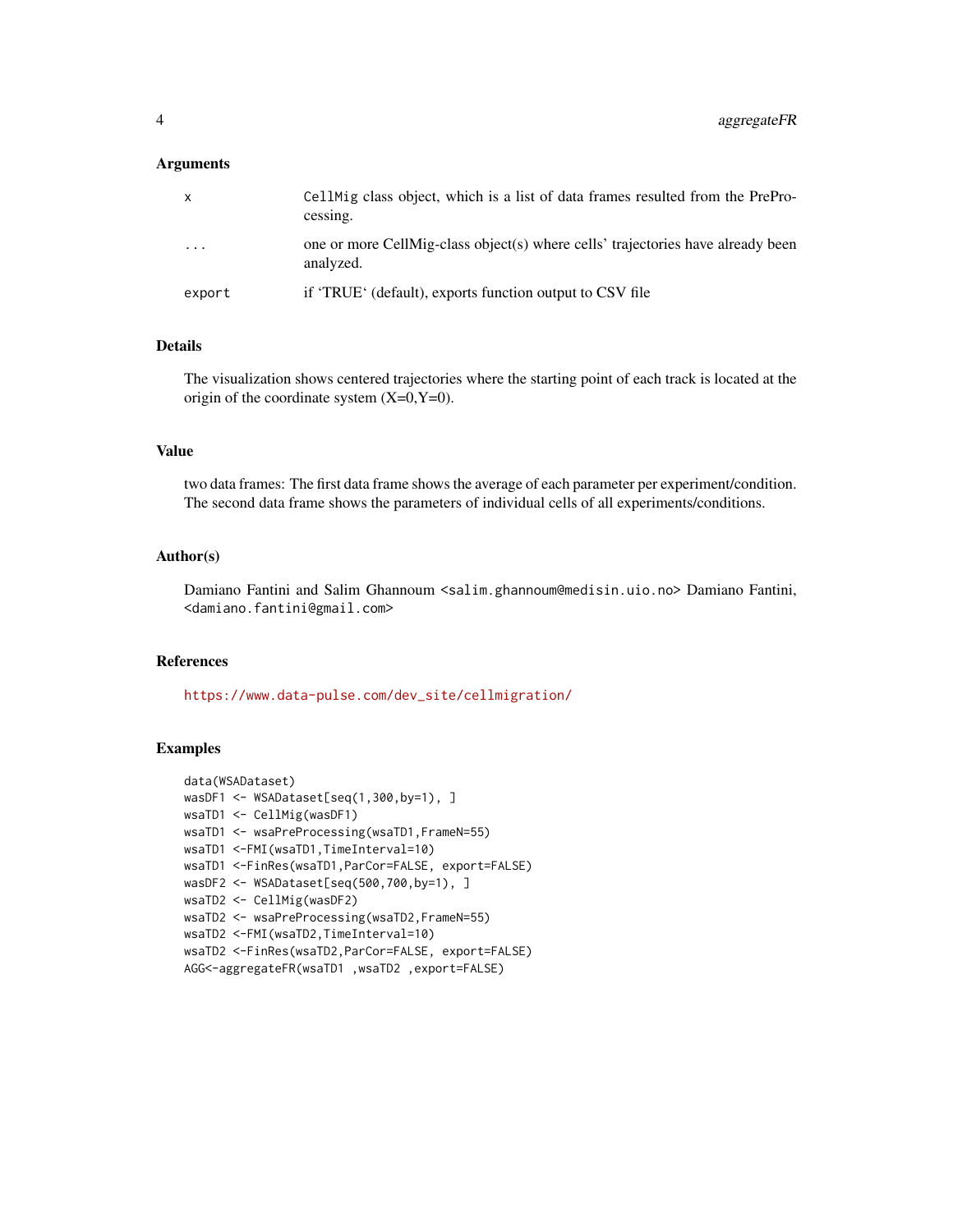<span id="page-4-0"></span>aggregateTrackedCells *Aggregate trackedCells Objects*

### Description

Aggregate two or more trackedCells-class objects together. Input objects must carry information of cell tracks (otherwise an error will be raised). All tracks form the different experiments/images are returned in a large data.frame. A new unique ID is assigned to specifically identify each cell track from each image/experiment.

#### Usage

```
aggregateTrackedCells(
  x,
  ...,
 meta_id_field = c("tiff_file", "experiment", "condition", "replicate")
)
```
#### Arguments

| X                       | a tracked Cells-class object where cells have already been tracked                                                                                                                                                                    |
|-------------------------|---------------------------------------------------------------------------------------------------------------------------------------------------------------------------------------------------------------------------------------|
| $\cdot$ $\cdot$ $\cdot$ | one or more tracked Cells-class object(s) where cells have already been tracked                                                                                                                                                       |
| meta_id_field           | string, can take one of the following values, c("tiff file", "experiment", "con-<br>dition", "replicate"). Indicates the meta-data column used as unique ID for the<br>image/experiment. Can be abbreviated. Defaults to "tiff_file". |

#### Details

each trackedCells-class object passed to this function requires a unique identifier (such as a unique tiff\_file name). Any of the metadata columns can be used as unique ID for an image/experiment. The function will raise an error if non-unique identifiers are found across the input objects.

#### Value

An aggregate data.frame including all cells that were tracked over two or more images/experiments. The data.frame includes the following columns: "new.ID", "frame.ID", "X", "Y", "cell.ID", "tiff\_name", "experiment", "condition", "replicate". The "new.ID" uniquely identifies a cell in a given image/experiment.

#### Author(s)

Damiano Fantini, <damiano.fantini@gmail.com>

### **References**

[https://www.data-pulse.com/dev\\_site/cellmigration/](https://www.data-pulse.com/dev_site/cellmigration/)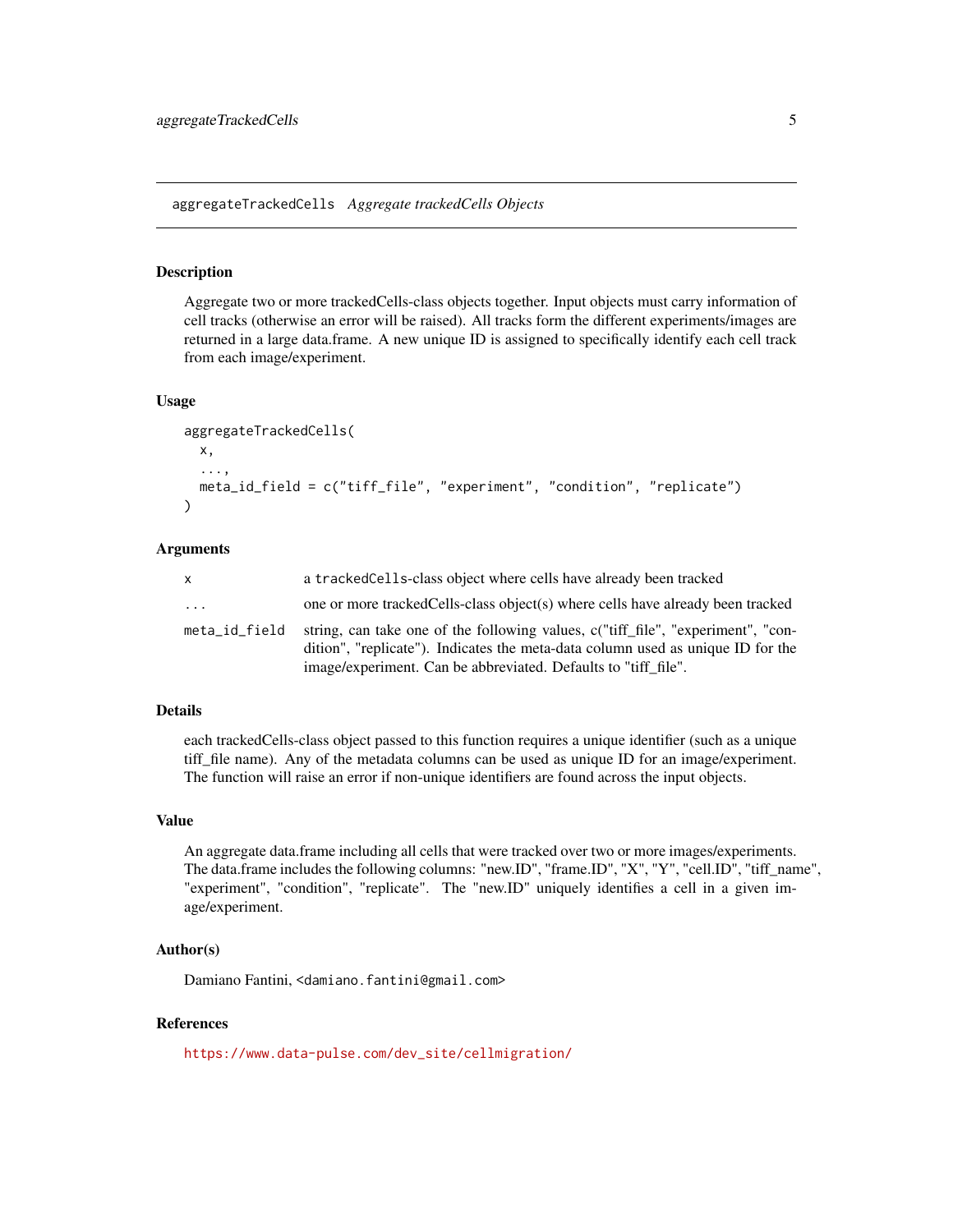#### Examples

```
# Please, see the package vignette
# for an example of how to use this function.
# A pseudo-code example is shown below
# Let x0, x1, x2, ... be trackedCells-class objects
# with a non-empty tracks slot.
x0 <- get(data(TrackCellsDataset))
x0 <- setCellsMeta(x0, experiment = "my_exp_01", condition = "CTRL")
x1 <- setCellsMeta(x0, experiment = "my_exp_01", condition = "DMSO")
x2 <- setCellsMeta(x0, experiment = "my_exp_01", condition = "DRUG")
y <- aggregateTrackedCells(x0, x1, x2, meta_id_field = "condition")
utils::head(y, 50)
```
CellMig-class *The CellMig Class.*

### Description

The CellMig class represents objects storing all information for both random migration (RM) and wound scratch assay (WSA). It comprises 14 slots.

### Usage

```
CellMig(..., ExpName = NULL)
## S4 method for signature 'CellMig'
initialize(.Object, trajdata)
```
CellMig(..., ExpName = NULL)

### Arguments

| .        | arguments to pass to the CellMig constructor |
|----------|----------------------------------------------|
| ExpName  | string, experiment name (optional)           |
| .Object  | the CellMig object being built               |
| trajdata | data frame including trajectory data         |

### Value

An S4-class object a CellMig object

<span id="page-5-0"></span>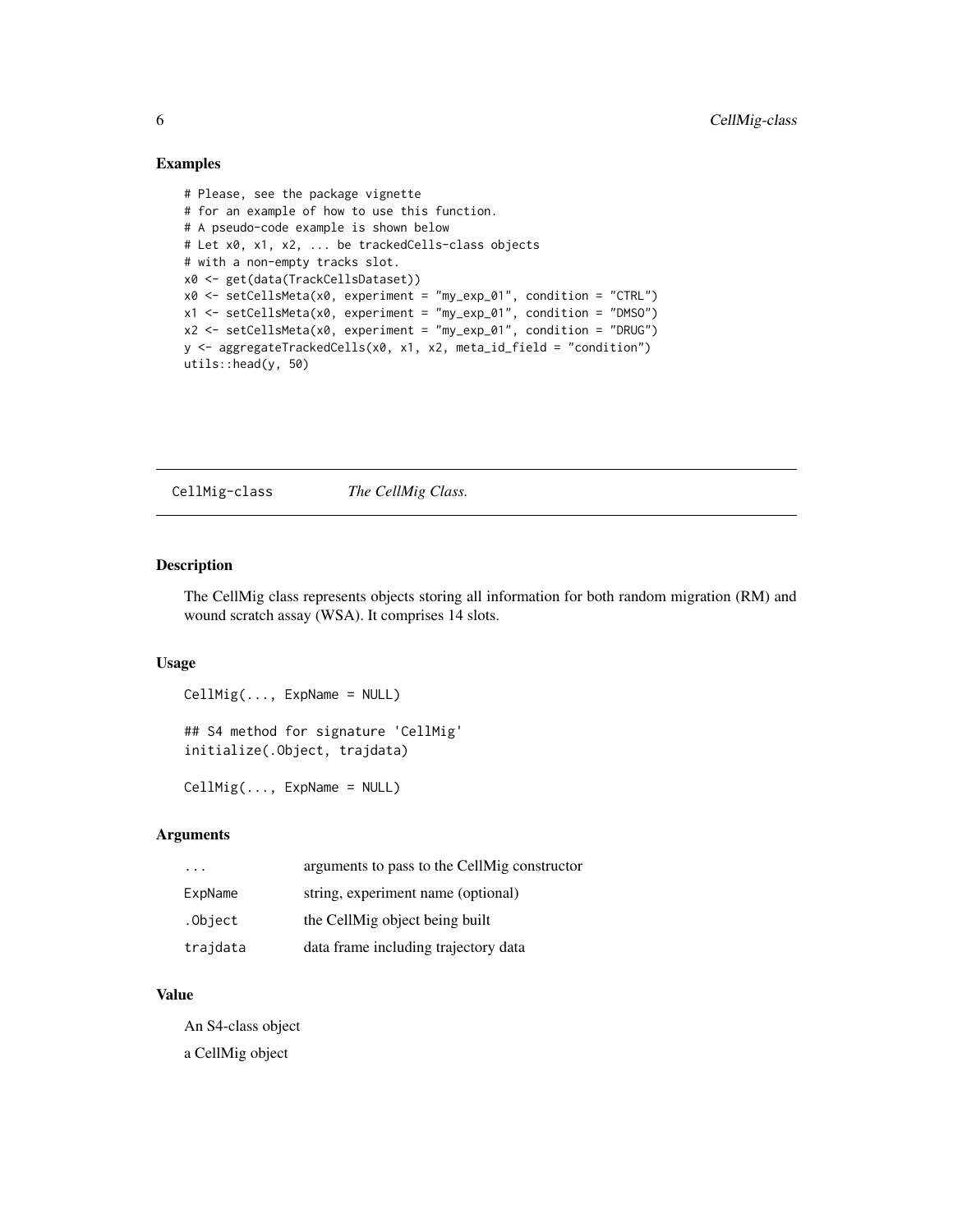### <span id="page-6-0"></span>CellMigPCA 7

#### **Slots**

trajdata The raw trajectory data matrix organized into four columns: cell ID, X coordinates, Y coordinates and Track number, which is the track's path order.

adjDS A data frame of the trajectory data passed from the WSAprep function.

cellpos A binary vector showing on which side of the wound cells are located. "0" refers to a cell located above the wound whereas "1" refers to a cell located below the wound.

parE A numeric vector contains estimations for the imageH, woundH, upperE and lowerE.

preprocessedDS list object of data frames, each data frame shows the trajectories of a single cell.

DRtable A data frame of the results of running the DiRatio() function.

MSDtable A data frame of the results of running the MSD() function.

PerAanSpeedtable A data frame of the results of running the PerAndSpeed() function.

DACtable A data frame of the results of running the DiAutoCor() function.

VACtable A data frame of the results of running the VeAutoCor() function.

ForMigtable A data frame of the results of running the ForwardMigration() function.

FMItable A data frame of the results of running the FMI() function.

results A data frame of all the results.

parCor A data frame for Parameters Correlation.

meta A list including experiment name, meta data and other information.

#### Author(s)

Salim Ghannoum <salim.ghannoum@medisin.uio.no>

#### Examples

```
data("TrajectoryDataset")
CellMig(TrajectoryDataset)
```
CellMigPCA *PCA*

#### **Description**

The CellMigPCA function automatically generates Principal Component Analysis.

```
CellMigPCA(object, parameters = c(1, 2, 3))
```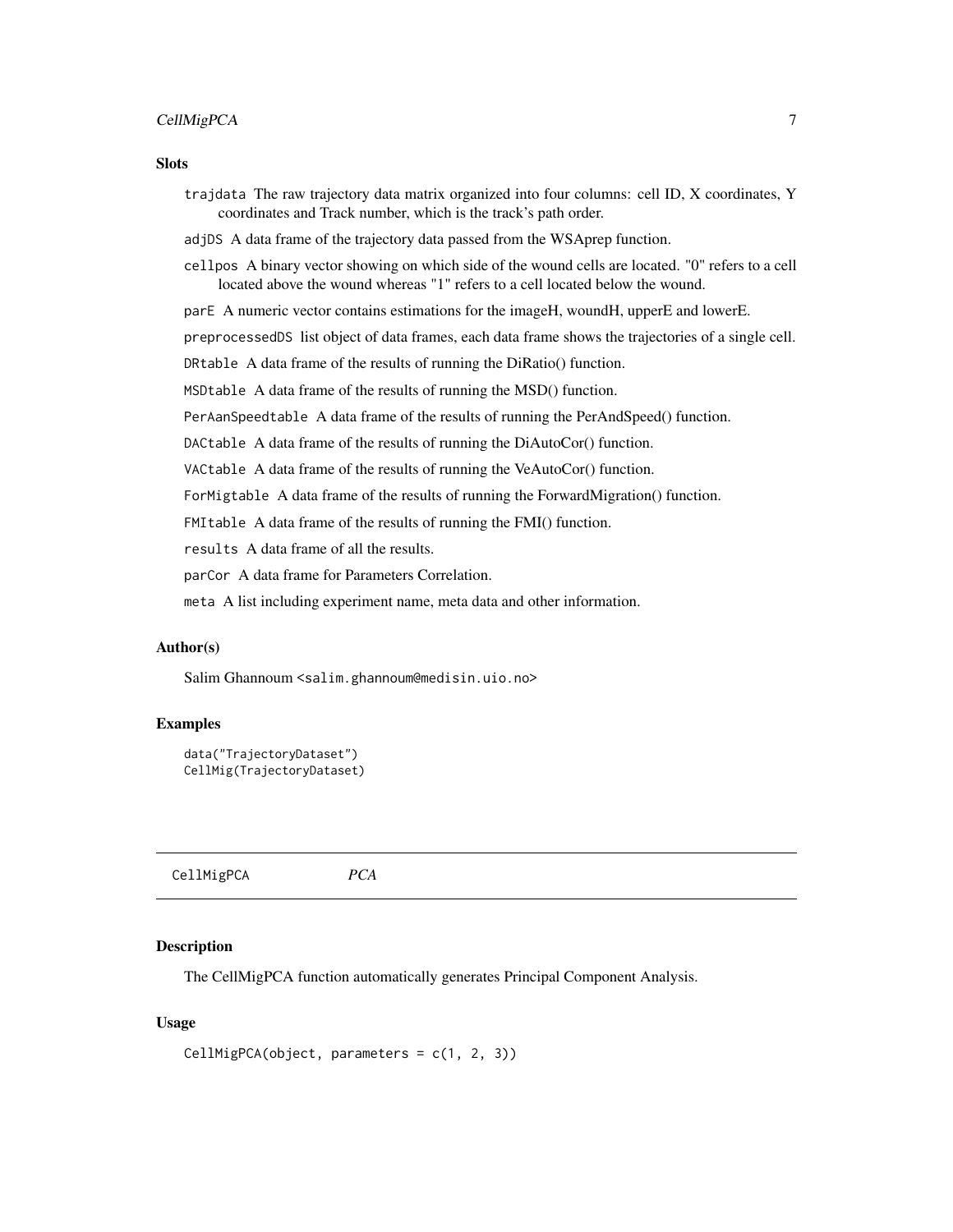### <span id="page-7-0"></span>Arguments

| object     | CellMig class object, which is a list of data frames resulted from the PrePro-<br>cessing.                                                                                    |
|------------|-------------------------------------------------------------------------------------------------------------------------------------------------------------------------------|
| parameters | A numeric vector contains the parameters to be included in the Principal Compo-<br>nent Analysis. These numbers can be obtained from the outcome of the FinRes()<br>function. |

### Value

PCA Graph of cells and PCA Graph of variables.

#### Author(s)

Salim Ghannoum <salim.ghannoum@medisin.uio.no>

### References

[https://www.data-pulse.com/dev\\_site/cellmigration/](https://www.data-pulse.com/dev_site/cellmigration/)

### Examples

```
data(WSADataset)
wasDF=WSADataset[seq(1,300,by=1),]
wsaTD <- CellMig(wasDF)
wsaTD <- wsaPreProcessing(wsaTD,FrameN=55)
wsaTD <-FMI(wsaTD,TimeInterval=10)
wsaTD <-ForwardMigration(wsaTD,TimeInterval=10)
wsaTD <-FinRes(wsaTD,ParCor=FALSE)
PCAplot<-CellMigPCA(wsaTD,parameters=c(1,4))
```
CellMigPCAclust *PCA Clusters*

### Description

The CellMigPCAclust function automatically generates clusters based on the Principal Component Analysis.

```
CellMigPCAclust(
  object,
  parameters = c(1, 2, 3),
  export = FALSE,interactive = TRUE
\mathcal{E}
```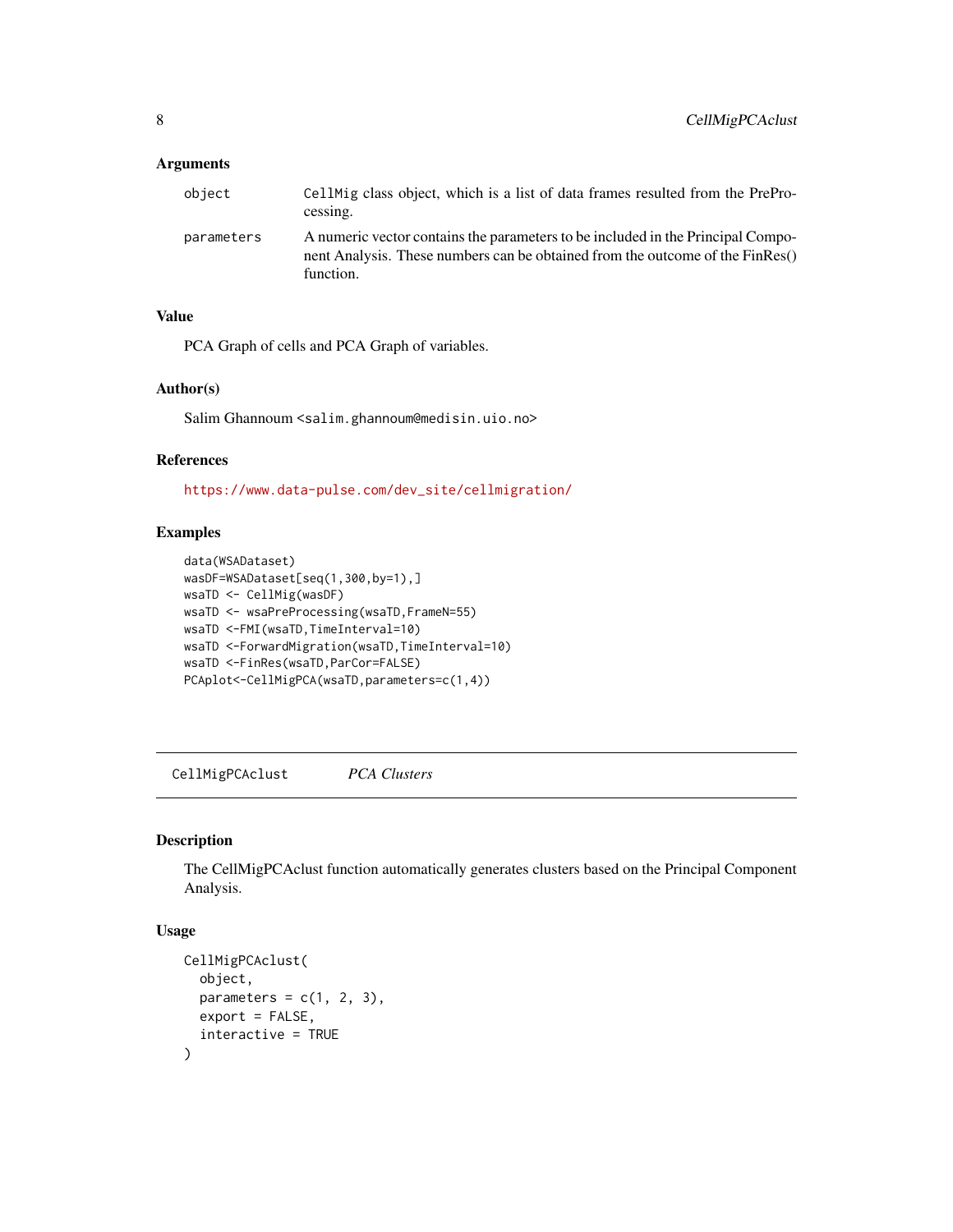#### <span id="page-8-0"></span>**Arguments**

| object      | CellMig class object, which is a list of data frames resulted from the PrePro-<br>cessing.                                                                                    |
|-------------|-------------------------------------------------------------------------------------------------------------------------------------------------------------------------------|
| parameters  | A numeric vector contains the parameters to be included in the Principal Compo-<br>nent Analysis. These numbers can be obtained from the outcome of the FinRes()<br>function. |
| export      | if 'TRUE' (default), exports function output to CSV file                                                                                                                      |
| interactive | logical, shall the PCA analysis be generated in a interactive fashion                                                                                                         |

### Value

PCA Graph of cells and PCA Graph of variables.

#### Author(s)

Salim Ghannoum <salim.ghannoum@medisin.uio.no>

### References

[https://www.data-pulse.com/dev\\_site/cellmigration/](https://www.data-pulse.com/dev_site/cellmigration/)

#### Examples

```
## The analysis only supports the interactive method!
## If interactive=FALSE, the function will return NULL
data(WSADataset)
wasDF <- WSADataset[seq(1, 300, by=1), ]
wsaTD <- CellMig(wasDF)
CellMigPCAclust(wsaTD, parameters=c(1,9), interactive=FALSE)
##
## A real world example is shown below (uncomment)
# data(WSADataset)
# wasDF <- WSADataset[seq(1,300,by=1),]
# wsaTD <- CellMig(wasDF)
# wsaTD <- wsaPreProcessing(wsaTD,FrameN=55)
# wsaTD <-FMI(wsaTD,TimeInterval=10)
# wsaTD <-ForwardMigration(wsaTD,TimeInterval=10)
# wsaTD <-FinRes(wsaTD,ParCor=FALSE)
# PCAclust <- CellMigPCAclust(wsaTD,parameters=c(1,9))
```
CellMigPCAclustALL *PCA Clusters of different conditions*

#### Description

The CellMigPCAclust function automatically generates clusters based on the Principal Component Analysis.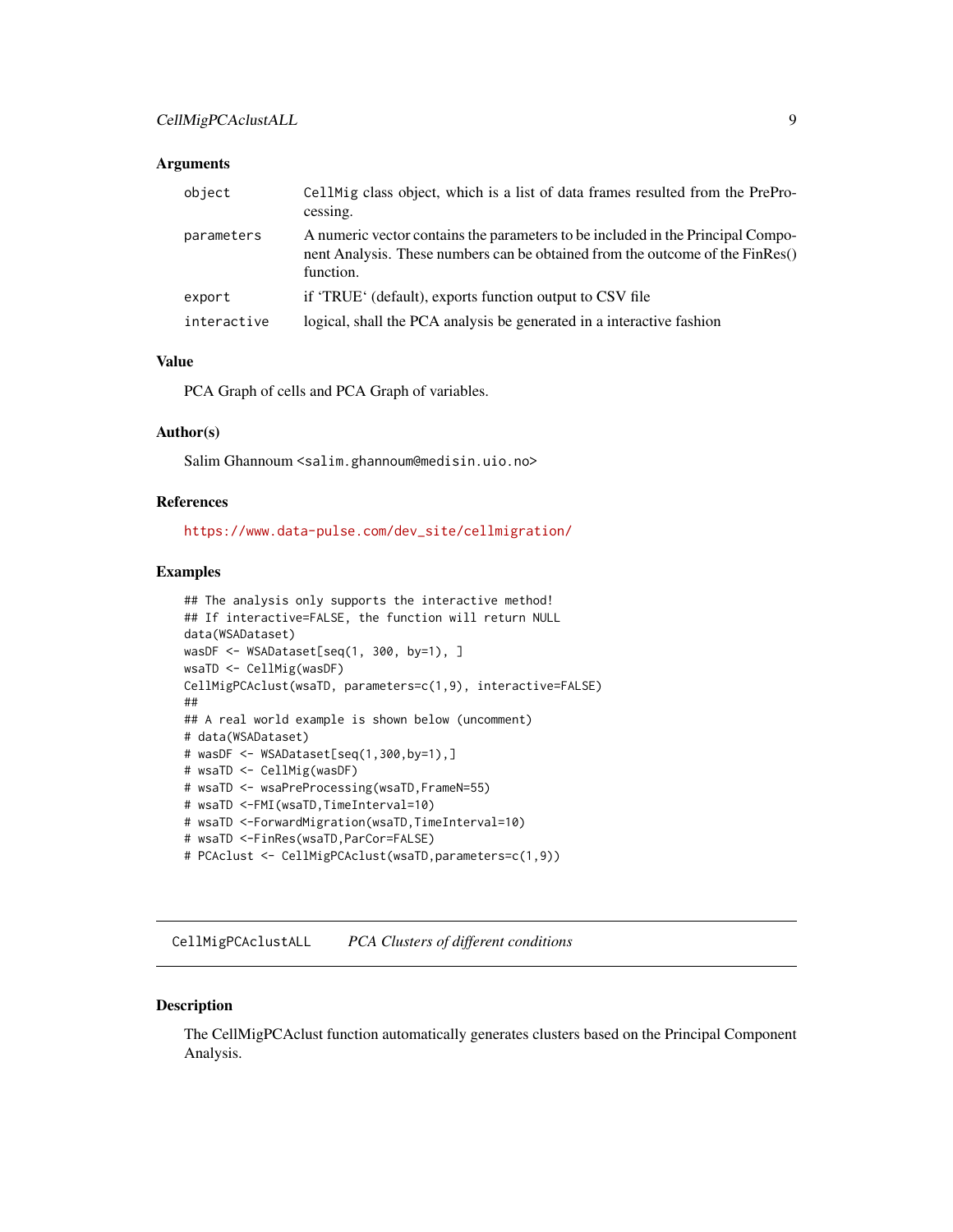### Usage

```
CellMigPCAclustALL(
  object,
  ExpName = "PCA_Clusters",
  parameters = c(1, 2, 3),
  export = FALSE,interactive = TRUE
\lambda
```
### Arguments

| object      | CellMig class object, which is a list of data frames resulted from the PrePro-<br>cessing.                                                                                    |
|-------------|-------------------------------------------------------------------------------------------------------------------------------------------------------------------------------|
| ExpName     | A character string. The ExpName will be appended to all exported tracks and<br>statistics data.                                                                               |
| parameters  | A numeric vector contains the parameters to be included in the Principal Compo-<br>nent Analysis. These numbers can be obtained from the outcome of the FinRes()<br>function. |
| export      | if 'TRUE' (default), exports function output to CSV file                                                                                                                      |
| interactive | logical, shall the PCA analysis be generated in a interactive fashion                                                                                                         |

### Value

PCA Graph of cells and PCA Graph of variables.

### Author(s)

Salim Ghannoum <salim.ghannoum@medisin.uio.no>

### References

[https://www.data-pulse.com/dev\\_site/cellmigration/](https://www.data-pulse.com/dev_site/cellmigration/)

```
## The analysis only supports the interactive method!
## If interactive=FALSE, the function will return NULL
data(WSADataset)
wasDF1 <- WSADataset[seq(1,300,by=1), ]
wsaTD1 <- CellMig(wasDF1)
wsaTD1 <- wsaPreProcessing(wsaTD1, FrameN=55)
wsaTD1 <-FMI(wsaTD1,TimeInterval=10)
wsaTD1 <-FinRes(wsaTD1,ParCor=FALSE, export=FALSE)
wasDF2 <- WSADataset[seq(500,700,by=1), ]
wsaTD2 <- CellMig(wasDF2)
wsaTD2 <- wsaPreProcessing(wsaTD2,FrameN=55)
wsaTD2 <-FMI(wsaTD2, TimeInterval=10)
wsaTD2 <-FinRes(wsaTD2, ParCor=FALSE, export=FALSE)
AGG <- aggregateFR(wsaTD1, wsaTD2, export=FALSE)
```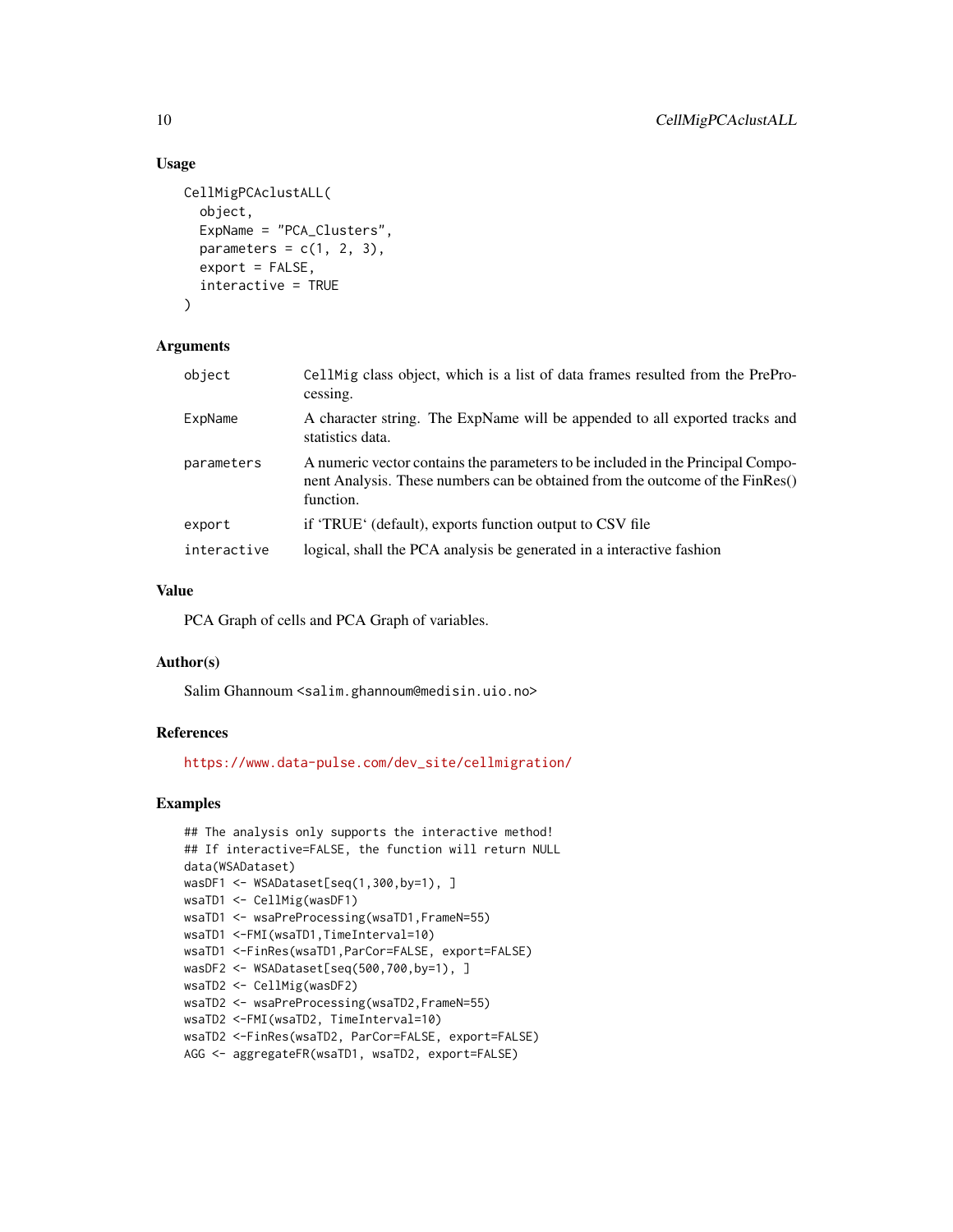#### <span id="page-10-0"></span>CellTracker 11

```
CellMigPCAclustALL(AGG,ExpName="Aggregated_Conditions",
                 parameters=c(1,6), export=FALSE, interactive=FALSE)
# The previous line returns NULL
# In an interactive session, try running the following command (uncomment!)
# CellMigPCAclustALL(AGG,ExpName="Aggregated_Conditions",
# parameters=c(1,6), export=FALSE)
```
#### CellTracker *Compute Cell Tracks*

### Description

Analyze Stacks, detect cells in each frame, and analyze cell tracks over time

#### Usage

```
CellTracker(
  tc_obj,
  import_optiParam_from = NULL,
  min_frames_per_cell = 1,
  lnoise = NULL,
  diameter = NULL,
  threshold = NULL,
  maxDisp = NULL,
  memory_b = 0,
  goodenough = 0,
  threads = 1,
  show_plots = FALSE,
  verbose = FALSE,
  dryrun = FALSE\lambda
```
#### **Arguments**

tc\_obj a trackedCells object.

```
import_optiParam_from
                 a trackedCells object (optional) used to import optimized parameters; can be
                 NULL.
min_frames_per_cell
                 numeric, minimum number of consecutive frames in which a cell shall be found
                 in order to retain that cell in the final cell tracks data.frame. Defaults to 1.
lnoise numeric, lnoise parameter; can be NULL if OptimizeParams() has already been
                 run
diameter numeric, diameter parameter; can be NULL if OptimizeParams() has already
                 been run
```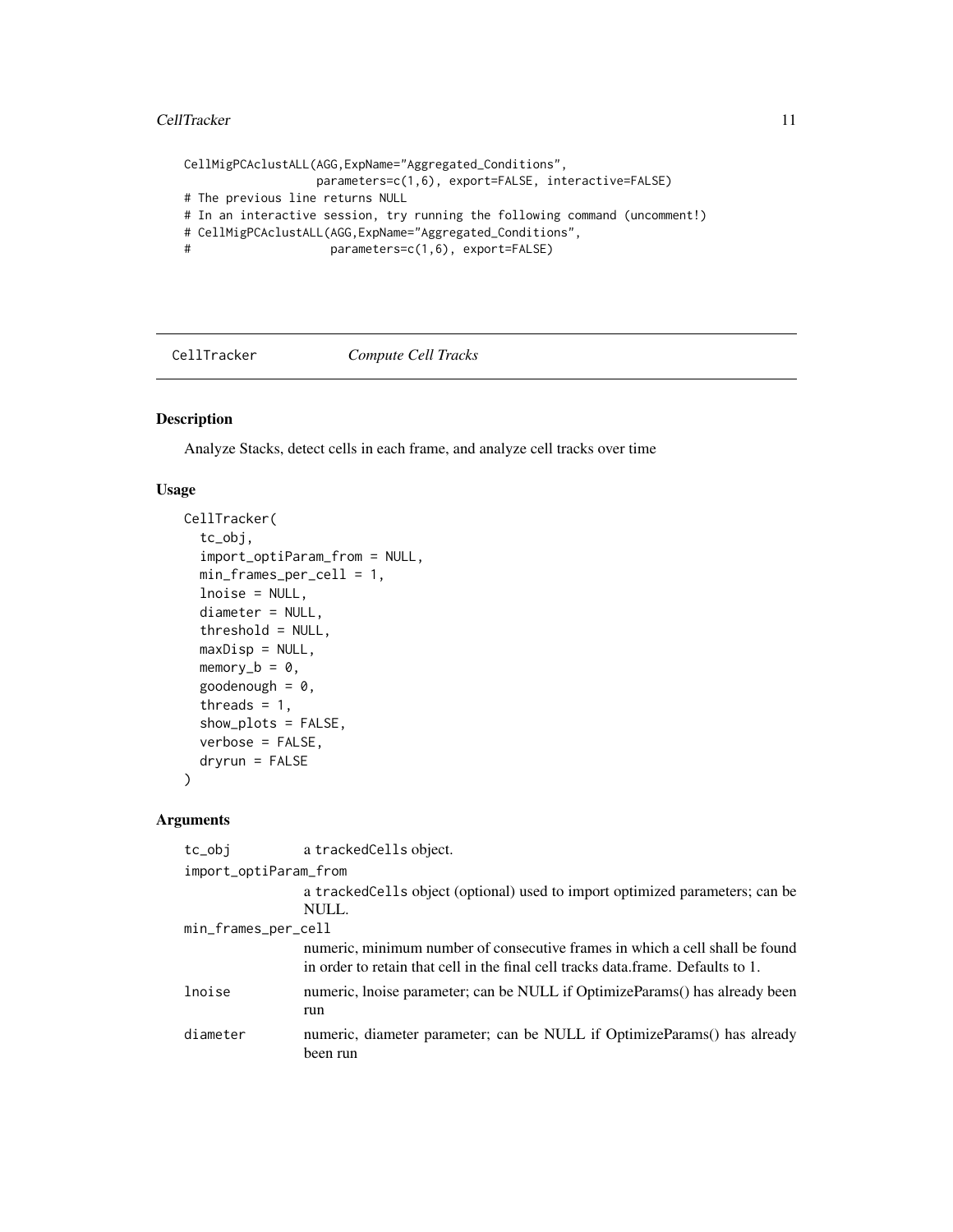| threshold  | numeric, threshold parameter; can be NULL if OptimizeParams() has already<br>been run                                                               |
|------------|-----------------------------------------------------------------------------------------------------------------------------------------------------|
| maxDisp    | numeric, maximum displacement of a cell per time interval. When many cells<br>are detected in each frame, small maxDisp values should be used.      |
| $memory_b$ | numeric, memory b parameter as used in the original track.m function. In the<br>current R implementation, only the value memory_b=0 is accepted     |
| goodenough | numeric, goodenough parameter as used in the original track.m function. In the<br>current R implementation, only the value goodenough=0 is accepted |
| threads    | integer, number of cores to use for parallelization                                                                                                 |
| show_plots | logical, shall cells detected in each frame of the image stack be visualized                                                                        |
| verbose    | logical, shall info about the progress of the cell tracking job be printed                                                                          |
| dryrun     | logical, shall a dryrun be performed                                                                                                                |

### **Details**

The lnoise param is used to guide a lowpass blurring operation, while the lobject param is used to guide a highpass background subtraction. The threshold param is used for a background correction following the initial image convolution

- lnoise: Characteristic lengthscale of noise in pixels. Additive noise averaged over this length should vanish. May assume any positive floating value. May be also set to 0, in which case only the highpass "background subtraction" operation is performed.
- lobject Integer length in pixels somewhat larger than a typical object. Can also be set to 0, in which case only the lowpass "blurring" operation defined by lnoise is done without the background subtraction defined by lobject
- threshold Numeric. By default, after the convolution, any negative pixels are reset to 0. Threshold changes the threshhold for setting pixels to 0. Positive values may be useful for removing stray noise or small particles.

### Value

a trackedCells object

#### Author(s)

Damiano Fantini, <damiano.fantini@gmail.com>

#### References

```
https://www.data-pulse.com/dev_site/cellmigration/ https://www.mathworks.com/matlabcentral/
fileexchange/60349-fasttracks
```

```
x <- get(data(TrackCellsDataset))
x <- CellTracker(x, dryrun=TRUE)
getTracks(x)[seq(1,12,by=1),]
```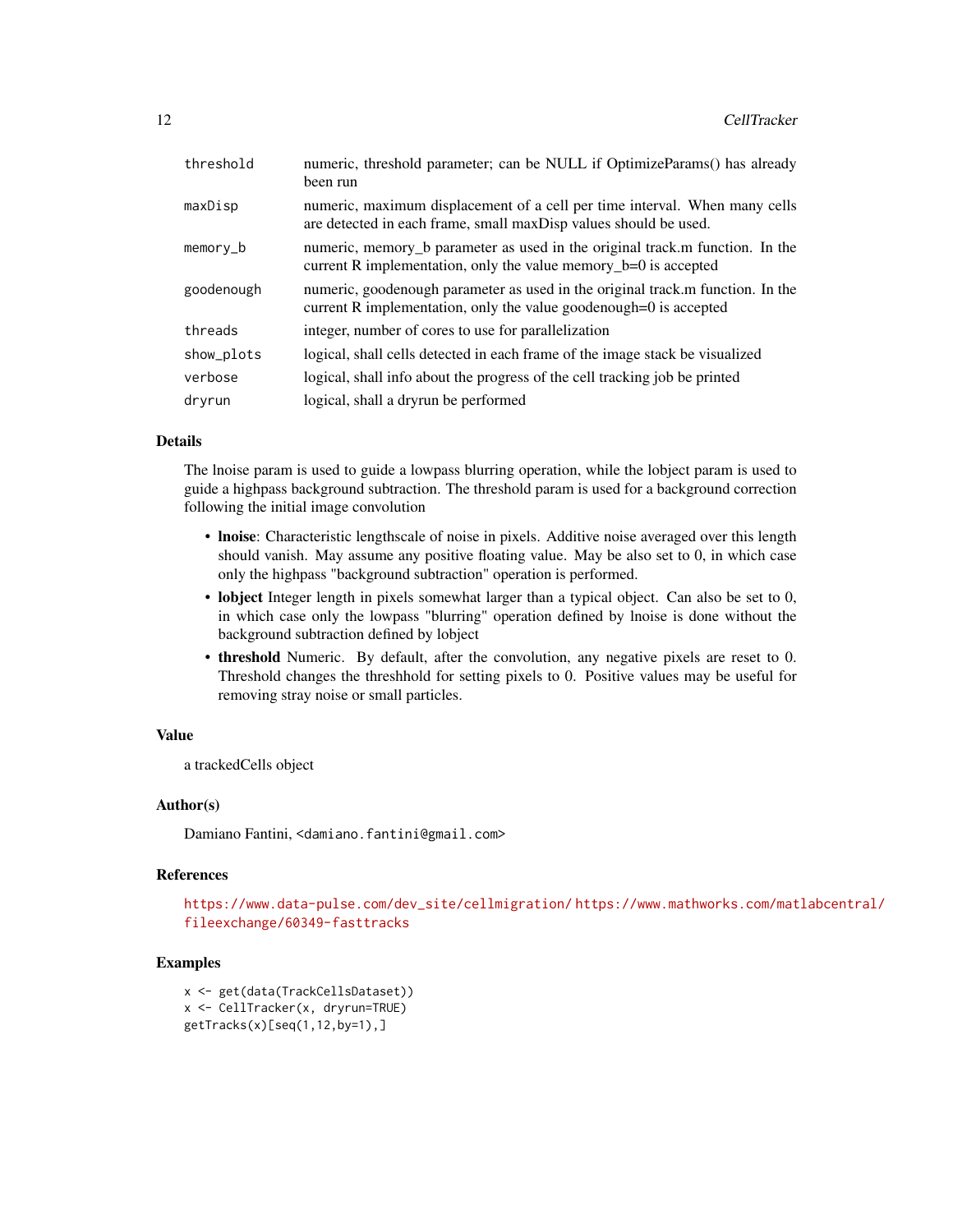<span id="page-12-0"></span>Wrapper for the MigrationStats() function. It computes statistics for a trackedCells object where cells have already been tracked.

### Usage

```
ComputeTracksStats(tc_obj, time_between_frames, resolution_pixel_per_micron)
```
#### Arguments

tc\_obj a trackedCells object time\_between\_frames integer, time interval between two successive frames were taken resolution\_pixel\_per\_micron integer, image resolution, i.e. number of pixels per micron

## Value

a trackedCells object, including cell track statistics

### Author(s)

Damiano Fantini, <damiano.fantini@gmail.com>

### References

[https://www.data-pulse.com/dev\\_site/cellmigration/](https://www.data-pulse.com/dev_site/cellmigration/) [https://www.mathworks.com/mat](https://www.mathworks.com/matlabcentral/fileexchange/60349-fasttracks)labcentral/ [fileexchange/60349-fasttracks](https://www.mathworks.com/matlabcentral/fileexchange/60349-fasttracks)

```
x <- get(data(TrackCellsDataset))
x <- ComputeTracksStats(x, time_between_frames = 10,
                       resolution_pixel_per_micron = 20)
getCellsStats(x)
```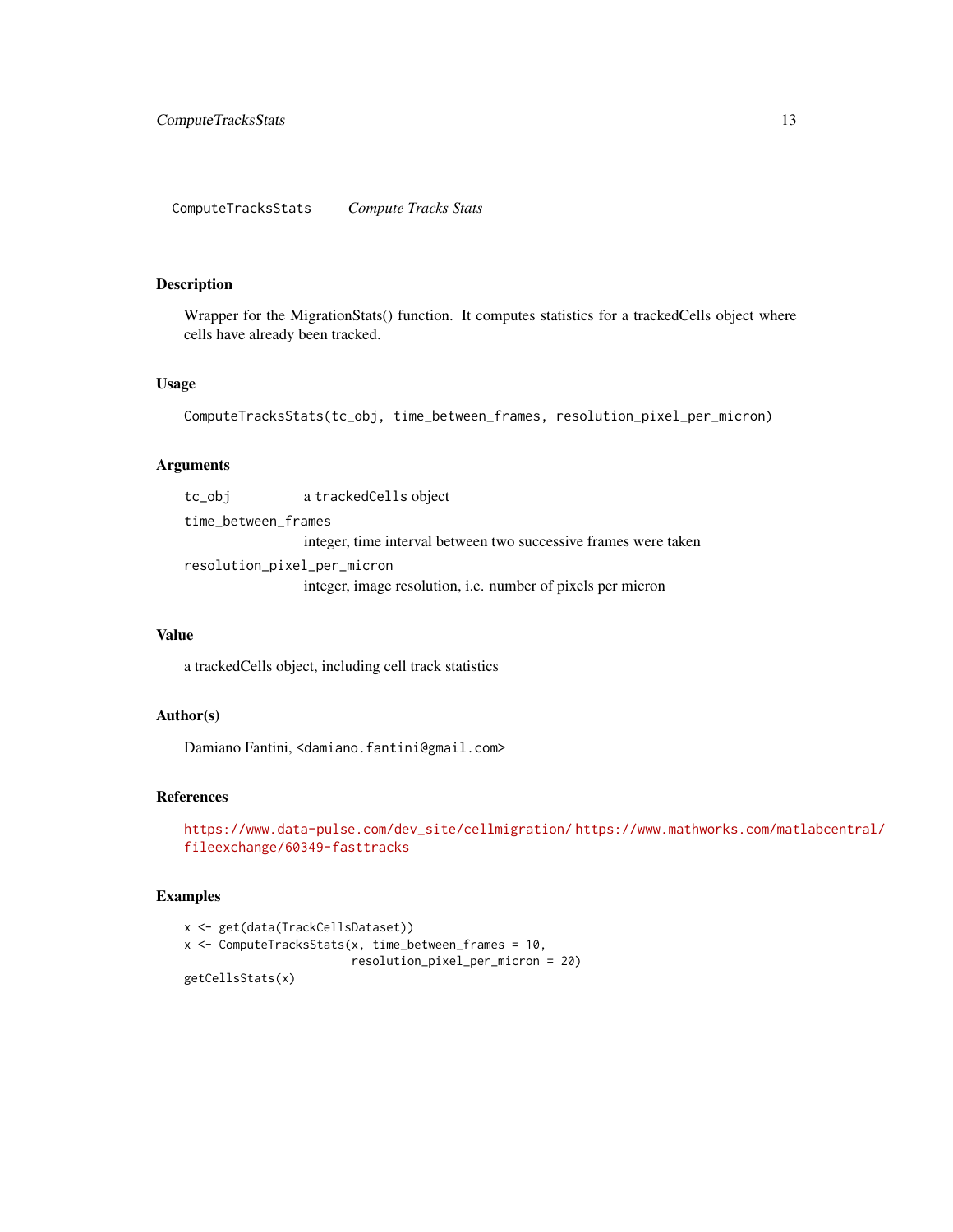<span id="page-13-0"></span>

The DiAutoCor function automatically compute the angular persistence across several sequantial time intervals.

### Usage

```
DiAutoCor(
  object,
  TimeInterval = 10,
  SLAG = 0.25,
  sPLOT = TRUE,
  aPLOT = TRUE,
  export = FALSE,
  ExpName = NULL
)
```
#### Arguments

| object       | Cell Mig class object, which is a list of data frames resulted from the PrePro-<br>cessing.                                                               |
|--------------|-----------------------------------------------------------------------------------------------------------------------------------------------------------|
| TimeInterval | A numeric value of the time elapsed between successive frames in the time-lapse<br>stack.                                                                 |
| sLAG         | A numeric value to be used to get the number of lags for the slope fitting. Default<br>is 0.25, which represents 25 percent of the steps.                 |
| <b>sPLOT</b> | A logical vector that allows generating individual plots showing the angular<br>persistence across several sequantial time intervals. Default is TRUE.    |
| aPLOT        | A logical vector that allows generating a plot showing the angular persistence<br>across several sequantial time intervals of all cells. Default is TRUE. |
| export       | if 'TRUE' (default), exports function output to CSV file                                                                                                  |
| ExpName,     | string, name of the experiment. Can be NULL                                                                                                               |
|              |                                                                                                                                                           |

#### Value

An CellMig class Object with a data frame and plots. The data frame, which contains six rows: "Cell Number", "Angular Persistence", "Intercept of DA quadratic model", "Mean Direction AutoCorrelation (all lags)", "Stable Direction AutoCorrelation through the track" and "Difference between Mean DA and Intercept DA".

### Author(s)

Salim Ghannoum <salim.ghannoum@medisin.uio.no>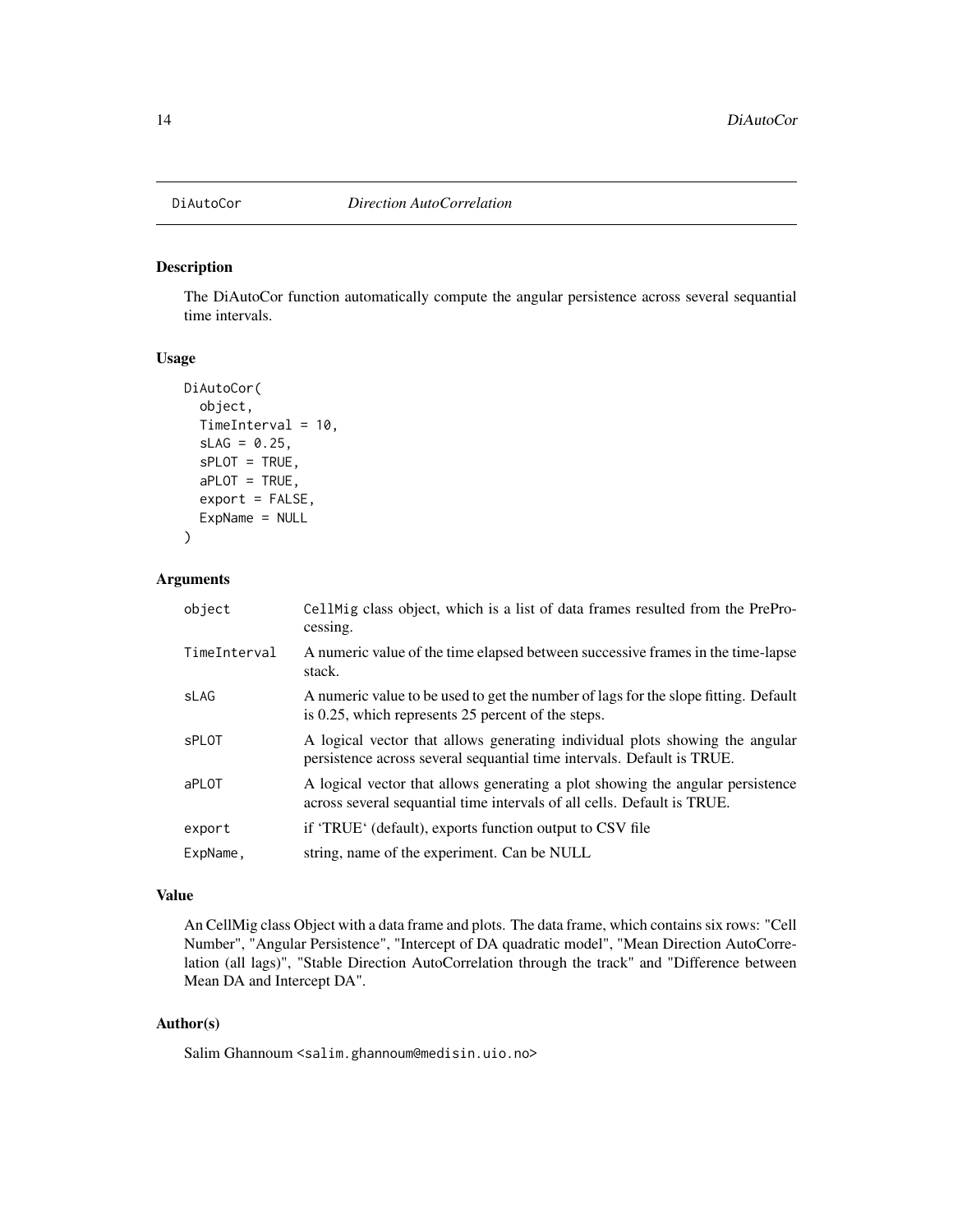#### <span id="page-14-0"></span>DiRatio 15

### References

[https://www.data-pulse.com/dev\\_site/cellmigration/](https://www.data-pulse.com/dev_site/cellmigration/)

#### Examples

```
data(TrajectoryDataset)
rmDF=TrajectoryDataset[seq(1,220,by=1),]
rmTD <- CellMig(rmDF)
rmTD <- rmPreProcessing(rmTD,FrameN=55)
rmTD <- DiAutoCor(rmTD, TimeInterval=10, sLAG=0.25, sPLOT=FALSE,
                  aPLOT=FALSE, export=FALSE)
```

```
DiRatio Directionality Table
```
#### Description

Directionality Ratio is the displacement divided by the total length of the total path distance, where displacement is the straight line length between the start point and the endpoint of the migration trajectory,

#### Usage

```
DiRatio(object, TimeInterval = 10, export = FALSE, ExpName = NULL)
```
#### Arguments

| object       | CellMig class object, which is a list of data frames resulted from the PrePro-<br>cessing. |
|--------------|--------------------------------------------------------------------------------------------|
| TimeInterval | A numeric value of the time elapsed between successive frames in the time-lapse<br>stack.  |
| export       | if 'TRUE' (default), exports function output to CSV file                                   |
| ExpName      | string                                                                                     |

#### Details

Directionality Ratio and Directional persistence

### Value

An CellMig class object with a data frame stored in the DRtable slot. It contains nine rows: "Cell Number", "Directionality Ratio","Mean Cumulative Directionality Ratio", "Stable Directionality Ratio", "Number of returns","Min CumDR", "Location of Min CumDR, Steps with less CumDR than DR", "Directional Persistence"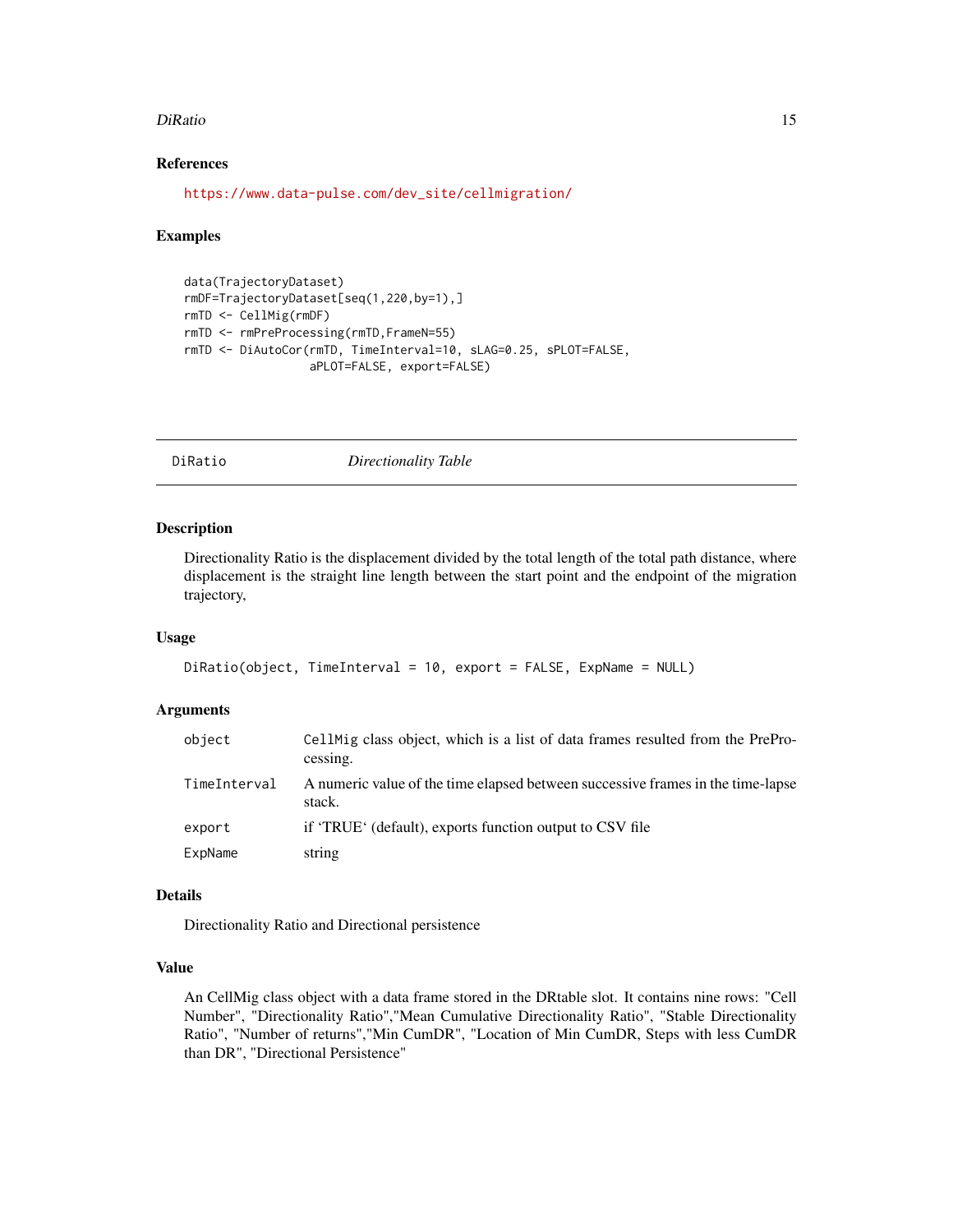#### <span id="page-15-0"></span>Author(s)

Salim Ghannoum <salim.ghannoum@medisin.uio.no>

#### References

[https://www.data-pulse.com/dev\\_site/cellmigration/](https://www.data-pulse.com/dev_site/cellmigration/)

#### Examples

```
rmTD <- get(data(preProcCellMig))
rmTD <- DiRatio(rmTD, export=FALSE)
```
DiRatioPlot *Directionality Ratio plots*

### Description

Directionality Ratio is the displacement divided by the total length of the total path distance, where displacement is the straightline length between the start point and the endpoint of the migration trajectory,

#### Usage

```
DiRatioPlot(object, TimeInterval = 10, export = FALSE, ExpName = NULL)
```
### Arguments

| object       | CellMig class object, which is a list of data frames resulted from the PrePro-<br>cessing. |
|--------------|--------------------------------------------------------------------------------------------|
| TimeInterval | A numeric value of the time elapsed between successive frames in the time-lapse<br>stack.  |
| export       | if 'TRUE' (default), exports plot to JPG file                                              |
| ExpName      | string, name of the experiment. Can be NULL                                                |

### Details

Directionality Ratio

### Value

Directionality Ratio plots

#### Author(s)

Salim Ghannoum <salim.ghannoum@medisin.uio.no>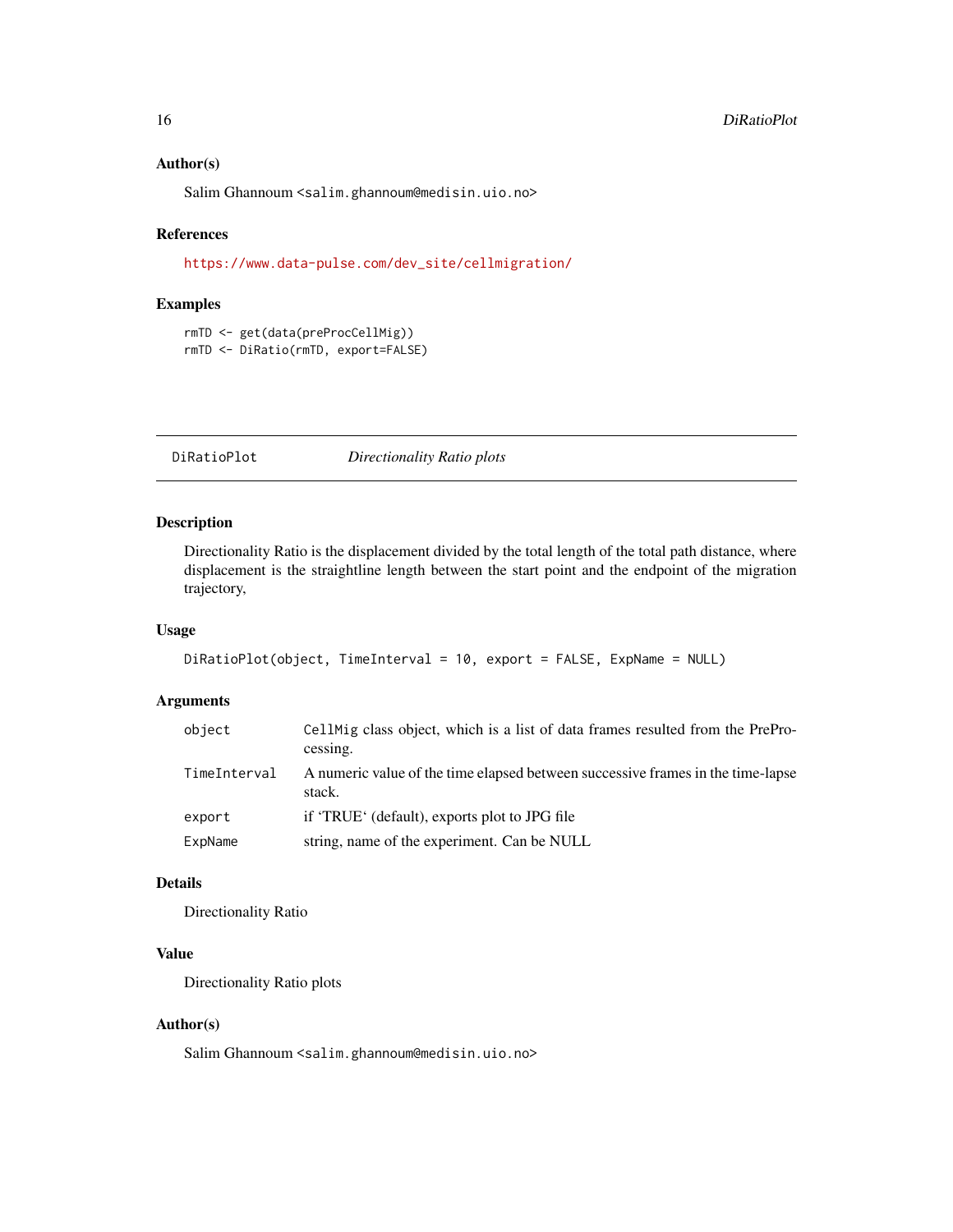### <span id="page-16-0"></span>EstimateDiameterRange 17

### References

[https://www.data-pulse.com/dev\\_site/cellmigration/](https://www.data-pulse.com/dev_site/cellmigration/)

#### Examples

```
rmTD <- get(data(preProcCellMig))
DiRatioPlot(object=rmTD, export=FALSE)
```
EstimateDiameterRange *Detect Paricle Diameters in a Numeric matrix*

### Description

Estimates the diameters of particles in a numeric matrix

### Usage

```
EstimateDiameterRange(
  x,
  px.margin = 2,
  min.py.diam = 5,quantile.val = 0.99,
  plot = TRUE
\mathcal{E}
```
### Arguments

| $\mathsf{x}$ | numeric matrix corresponding to a digital image.                                                                                                                                                                                       |
|--------------|----------------------------------------------------------------------------------------------------------------------------------------------------------------------------------------------------------------------------------------|
| px.margin    | integer, number of pixels used as margin while searching/filtering for neighbor-<br>ing particles                                                                                                                                      |
| min.px.diam  | integer, minimum diameter of a particle (cell). Particles with a diameter smaller<br>than min.px.diam are discarded                                                                                                                    |
| quantile.val | numeric, must be bigger than 0 and smaller than 1. Quantile for discriminating<br>signal and background; only pixels with intensity higher than the corresponding<br>quantile will count as signal while estimating particle diameters |
| plot         | logial, shall a histogram of the distribution of diameters be shown                                                                                                                                                                    |

### Value

list including summary stats and data about the particles found in the image

### Author(s)

Damiano Fantini, <damiano.fantini@gmail.com>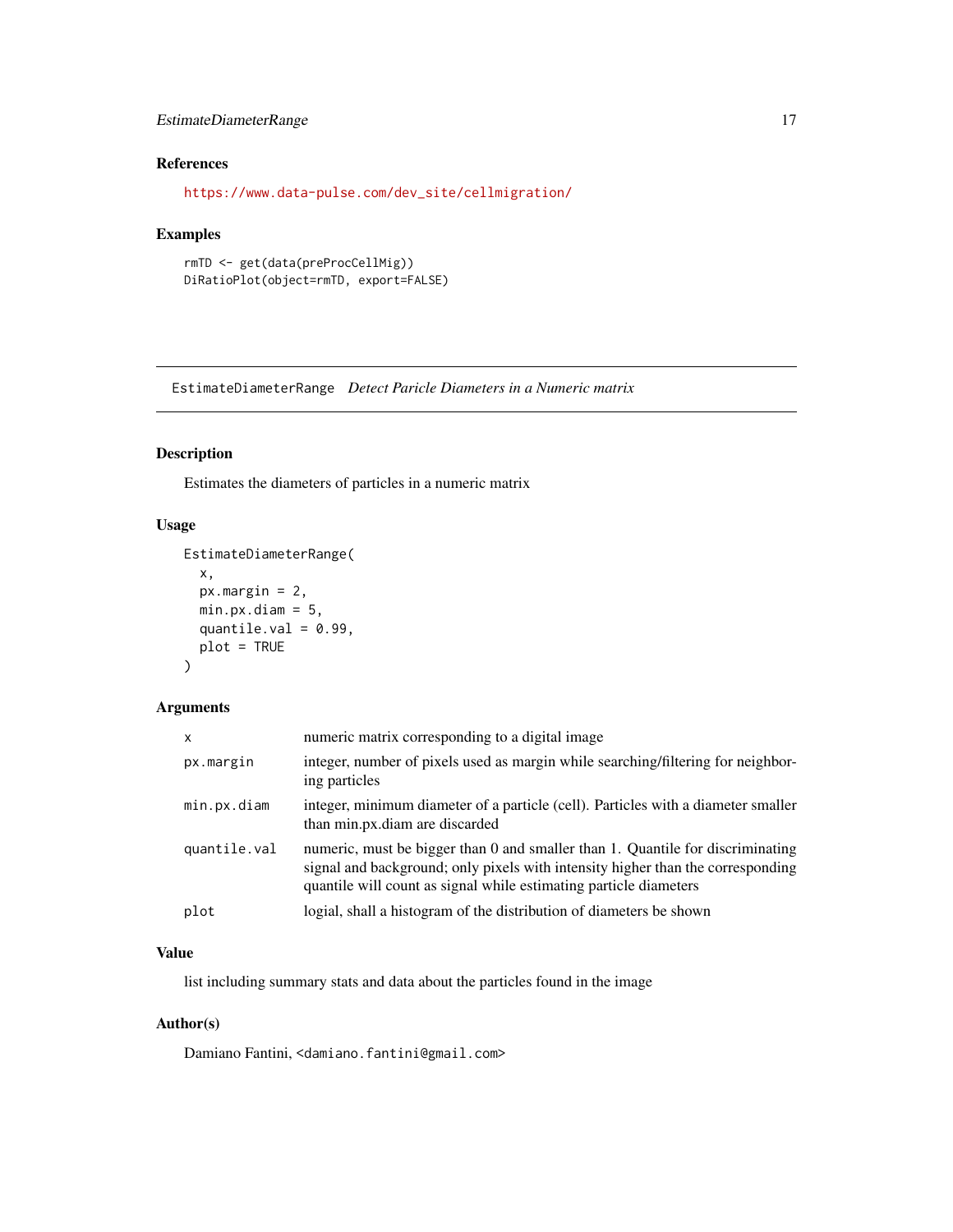### <span id="page-17-0"></span>References

[https://www.data-pulse.com/dev\\_site/cellmigration/](https://www.data-pulse.com/dev_site/cellmigration/)

#### Examples

```
a \leq cbind(c(1, 1, 1, 0, 0, 0, 0, 0, 1, 1),
           c(1, 1, 0, 0, 0, 0, 0, 0, 1, 1),
           c(1, 0, 0, 0, 0, 0, 0, 0, 0, 0),
           c(0, 0, 0, 0, 1, 1, 0, 0, 0, 0),
           c(0, 0, 0, 1, 1, 1, 0, 0, 0, 0))
graphics::image(a)
b <- EstimateDiameterRange(a, min.px.diam = 2)
print(b$estim.cell.num)
print(b$raw)
```
FilterTrackedCells *Filter an Aggregated Table of Cell Tracks*

### Description

Filter an Aggregated Table (data.frame) of cell tracks (from multiple images/experiments) and retain cell tracks from images/experiments of interest

### Usage

FilterTrackedCells(x, id\_list, meta\_id\_field)

### Arguments

| X.            | data.frame, is an aggregated Table of Cell Tracks. Must include the following<br>columns: "new.ID", "frame.ID", "X", "Y", "cell.ID", "tiff_name", "experiment",<br>"condition", "replicate"                                           |
|---------------|---------------------------------------------------------------------------------------------------------------------------------------------------------------------------------------------------------------------------------------|
| id list       | character vector, indicates the IDs (such as tiff filenames) to be retained in the<br>output data.frame                                                                                                                               |
| meta_id_field | string, can take one of the following values, c("tiff_file", "experiment", "con-<br>dition", "replicate"). Indicates the meta-data column used as unique ID for the<br>image/experiment. Can be abbreviated. Defaults to "tiff_file". |

### Value

data.frame, a filtered aggregated Table of Cell Tracks

### Author(s)

Damiano Fantini, <damiano.fantini@gmail.com>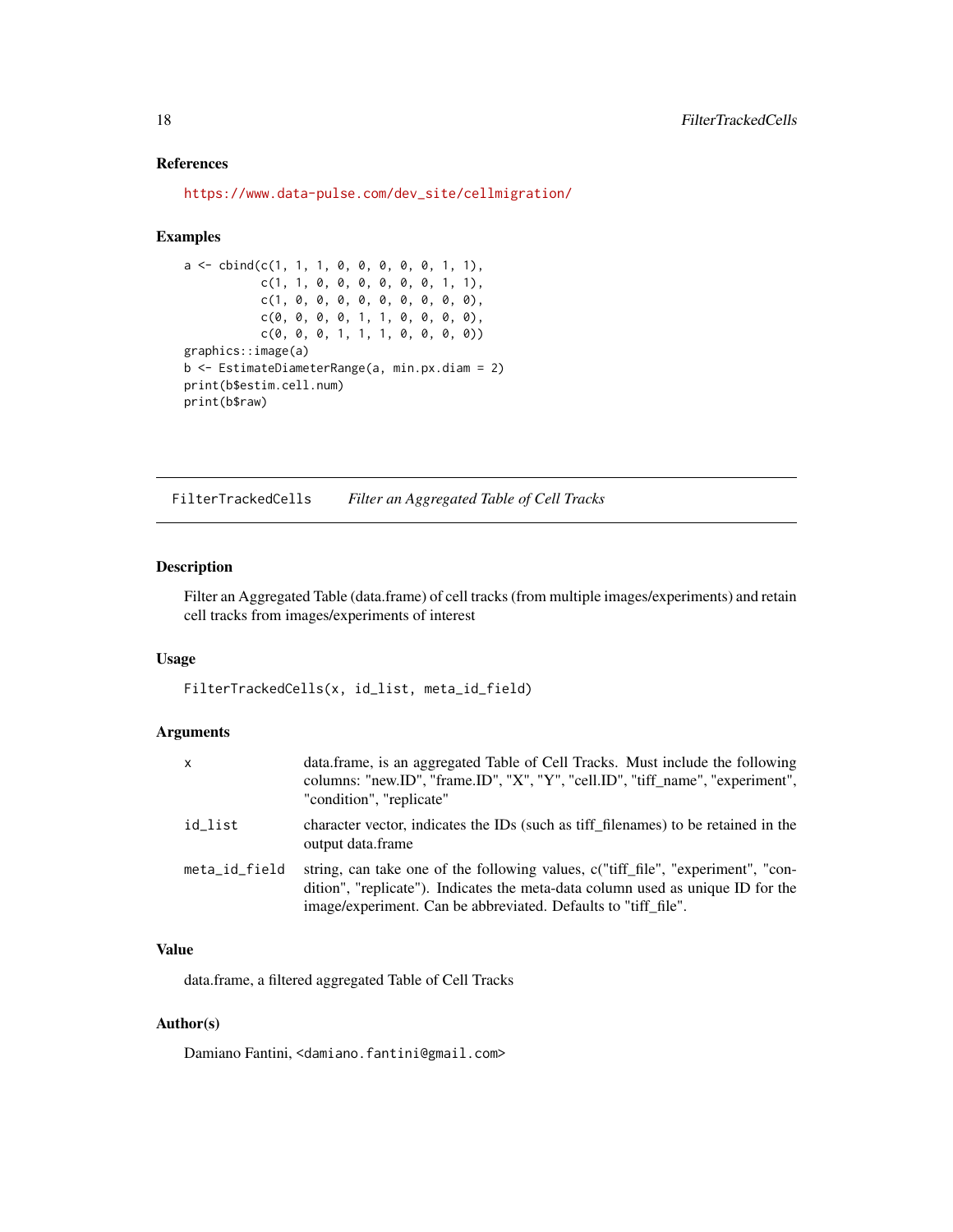#### <span id="page-18-0"></span>FinRes 2012 19

### References

[https://www.data-pulse.com/dev\\_site/cellmigration/](https://www.data-pulse.com/dev_site/cellmigration/)

### Examples

```
A \le data.frame(new.ID = seq(1,10,by=1), frame.ID = seq(10,1,by=(-1)),
               X = sample(seq(1,100,by=1), size = 10),Y = sample(seq(1,100,by=1), size = 10),cell.ID = c(rep(1, 5), rep(2, 5)),tiff_file= c(rep("ii", 3), rep("jj", 5), rep('kk', 2)))
FilterTrackedCells(A, id_list = c("jj", "kk"), "tiff_file")
```
FinRes *Final Results*

### Description

The FinRes function automatically generates a data frame that contains all the results.

#### Usage

```
FinRes(object, ParCor = TRUE, export = FALSE, ExpName = NULL)
```
#### Arguments

| object  | CellMig class object, which is a list of data frames resulted from the PrePro-<br>cessing. |
|---------|--------------------------------------------------------------------------------------------|
| ParCor  | A logical vector that allows generating a correlation table. Default is TRUE.              |
| export  | if 'TRUE' (default), exports function output to CSV file                                   |
| ExpName | string, name of the experiment. Can be NULL                                                |

### Value

A data frame that contains all the results.

### Author(s)

Salim Ghannoum <salim.ghannoum@medisin.uio.no>

#### References

[https://www.data-pulse.com/dev\\_site/cellmigration/](https://www.data-pulse.com/dev_site/cellmigration/)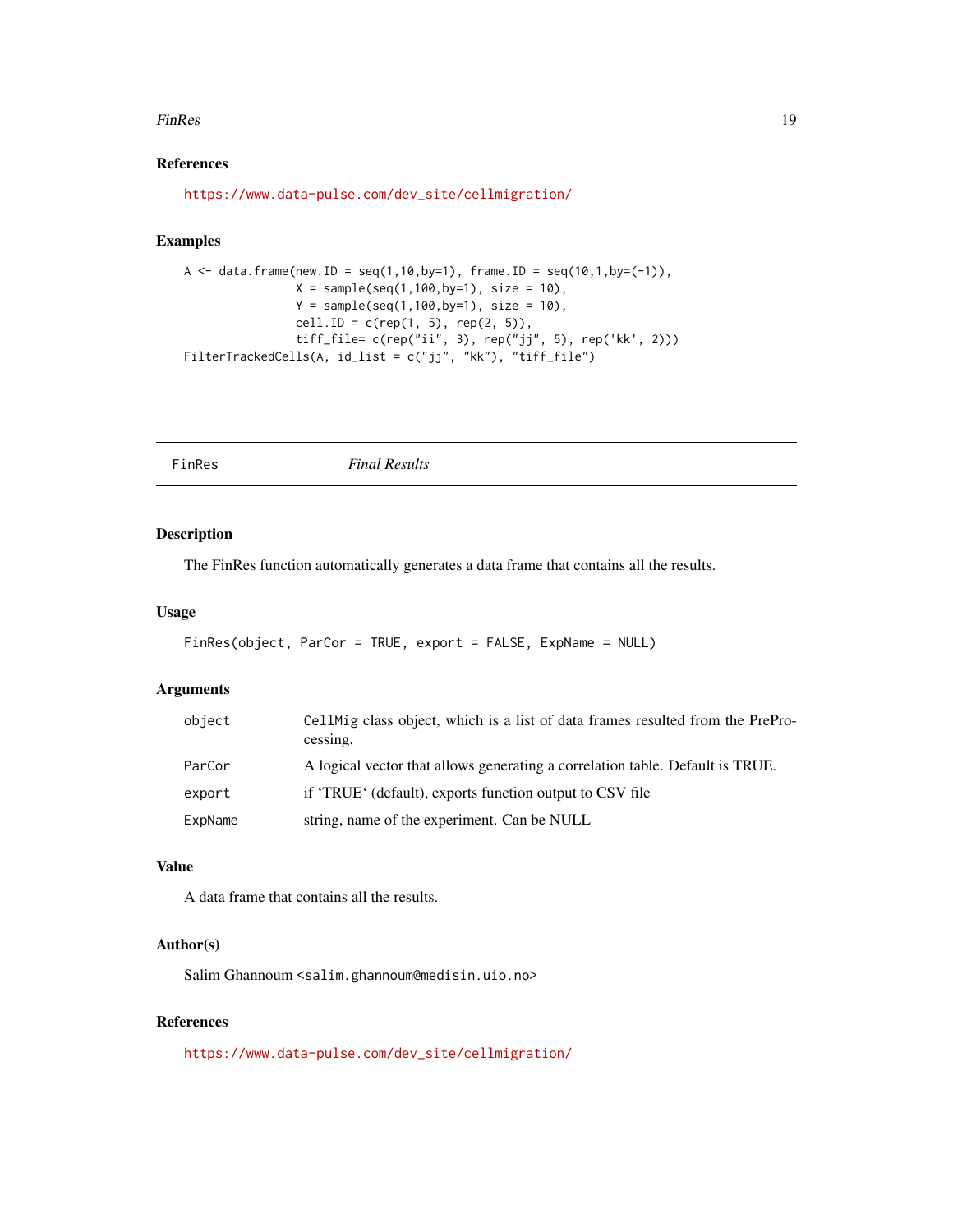### Examples

```
data(WSADataset)
wasDF <- WSADataset[seq(1,300,by=1), ]
wsaTD <- CellMig(wasDF)
wsaTD <- wsaPreProcessing(wsaTD,FrameN=55)
wsaTD <-FMI(wsaTD,TimeInterval=10)
wsaTD <-ForwardMigration(wsaTD,TimeInterval=10,)
wsaTD <-FinRes(wsaTD,ParCor=FALSE, export=FALSE)
```
#### FMI *Forward Migration Index*

### Description

The FMI function automatically generates data for the forward migration index

### Usage

```
FMI(object, TimeInterval = 10, export = FALSE, ExpName = NULL)
```
### Arguments

| object       | CellMig class object, which is a list of data frames resulted from the PrePro-<br>cessing. |
|--------------|--------------------------------------------------------------------------------------------|
| TimeInterval | A numeric value of the time elapsed between successive frames in the time-lapse<br>stack.  |
| export       | if 'TRUE' (default), exports function output to CSV file                                   |
| ExpName      | string, name of the experiment. Can be NULL                                                |

### Value

An CellMig class Object with a data frame. The data frame is stored in the FMItable slot.

#### Author(s)

Salim Ghannoum <salim.ghannoum@medisin.uio.no>

### References

[https://www.data-pulse.com/dev\\_site/cellmigration/](https://www.data-pulse.com/dev_site/cellmigration/)

<span id="page-19-0"></span>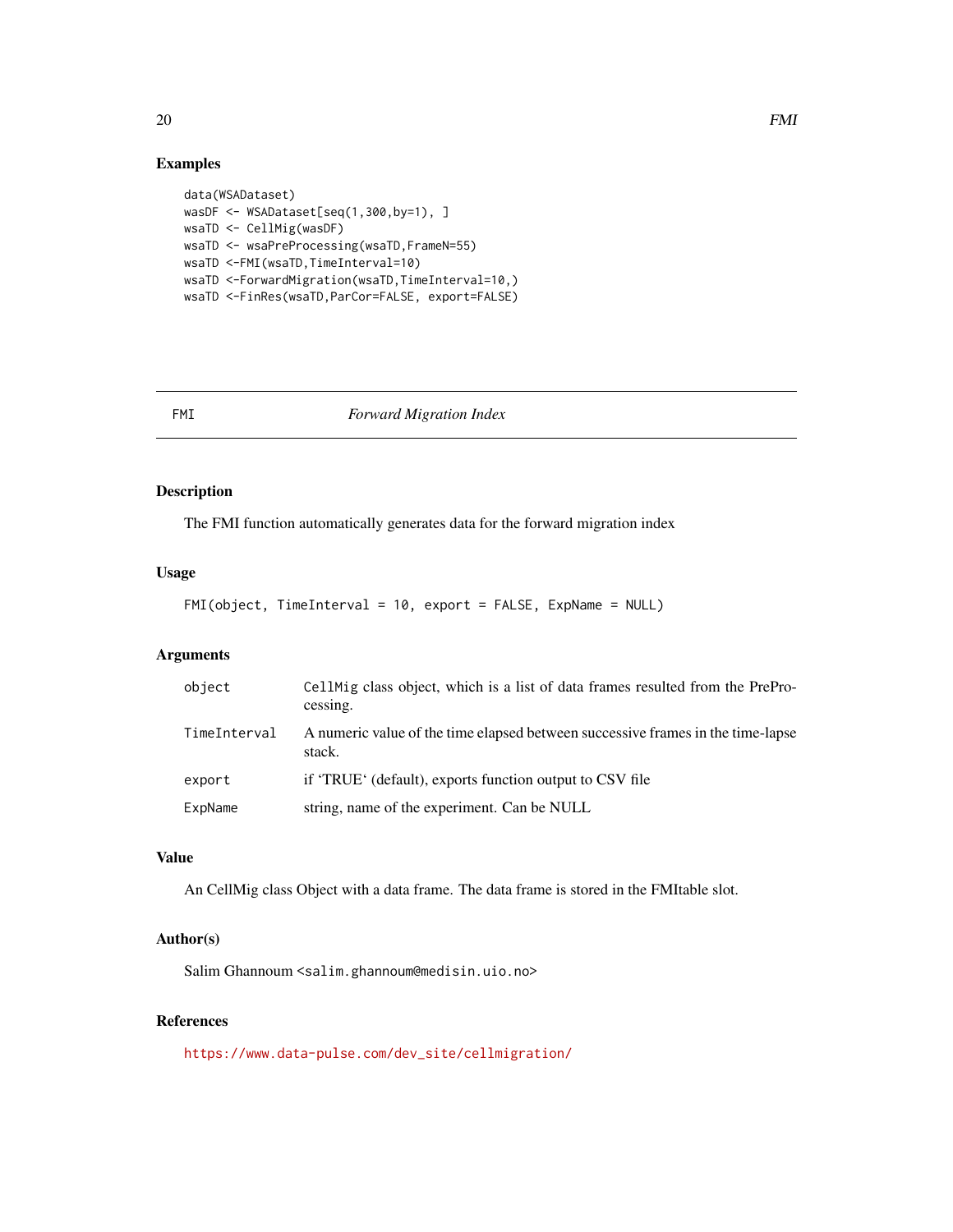### <span id="page-20-0"></span>ForwardMigration 21

### Examples

```
data(WSADataset)
wasDF=WSADataset[seq(1,300,by=1),]
wsaTD <- CellMig(wasDF)
wsaTD <- wsaPreProcessing(wsaTD,FrameN=55)
wsaTD <-FMI(wsaTD,TimeInterval=10, export=FALSE)
```
ForwardMigration *Forward Migration*

### Description

The ForwardMigration function automatically generates data and plots for forward persistence and speed.

### Usage

```
ForwardMigration(
  object,
 TimeInterval = 10,
  sfptPLOT = TRUE,
  afptPLOT = TRUE,
  sfpPLOT = TRUE,
  afpPLOT = TRUE,export = FALSE,ExpName = NULL
)
```
### Arguments

| object       | Cell Mig class object, which is a list of data frames resulted from the PrePro-<br>cessing.                            |
|--------------|------------------------------------------------------------------------------------------------------------------------|
| TimeInterval | A numeric value of the time elapsed between successive frames in the time-lapse<br>stack.                              |
| sfptPLOT     | A logical vector that allows generating individual plots of persistence time vs<br>speed per cell. Default is TRUE.    |
| afptPLOT     | A logical vector that allows generating a plot of persistence time vs speed for all<br>cells. Default is TRUE.         |
| sfpPLOT      | A logical vector that allows generating individual plots of angular persistence vs<br>speed per cell. Default is TRUE. |
| afpPLOT      | A logical vector that allows generating a plot of angular persistence vs speed of<br>all cells. Default is TRUE.       |
| export       | if 'TRUE' (default), exports function output to CSV file                                                               |
| ExpName      | string, name of the experiment. Can be NULL                                                                            |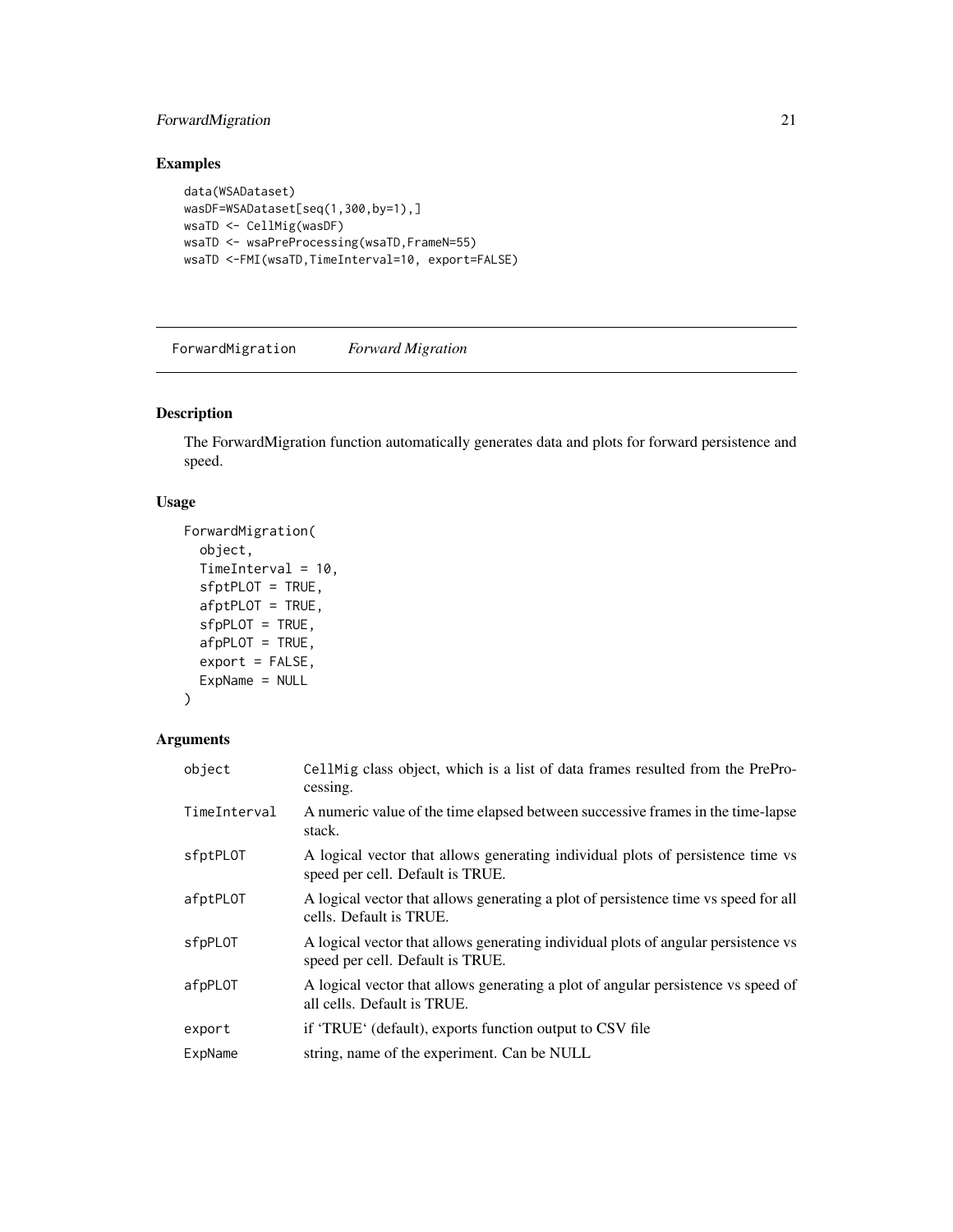### <span id="page-21-0"></span>Value

An CellMig class Object with a data frame and plots. The data frame is stored in the ForMigtable slot.

### Author(s)

Salim Ghannoum <salim.ghannoum@medisin.uio.no>

#### References

[https://www.data-pulse.com/dev\\_site/cellmigration/](https://www.data-pulse.com/dev_site/cellmigration/)

### Examples

```
data(WSADataset)
wsaDF <- WSADataset[seq(1,500,by=1),]
wsaTD <- CellMig(wsaDF)
wsaTD <- wsaPreProcessing(wsaTD,FrameN=55)
wsaTD <-ForwardMigration(wsaTD, TimeInterval=10, sfptPLOT=FALSE,
                         afptPLOT= FALSE,sfpPLOT= FALSE,
                         afpPLOT= FALSE, export=FALSE)
```
getAvailableAggrMetrics

*Get Available Aggregate Cell Metrics*

### Description

Retrieve a list of metrics computed for an aggregated result object. This getter function takes the output of aggregateFR() as input.

### Usage

```
getAvailableAggrMetrics(object)
```
#### Arguments

object list of length 2, returned by the aggregateFR() function

#### Value

character vector listing all available metrics

#### Author(s)

Damiano Fantini and Salim Ghannoum <salim.ghannoum@medisin.uio.no>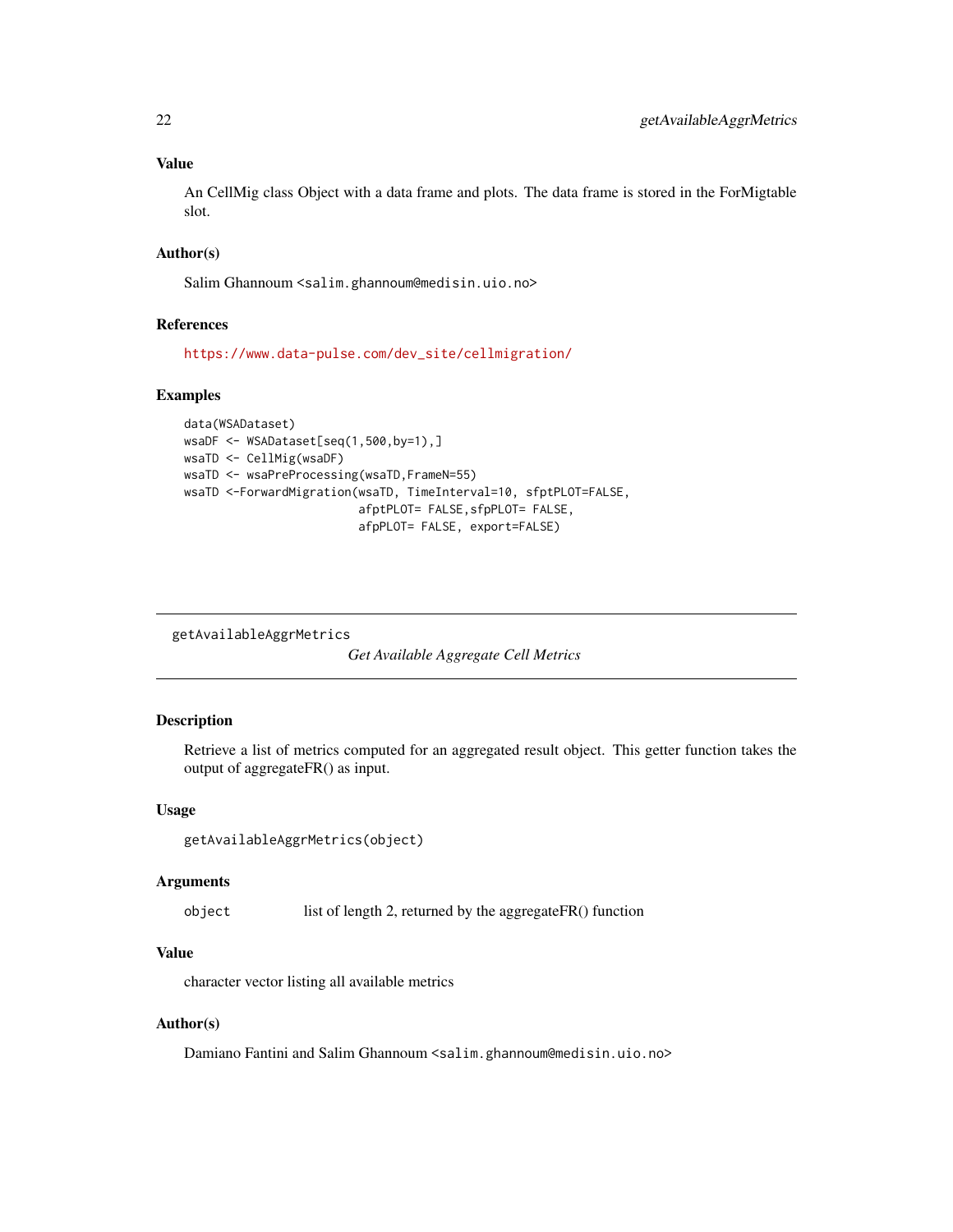### <span id="page-22-0"></span>getCellImages 23

### References

[https://www.data-pulse.com/dev\\_site/cellmigration/](https://www.data-pulse.com/dev_site/cellmigration/)

#### Examples

```
data(WSADataset)
wasDF1 <- WSADataset[seq(1,300,by=1), ]
wsaTD1 <- CellMig(wasDF1)
wsaTD1 <- wsaPreProcessing(wsaTD1,FrameN=65)
wsaTD1 <- FMI(wsaTD1,TimeInterval=10)
wsaTD1 <- FinRes(wsaTD1,ParCor=FALSE, export=FALSE)
wasDF2 <- WSADataset[seq(1001,1300,by=1), ]
wsaTD2 <- CellMig(wasDF2)
wsaTD2 <- wsaPreProcessing(wsaTD2,FrameN=65)
wsaTD2 <-FMI(wsaTD2,TimeInterval=10)
wsaTD2 <-FinRes(wsaTD2,ParCor=FALSE, export=FALSE)
AGG <- aggregateFR(wsaTD1 ,wsaTD2 ,export=FALSE)
getAvailableAggrMetrics(AGG)
```
getCellImages *Method getCellImages*

### Description

Retrieve Images from a trackedCells object.

### Usage

```
getCellImages(x)
```
## S4 method for signature 'trackedCells' getCellImages(x)

#### Arguments

x a trackedCells-class object

#### Value

a list including all images

```
data("TrackCellsDataset")
getCellImages(TrackCellsDataset)
```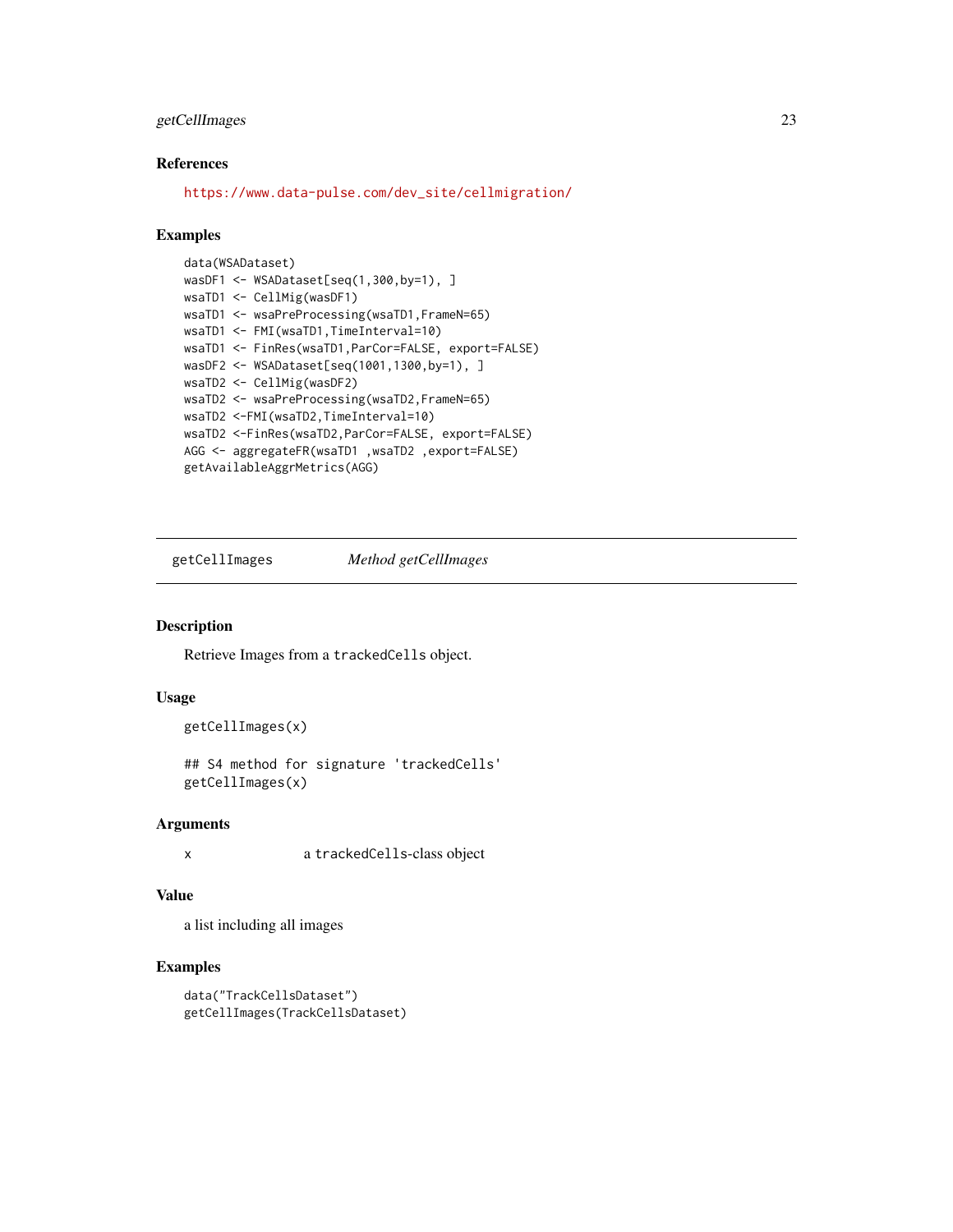<span id="page-23-0"></span>

Get Data from a slot in a CellMig object.

#### Usage

```
getCellMigSlot(x, slot)
```
## S4 method for signature 'CellMig,character' getCellMigSlot(x, slot)

### Arguments

|      | a CellMig-class object                      |
|------|---------------------------------------------|
| slot | string pointing to the slot to be retrieved |

### Value

a slot from a CellMig object

#### Examples

```
data("TrajectoryDataset")
x <- CellMig(TrajectoryDataset)
getCellMigSlot(x, "trajdata")
```
getCellsMeta *Get MetaData*

### Description

Extract MetaData from a trackedCells object

### Usage

getCellsMeta(tc\_obj)

### Arguments

tc\_obj a trackedCells object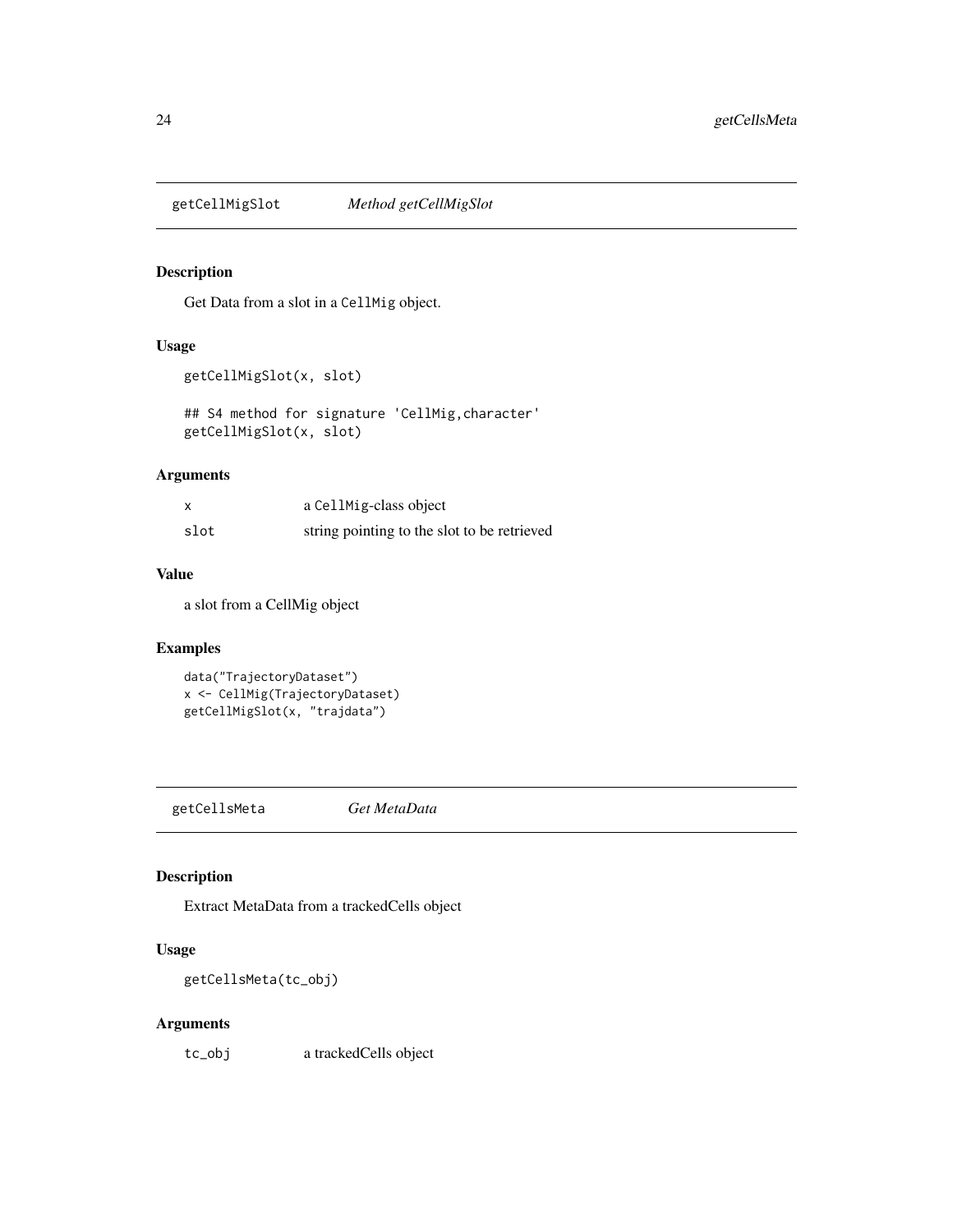### <span id="page-24-0"></span>getCellsStats 25

### Value

a list including four items: tiff filename, experiment name, condition label, and replicate ID.

### Author(s)

Damiano Fantini, <damiano.fantini@gmail.com>

### References

[https://www.data-pulse.com/dev\\_site/cellmigration/](https://www.data-pulse.com/dev_site/cellmigration/) [https://www.mathworks.com/mat](https://www.mathworks.com/matlabcentral/fileexchange/60349-fasttracks)labcentral/ [fileexchange/60349-fasttracks](https://www.mathworks.com/matlabcentral/fileexchange/60349-fasttracks)

### Examples

```
x0 <- get(data(TrackCellsDataset))
getCellsMeta(x0)
```
getCellsStats *Get Cell migration stats*

#### Description

Extract cell migration statistics from a trackedCells object

### Usage

getCellsStats(tc\_obj)

### Arguments

tc\_obj a trackedCells object

#### Value

data.frame including cell migration stats

### Author(s)

Damiano Fantini, <damiano.fantini@gmail.com>

### References

```
https://www.data-pulse.com/dev_site/cellmigration/ https://www.mathworks.com/matlabcentral/
fileexchange/60349-fasttracks
```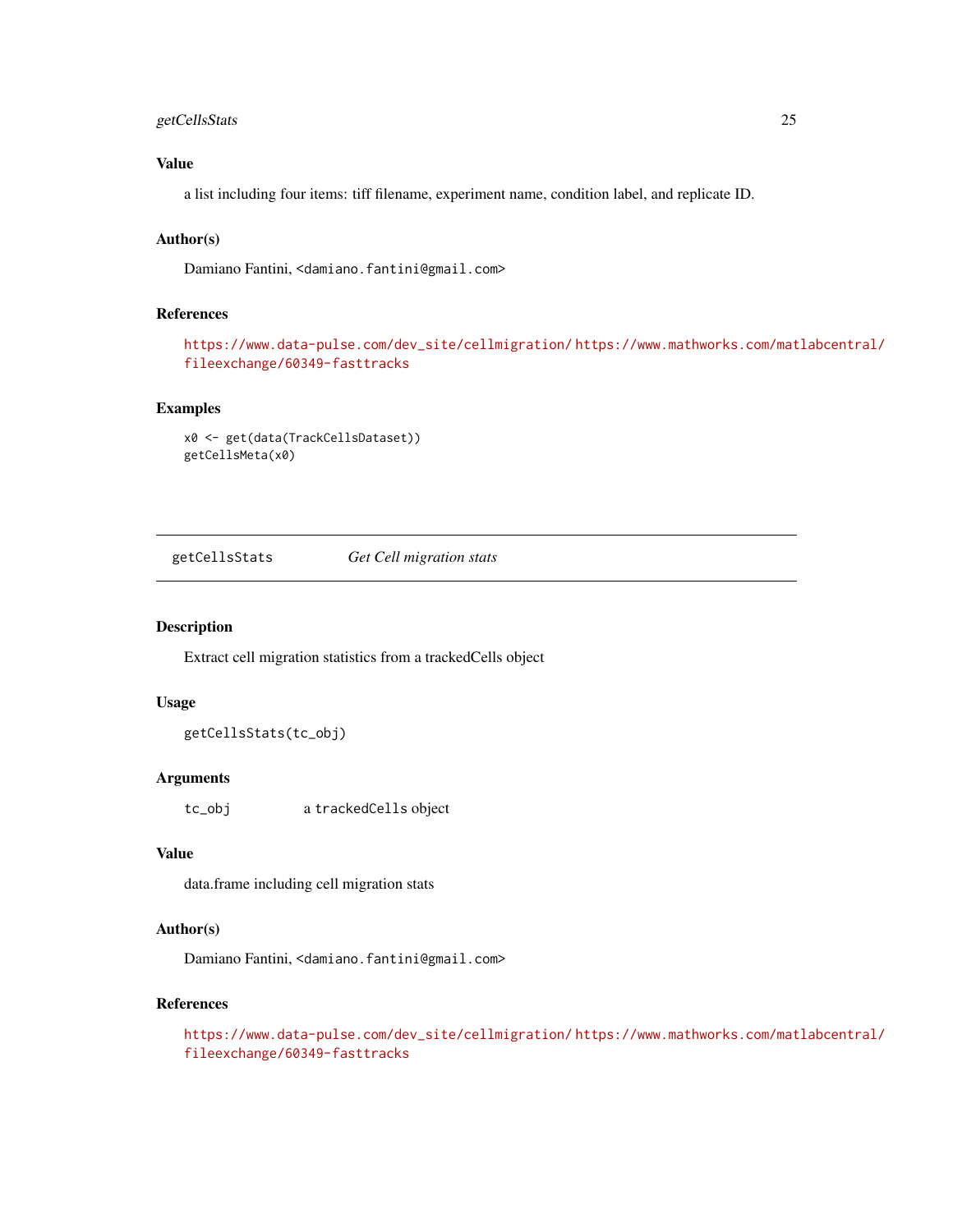### Examples

```
x <- get(data(TrackCellsDataset))
getCellsStats(x)
```
getCellTrackMeta *Method getCellTrackMeta*

#### Description

Retrieve Metadata from a trackedCells object.

### Usage

```
getCellTrackMeta(x)
```
## S4 method for signature 'trackedCells' getCellTrackMeta(x)

### Arguments

x a trackedCells-class object

### Value

a list including Meta Data

### Examples

```
data("TrackCellsDataset")
getCellTrackMeta(TrackCellsDataset)
```
getCellTracks *Method getCellTracks*

### Description

Retrieve Cell Tracks from a trackedCells object.

```
getCellTracks(x)
## S4 method for signature 'trackedCells'
getCellTracks(x)
```
<span id="page-25-0"></span>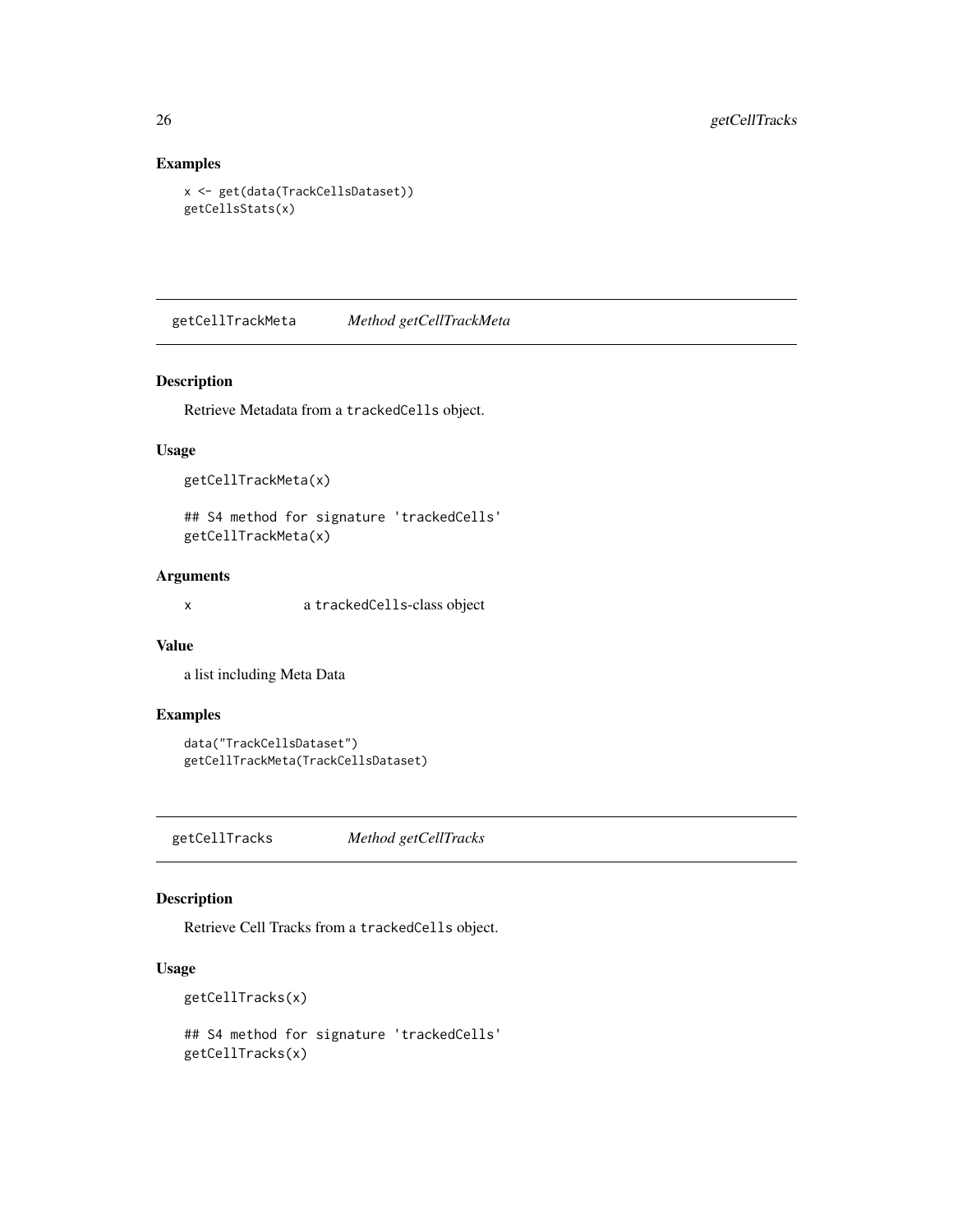### <span id="page-26-0"></span>getCellTrackStats 27

### Arguments

x a trackedCells-class object

### Value

a data.frame including Cell Tracks

### Examples

```
data("TrackCellsDataset")
getCellTracks(TrackCellsDataset)
```
getCellTrackStats *Method getCellTrackStats*

### Description

Retrieve Stats from a trackedCells object.

### Usage

getCellTrackStats(x)

## S4 method for signature 'trackedCells' getCellTrackStats(x)

### Arguments

x a trackedCells-class object

### Value

a list including Track statistics

```
data("TrackCellsDataset")
getCellTrackStats(TrackCellsDataset)
```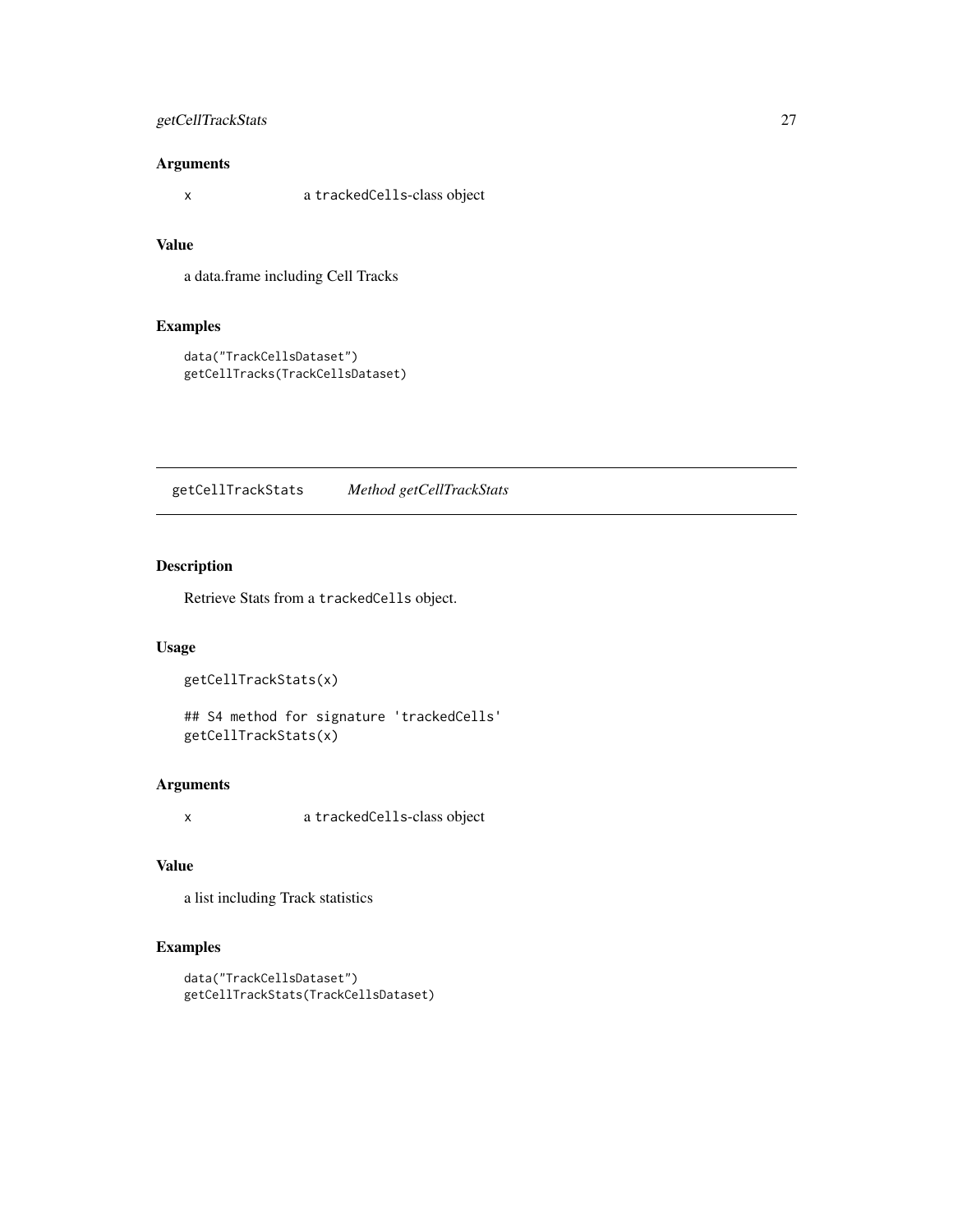<span id="page-27-0"></span>

The DiAutoCor function automatically compute the angular persistence across several sequantial time intervals.

#### Usage

getDACtable(object)

### Arguments

object CellMig class object, which is a list of data frames resulted from the PreProcessing.

### Value

A data frame which contains six rows: "Cell Number", "Angular Persistence", "Intercept of DA quadratic model", "Mean Direction AutoCorrelation (all lags)", "Stable Direction AutoCorrelation through the track" and "Difference between Mean DA and Intercept DA".

#### Author(s)

Salim Ghannoum <salim.ghannoum@medisin.uio.no>

#### References

[https://www.data-pulse.com/dev\\_site/cellmigration/](https://www.data-pulse.com/dev_site/cellmigration/)

```
data(TrajectoryDataset)
rmDF=TrajectoryDataset[seq(1,300,by=1),]
rmTD <- CellMig(rmDF)
rmTD <- rmPreProcessing(rmTD,FrameN=55)
rmTD <- DiAutoCor(rmTD, TimeInterval=10, sLAG=0.25, sPLOT=FALSE,
                  aPLOT=FALSE, export=FALSE)
head(getDACtable(rmTD))
```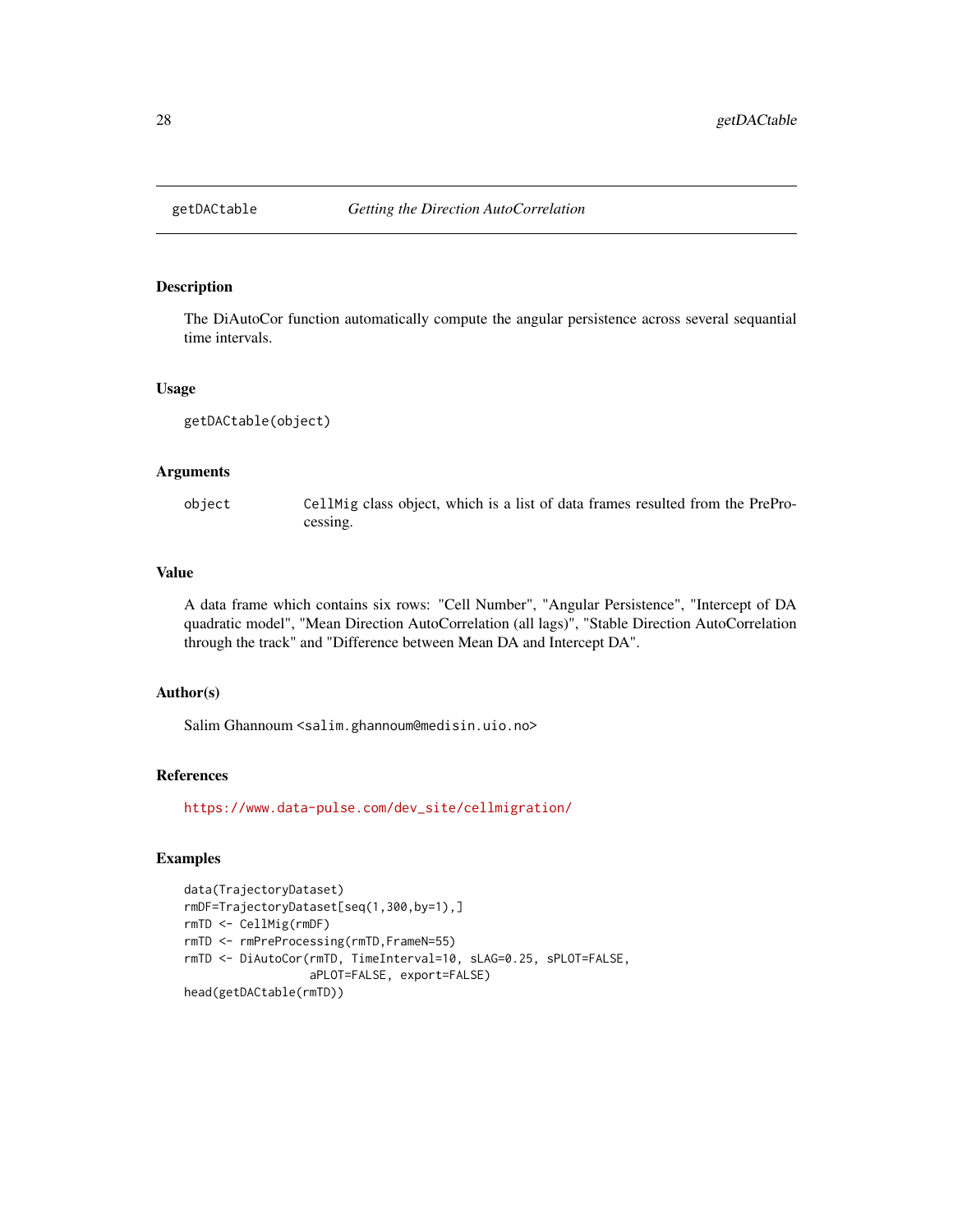<span id="page-28-0"></span>Directionality Ratio is the displacement divided by the total length of the total path distance, where displacement is the straight line length between the start point and the endpoint of the migration trajectory,

#### Usage

```
getDiRatio(object)
```
### Arguments

object CellMig class object, which is a list of data frames resulted from the PreProcessing.

### Details

Directionality Ratio and Directional persistence

#### Value

A data frame. It contains nine rows: "Cell Number", "Directionality Ratio","Mean Cumulative Directionality Ratio", "Stable Directionality Ratio", "Number of returns","Min CumDR", "Location of Min CumDR, Steps with less CumDR than DR", "Directional Persistence".

#### Author(s)

Salim Ghannoum <salim.ghannoum@medisin.uio.no>

#### References

[https://www.data-pulse.com/dev\\_site/cellmigration/](https://www.data-pulse.com/dev_site/cellmigration/)

```
rmTD <- get(data(preProcCellMig))
rmTD <- DiRatio(rmTD, export=FALSE)
head(getDiRatio(rmTD))
```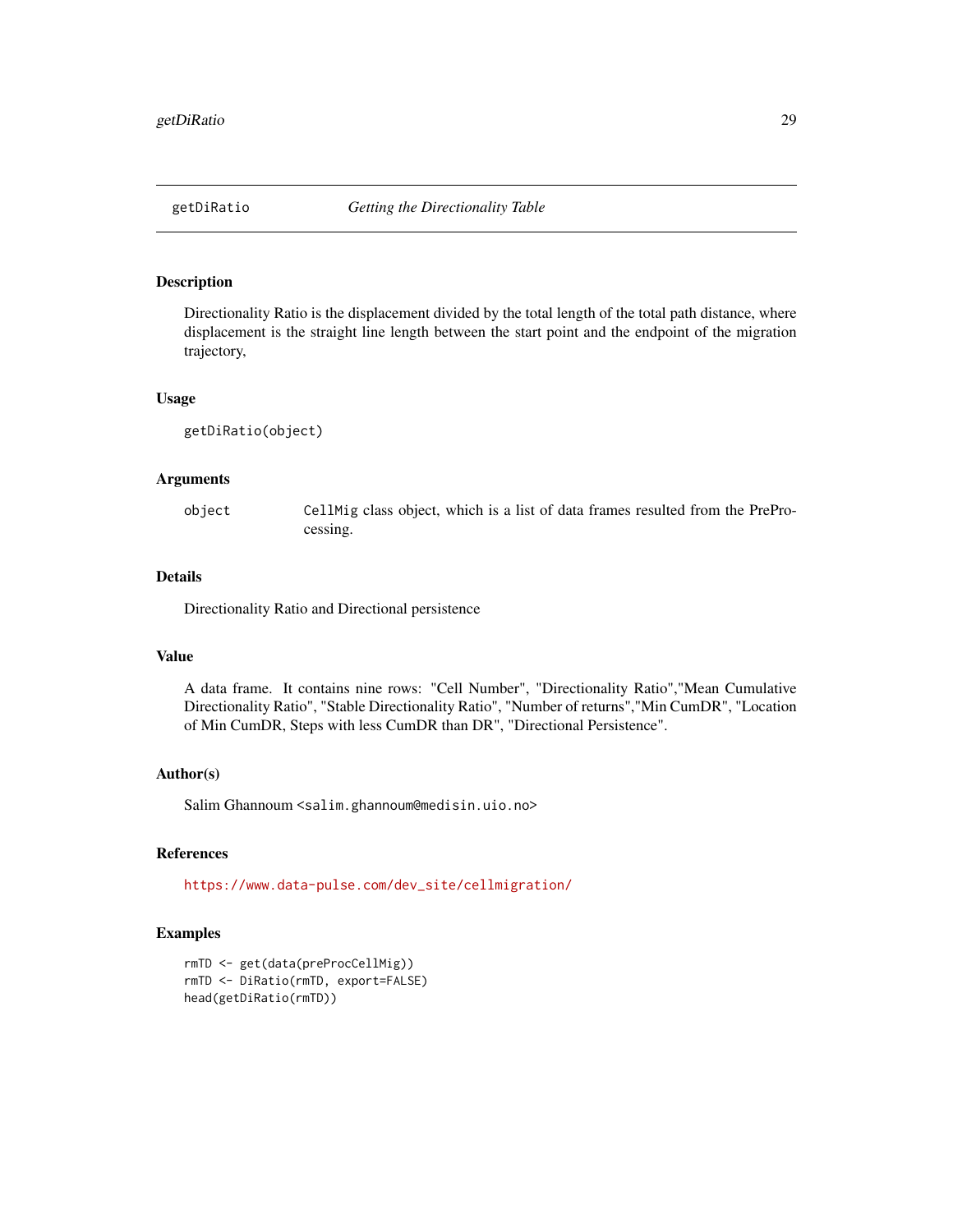<span id="page-29-0"></span>

The FMI function automatically generates data for the forward migration index

#### Usage

getFMItable(object)

### Arguments

object CellMig class object, which is a list of data frames resulted from the PreProcessing.

#### Value

A data frame for the FMI.

### Author(s)

Salim Ghannoum <salim.ghannoum@medisin.uio.no>

### References

[https://www.data-pulse.com/dev\\_site/cellmigration/](https://www.data-pulse.com/dev_site/cellmigration/)

```
data(WSADataset)
wasDF=WSADataset[seq(1,300,by=1),]
wsaTD <- CellMig(wasDF)
wsaTD <- wsaPreProcessing(wsaTD,FrameN=55)
wsaTD <-FMI(wsaTD,TimeInterval=10, export=FALSE)
head(getFMItable(wsaTD))
```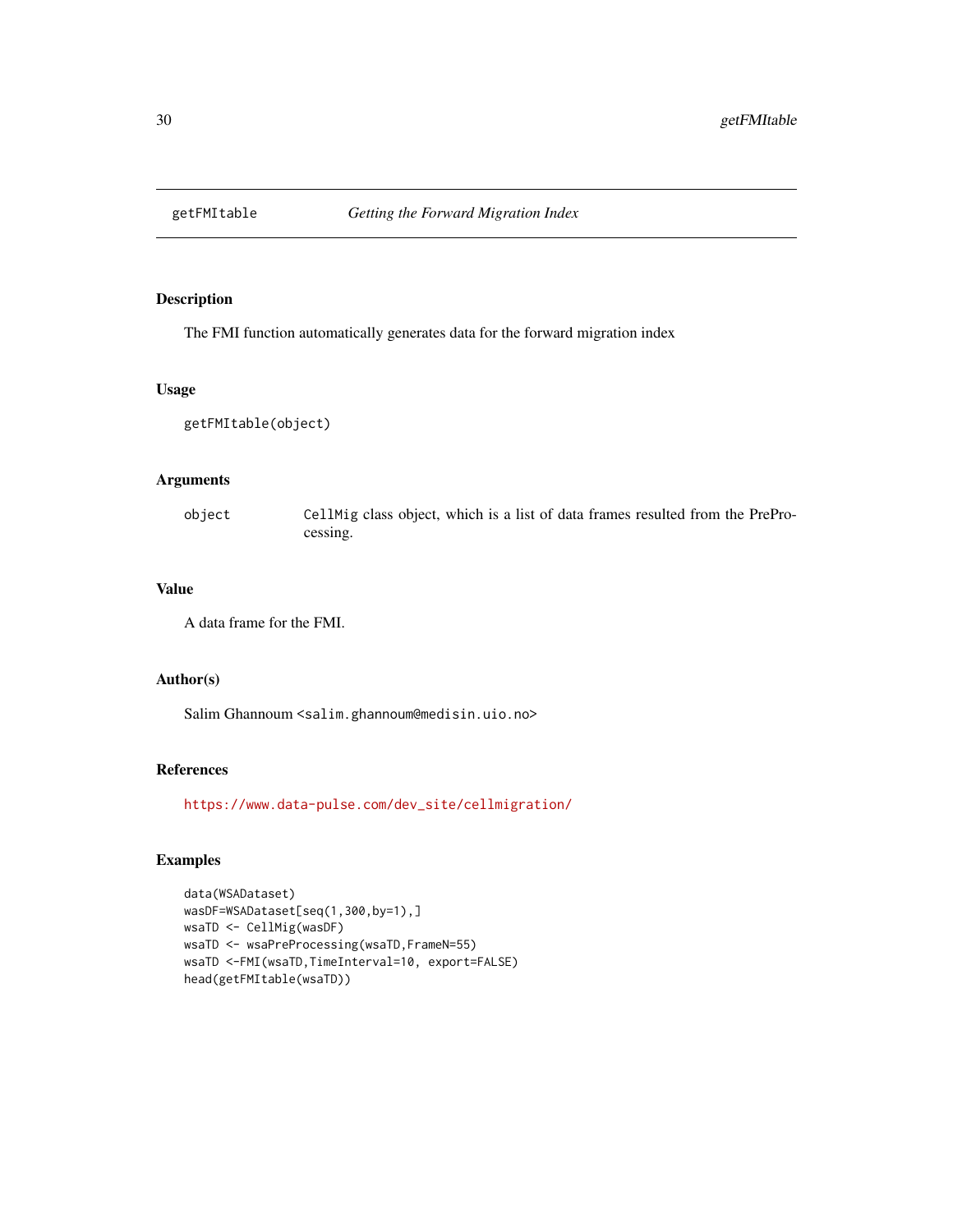<span id="page-30-0"></span>The ForwardMigration function automatically generates data and plots for forward persistence and speed.

#### Usage

```
getForMigtable(object)
```
### Arguments

| object | CellMig class object, which is a list of data frames resulted from the PrePro- |
|--------|--------------------------------------------------------------------------------|
|        | cessing.                                                                       |

### Value

A data frame inclusing values of the forward migration analysis.

### Author(s)

Salim Ghannoum <salim.ghannoum@medisin.uio.no>

### References

[https://www.data-pulse.com/dev\\_site/cellmigration/](https://www.data-pulse.com/dev_site/cellmigration/)

```
data(WSADataset)
wsaDF <- WSADataset[seq(1,300,by=1),]
wsaTD <- CellMig(wsaDF)
wsaTD <- wsaPreProcessing(wsaTD,FrameN=55)
wsaTD <-ForwardMigration(wsaTD, TimeInterval=10, sfptPLOT=FALSE,
                         afptPLOT= FALSE, sfpPLOT= FALSE,
                         afpPLOT= FALSE, export=FALSE)
head(getForMigtable(wsaTD))
```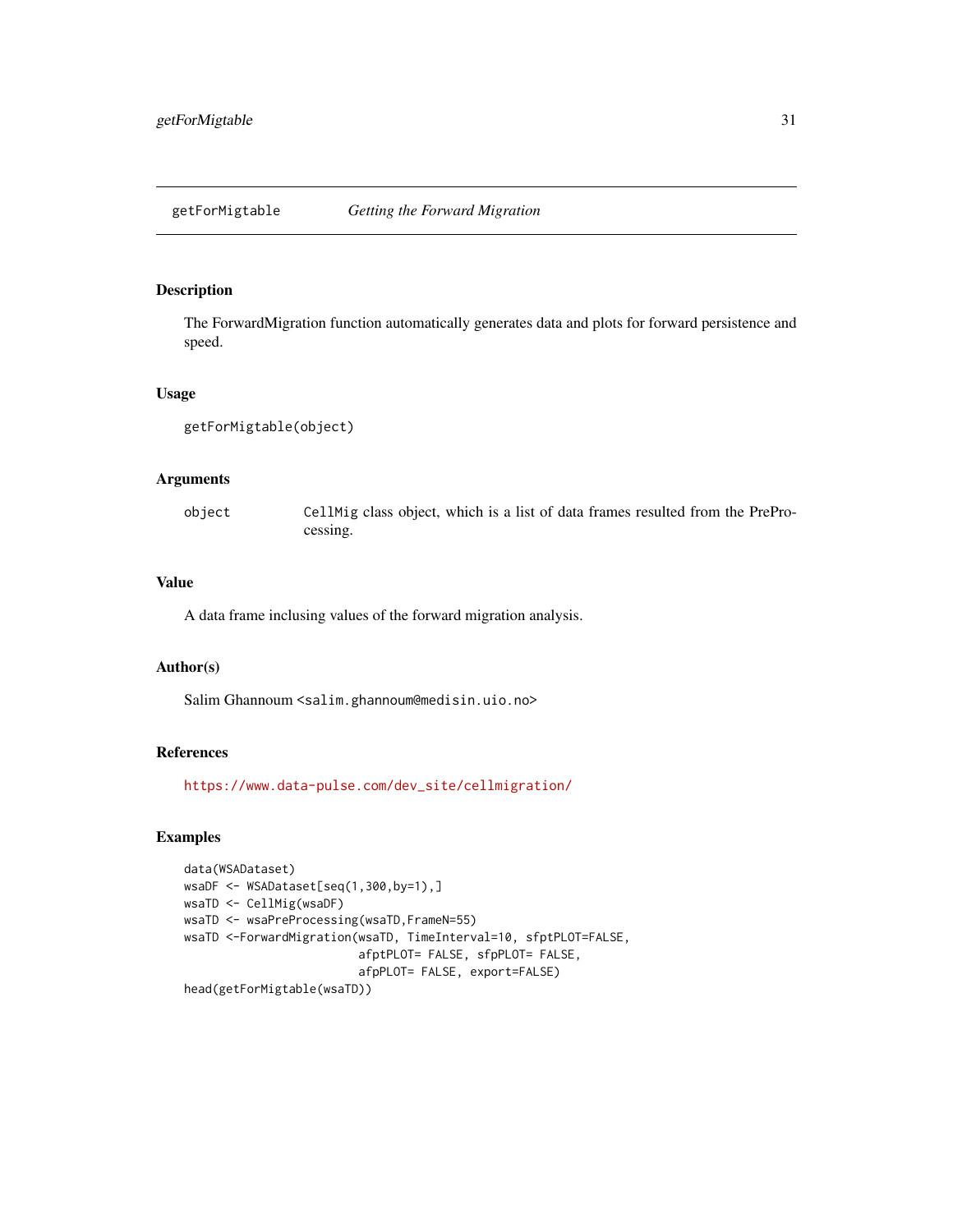<span id="page-31-0"></span>getImageCentroids *Method getImageCentroids*

### Description

Retrieve Image Centroids from a trackedCells object.

### Usage

```
getImageCentroids(x)
```
## S4 method for signature 'trackedCells' getImageCentroids(x)

### Arguments

x a trackedCells-class object

#### Value

a list including all centroids

### Examples

```
data("TrackCellsDataset")
getImageCentroids(TrackCellsDataset)
```
getImageStacks *Get Image Stacks*

#### Description

Extract Images Stacks from a trackedCells object

### Usage

getImageStacks(tc\_obj)

### Arguments

tc\_obj a trackedCells object

### Value

a list including stack images (formatted as numeric matrices)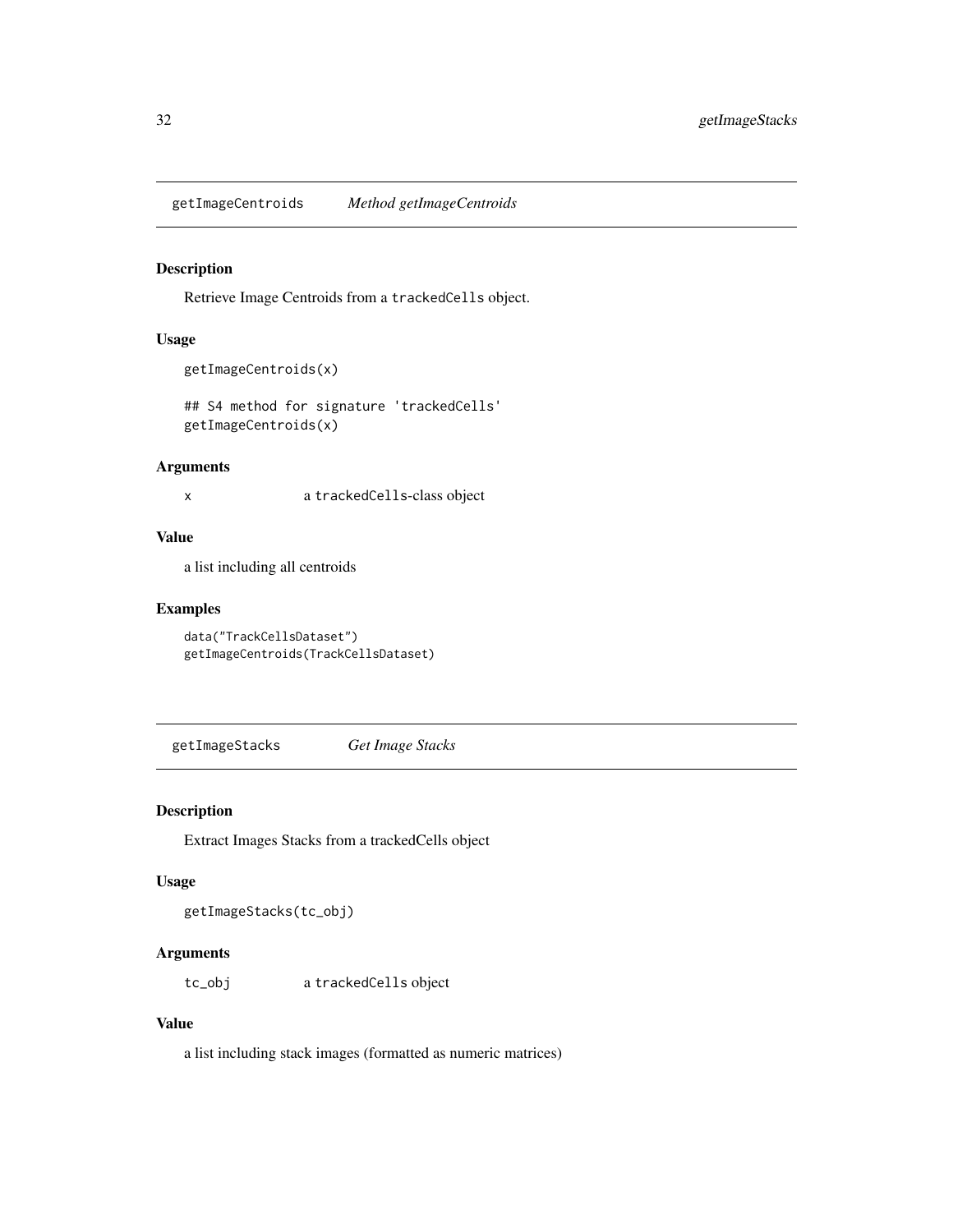### <span id="page-32-0"></span>getMSDtable 33

#### Author(s)

Damiano Fantini, <damiano.fantini@gmail.com>

#### References

[https://www.data-pulse.com/dev\\_site/cellmigration/](https://www.data-pulse.com/dev_site/cellmigration/) [https://www.mathworks.com/mat](https://www.mathworks.com/matlabcentral/fileexchange/60349-fasttracks)labcentral/ [fileexchange/60349-fasttracks](https://www.mathworks.com/matlabcentral/fileexchange/60349-fasttracks)

#### Examples

```
x0 <- get(data(TrackCellsDataset))
y0 <- getImageStacks(x0)
graphics::image(y0[[1]])
```
getMSDtable *Getting the Mean Square Displacement*

### Description

The MSD function automatically computes the mean square displacements across several sequential time intervals. MSD parameters are used to assess the area explored by cells over time.

#### Usage

getMSDtable(object)

### Arguments

object CellMig class object, which is a list of data frames resulted from the PreProcessing.

### Value

```
A data frame of MSD values.
```
#### Author(s)

Salim Ghannoum <salim.ghannoum@medisin.uio.no>

#### References

[https://www.data-pulse.com/dev\\_site/cellmigration/](https://www.data-pulse.com/dev_site/cellmigration/)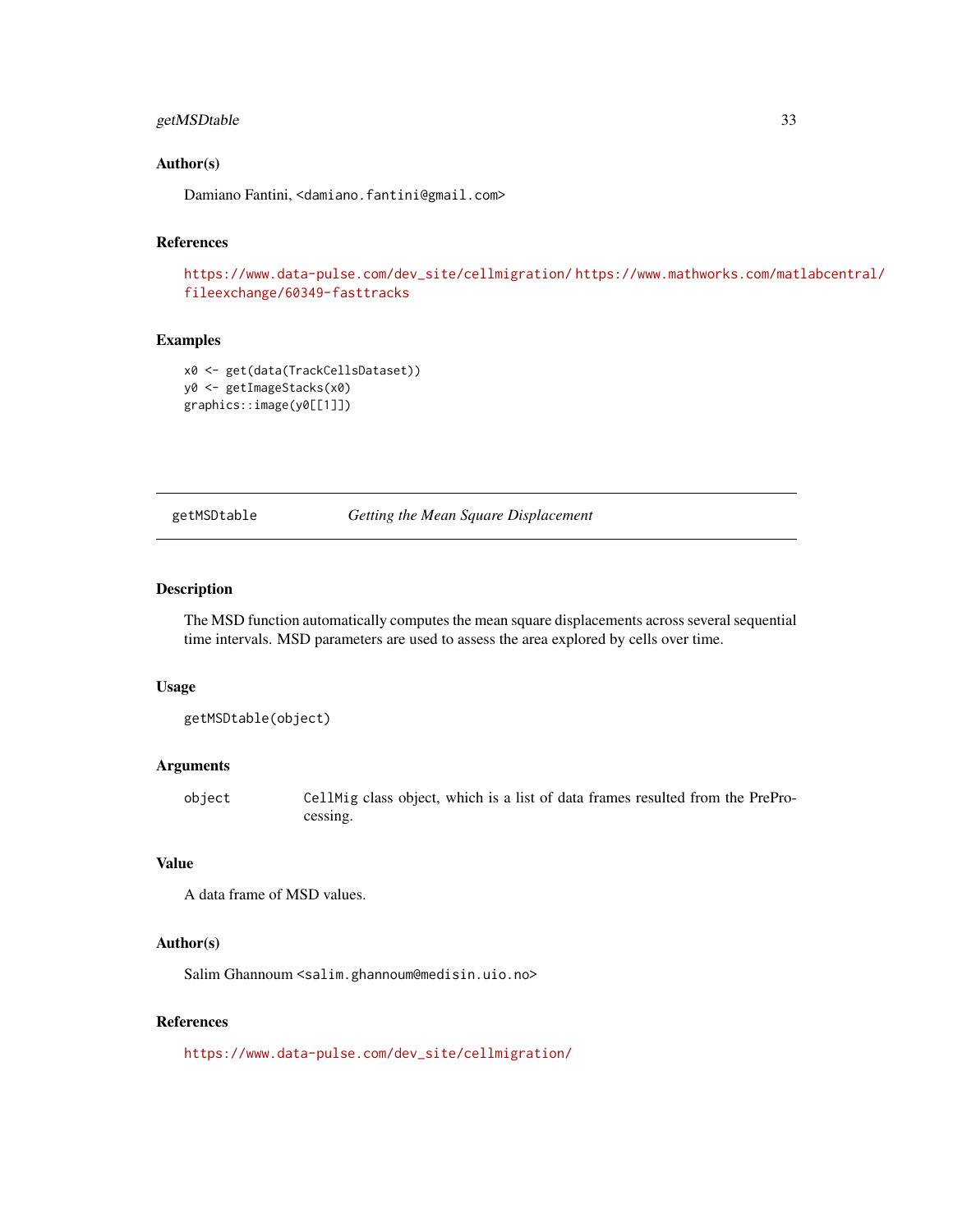### Examples

```
data(TrajectoryDataset)
rmDF <- TrajectoryDataset[seq(1,600,by=1), ]
rmTD <- CellMig(rmDF)
rmTD <- rmPreProcessing(rmTD,FrameN=100)
rmTD <- MSD(rmTD, sLAG=0.25, ffLAG=0.25, export=FALSE)
head(getMSDtable(rmTD))
```
getOptimizedParameters

*Get Auto Optimized Parameters*

### Description

Extract Parameters that were automatically optimized

### Usage

```
getOptimizedParameters(tc_obj)
```
### Arguments

tc\_obj a trackedCells object

### Value

a list including optimized parameter values (lnoise, diameter, and threshold)

#### Author(s)

Damiano Fantini, <damiano.fantini@gmail.com>

### References

```
https://www.data-pulse.com/dev_site/cellmigration/ https://www.mathworks.com/matlabcentral/
fileexchange/60349-fasttracks
```

```
x <- get(data(TrackCellsDataset))
getOptimizedParameters(x)
```
<span id="page-33-0"></span>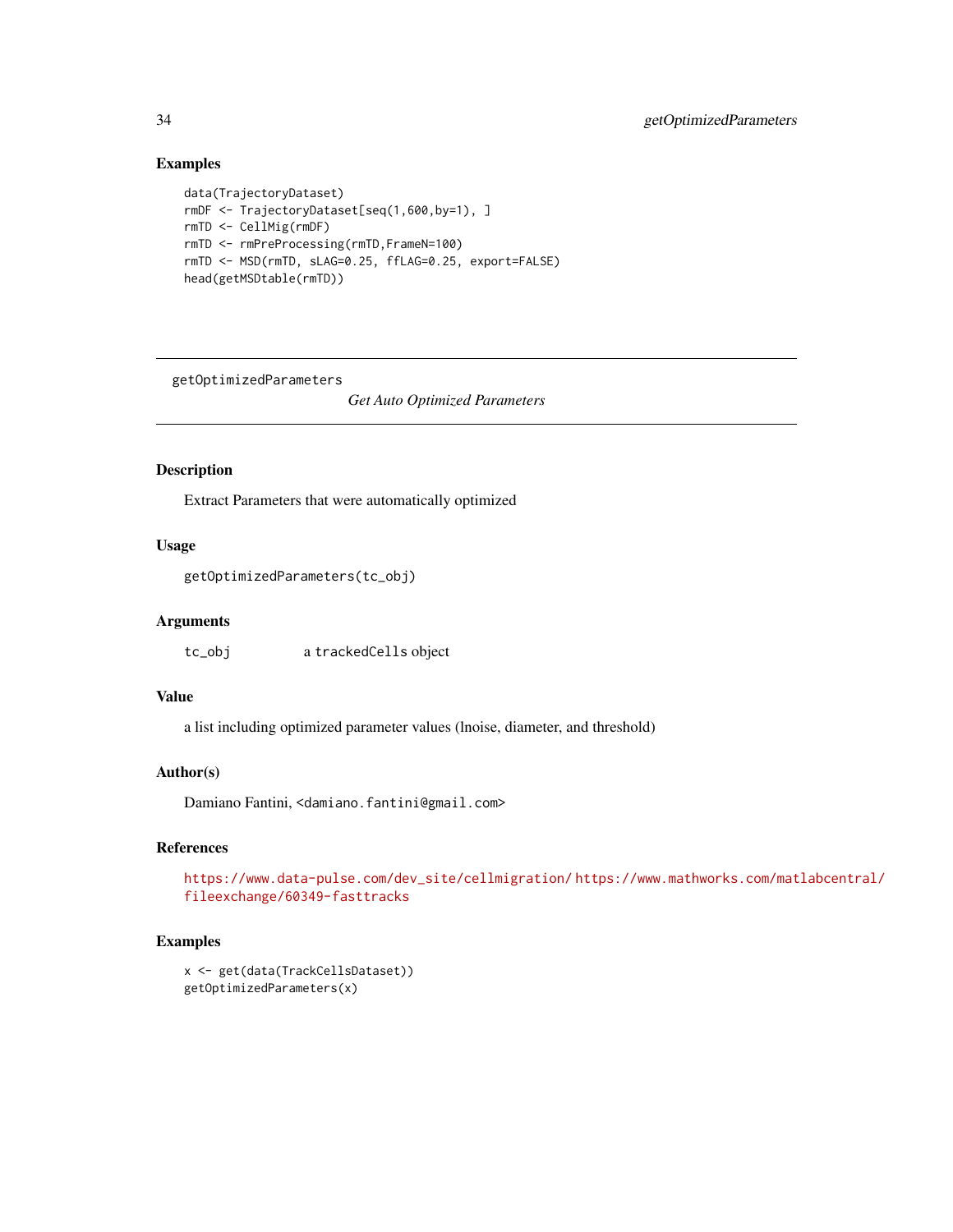<span id="page-34-0"></span>getOptimizedParams *Method getOptimizedParams*

### Description

Retrieve Optimized Params from a trackedCells object.

### Usage

```
getOptimizedParams(x)
```

```
## S4 method for signature 'trackedCells'
getOptimizedParams(x)
```
### Arguments

x a trackedCells-class object

### Value

a list including Optimized Parameters

### Examples

```
data("TrackCellsDataset")
getOptimizedParams(TrackCellsDataset)
```
getPerAndSpeed *Getting the table of Persistence and Speed.*

### Description

The PerAndSpeed() generates data and plots for persistence and speed.

### Usage

```
getPerAndSpeed(object)
```
### Arguments

object CellMig class object, which is a list of data frames resulted from the PreProcessing.

### Value

A data frame of Persistence and Speed.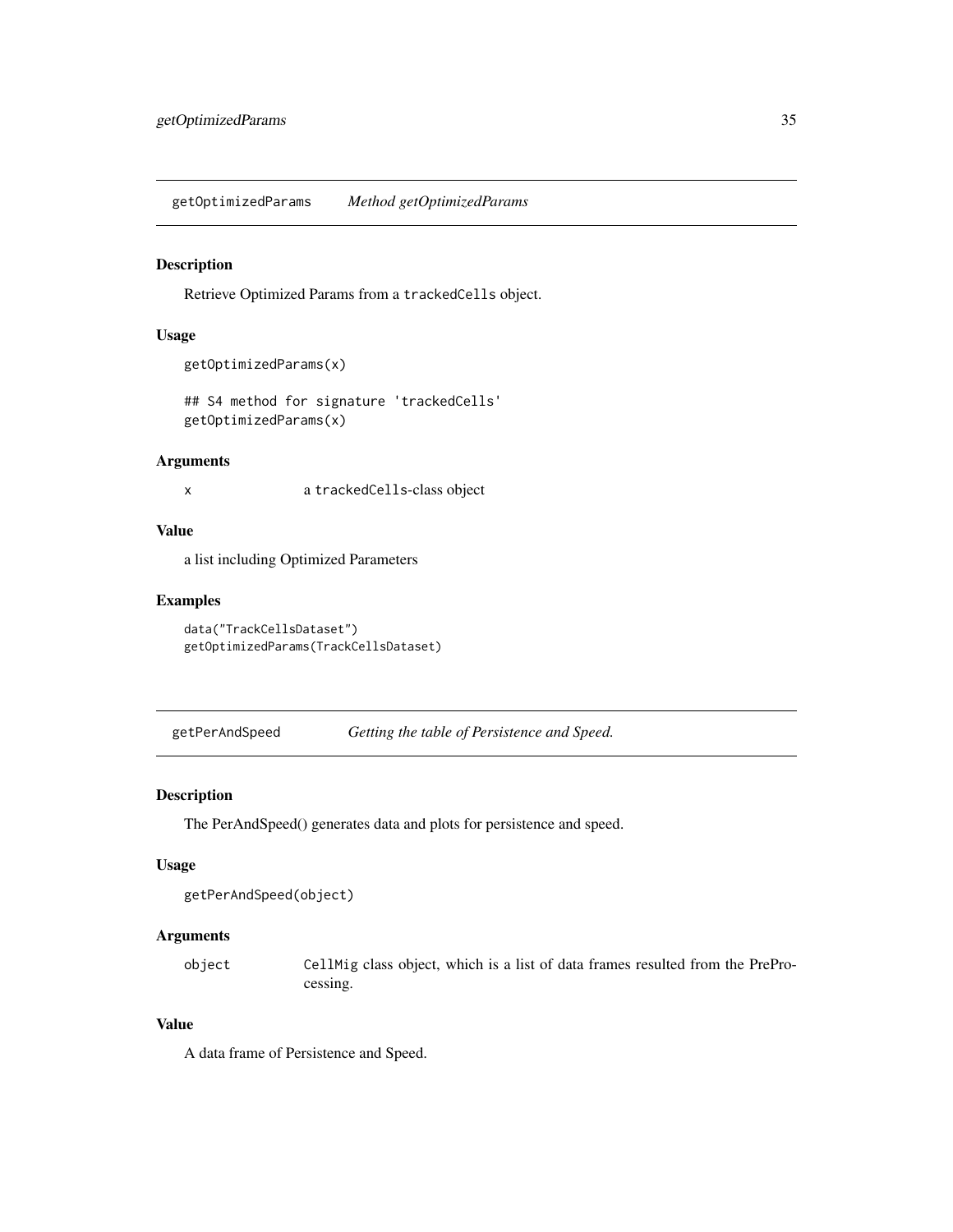#### Author(s)

Salim Ghannoum <salim.ghannoum@medisin.uio.no>

#### References

[https://www.data-pulse.com/dev\\_site/cellmigration/](https://www.data-pulse.com/dev_site/cellmigration/)

#### Examples

```
rmTD <- get(data(preProcCellMig))
rmTD <- PerAndSpeed(rmTD,TimeInterval=10, export=FALSE)
head(getPerAndSpeed(rmTD))
```
getPopulationStats *Get Cell population stats*

### Description

Extract cell population statistics from a trackedCells object

#### Usage

```
getPopulationStats(tc_obj)
```
#### **Arguments**

tc\_obj a trackedCells object

### Value

data.frame including cell population stats

### Author(s)

Damiano Fantini, <damiano.fantini@gmail.com>

### References

[https://www.data-pulse.com/dev\\_site/cellmigration/](https://www.data-pulse.com/dev_site/cellmigration/) [https://www.mathworks.com/mat](https://www.mathworks.com/matlabcentral/fileexchange/60349-fasttracks)labcentral/ [fileexchange/60349-fasttracks](https://www.mathworks.com/matlabcentral/fileexchange/60349-fasttracks)

```
x <- get(data(TrackCellsDataset))
getPopulationStats(x)
```
<span id="page-35-0"></span>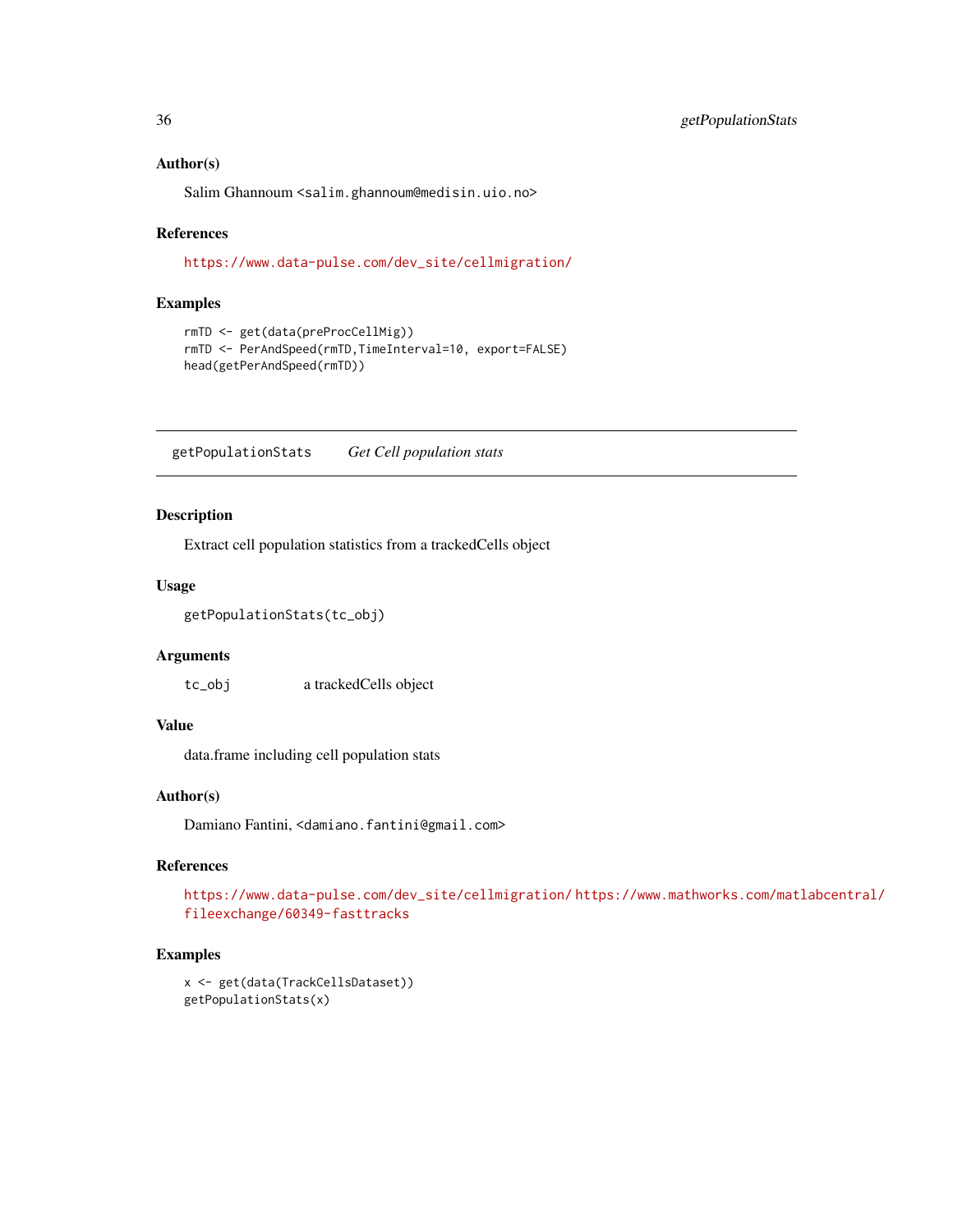<span id="page-36-0"></span>getProcessedImages *Method getProcessedImages*

#### Description

Retrieve Processed Images from a trackedCells object.

### Usage

```
getProcessedImages(x)
```
## S4 method for signature 'trackedCells' getProcessedImages(x)

### Arguments

x a trackedCells-class object

### Value

a list including all processed images

### Examples

```
data("TrackCellsDataset")
getProcessedImages(TrackCellsDataset)
```
getProcessingStatus *Method getProcessingStatus*

#### Description

Retrieve Processing Status from a trackedCells object.

### Usage

getProcessingStatus(x)

```
## S4 method for signature 'trackedCells'
getProcessingStatus(x)
```
#### Arguments

x a trackedCells-class object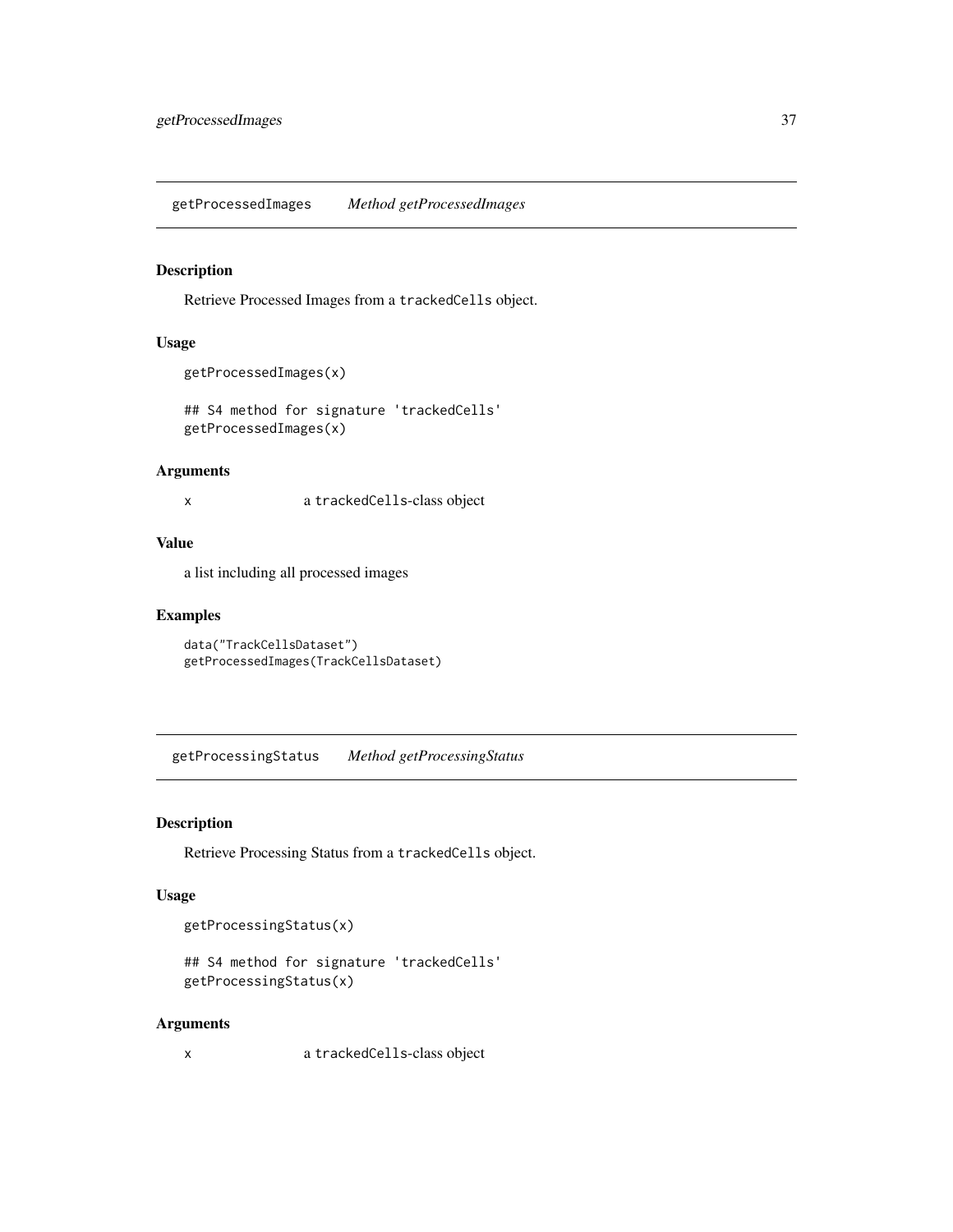### Value

a list including Processing Status

#### Examples

```
data("TrackCellsDataset")
getProcessingStatus(TrackCellsDataset)
```
getResults *Final Results*

### Description

The FinRes function automatically generates a data frame that contains all the results.

#### Usage

getResults(object)

#### Arguments

object CellMig class object, which is a list of data frames resulted from the PreProcessing.

### Value

A data frame that contains all the results.

### Author(s)

Salim Ghannoum <salim.ghannoum@medisin.uio.no>

#### References

[https://www.data-pulse.com/dev\\_site/cellmigration/](https://www.data-pulse.com/dev_site/cellmigration/)

```
data(WSADataset)
wasDF <- WSADataset[seq(1,300,by=1), ]
wsaTD <- CellMig(wasDF)
wsaTD <- wsaPreProcessing(wsaTD,FrameN=55)
wsaTD <-FMI(wsaTD,TimeInterval=10)
wsaTD <-ForwardMigration(wsaTD,TimeInterval=10,)
wsaTD <-FinRes(wsaTD,ParCor=FALSE, export=FALSE)
head(getResults(wsaTD))
```
<span id="page-37-0"></span>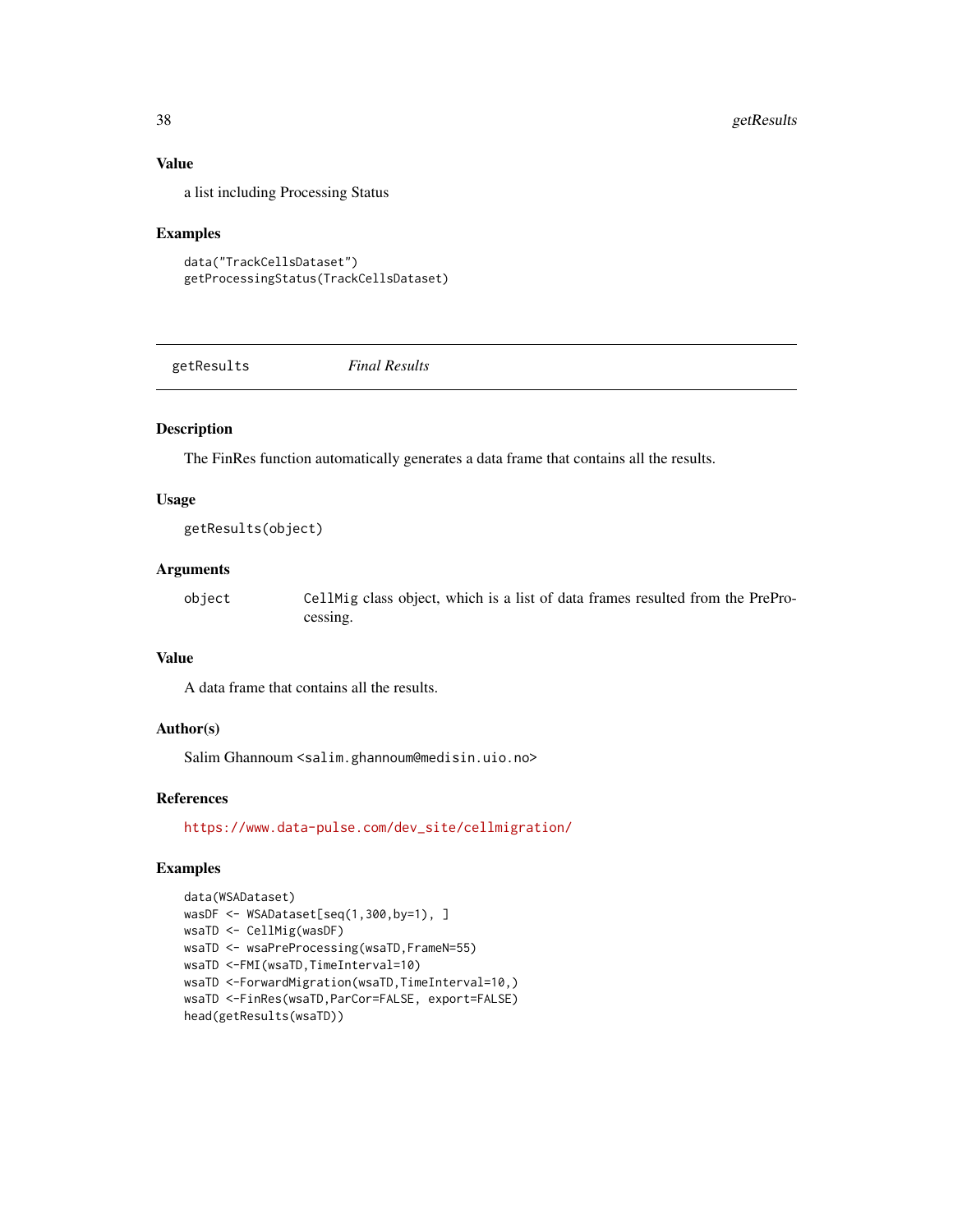<span id="page-38-0"></span>

Extract Track Data from a trackedCells object

### Usage

getTracks(tc\_obj, attach\_meta = FALSE)

### Arguments

| tc_obj      | a trackedCells object                         |
|-------------|-----------------------------------------------|
| attach_meta | logical, shall metaData be attached to tracks |

### Value

a data.frame including cell tracks data

### Author(s)

Damiano Fantini, <damiano.fantini@gmail.com>

### References

```
https://www.data-pulse.com/dev_site/cellmigration/ https://www.mathworks.com/matlabcentral/
fileexchange/60349-fasttracks
```
### Examples

```
x <- get(data(TrackCellsDataset))
getTracks(x)[seq(1,10,by=1),]
```
getVACtable *Getting the Velocity AutoCorrelation*

### Description

The VeAutoCor function automatically compute the changes in both speed and direction across several sequantial time intervals.

#### Usage

getVACtable(object)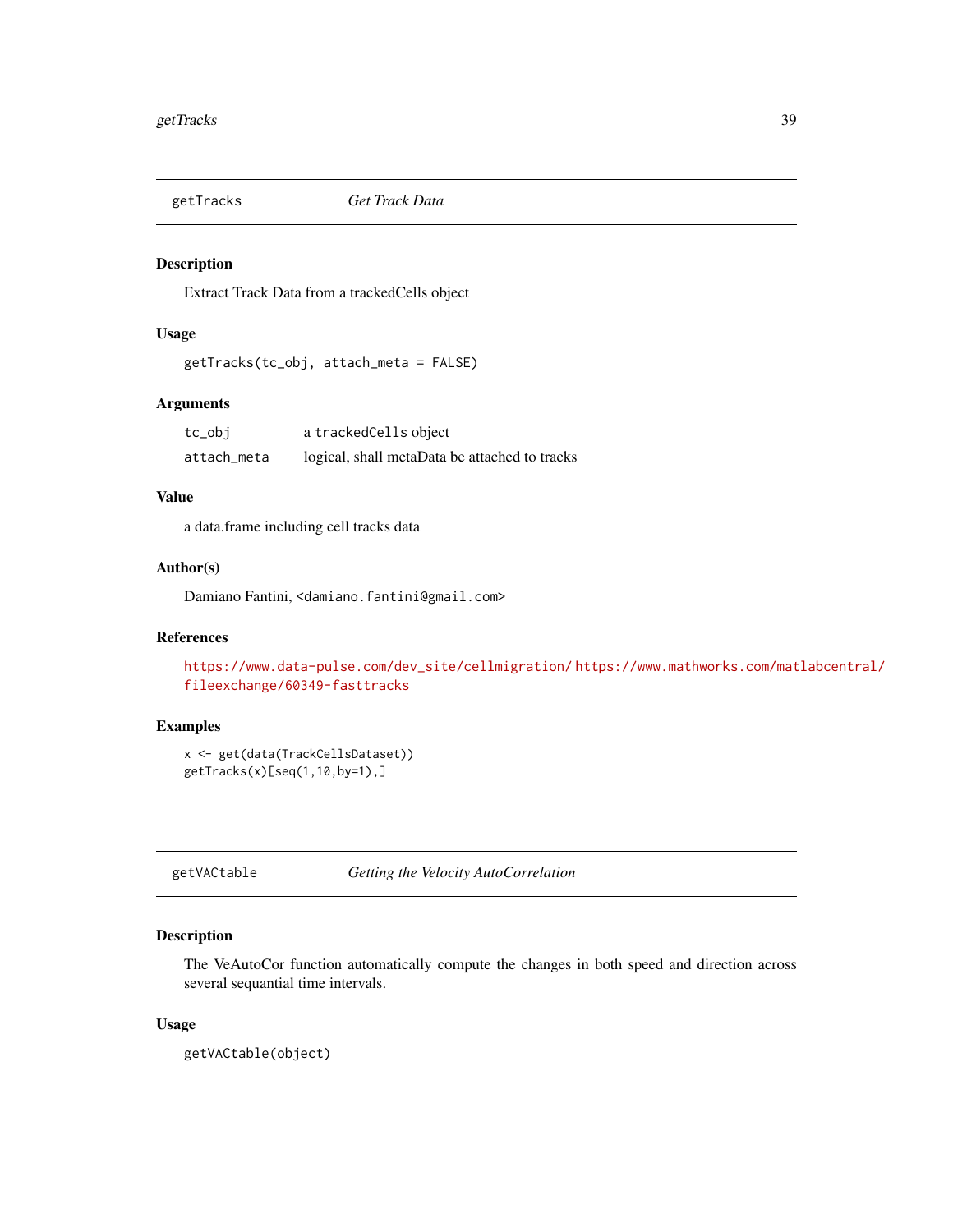#### <span id="page-39-0"></span>**Arguments**

object CellMig class object, which is a list of data frames resulted from the PreProcessing.

### Value

A data frame, which contains six rows: "Cell Number", "Velocity AutoCorrelation (lag=1)", "2nd normalized Velocity AutoCorrelation", "Intercept of VA quadratic model", "Mean Velocity Auto-Correlation (all lags)", "Mean |Acceleration|" and "Average Speed".

#### Author(s)

Salim Ghannoum <salim.ghannoum@medisin.uio.no>

### References

[https://www.data-pulse.com/dev\\_site/cellmigration/](https://www.data-pulse.com/dev_site/cellmigration/)

### Examples

```
data(TrajectoryDataset)
rmDF=TrajectoryDataset[seq(1,300,by=1),]
rmTD <- CellMig(rmDF)
rmTD <- rmPreProcessing(rmTD,FrameN=55)
rmTD <- VeAutoCor(rmTD, TimeInterval=10, sLAG=0.25, sPLOT=FALSE,
                  aPLOT=FALSE, export=FALSE)
head(getVACtable(rmTD))
```
LoadTiff *Import Image from TIFF*

#### Description

Import a .tif stack containing fluorescently labeled point particles to be tracked

#### Usage

```
LoadTiff(tiff_file, experiment = NULL, condition = NULL, replicate = NULL)
```
#### **Arguments**

| tiff file  | path to a TIFF file to be read in                      |
|------------|--------------------------------------------------------|
| experiment | string, a label to describe the experiment (optional)  |
| condition  | string, a label to describe the experimental condition |
| replicate  | string, a label to identify the replicate (optional)   |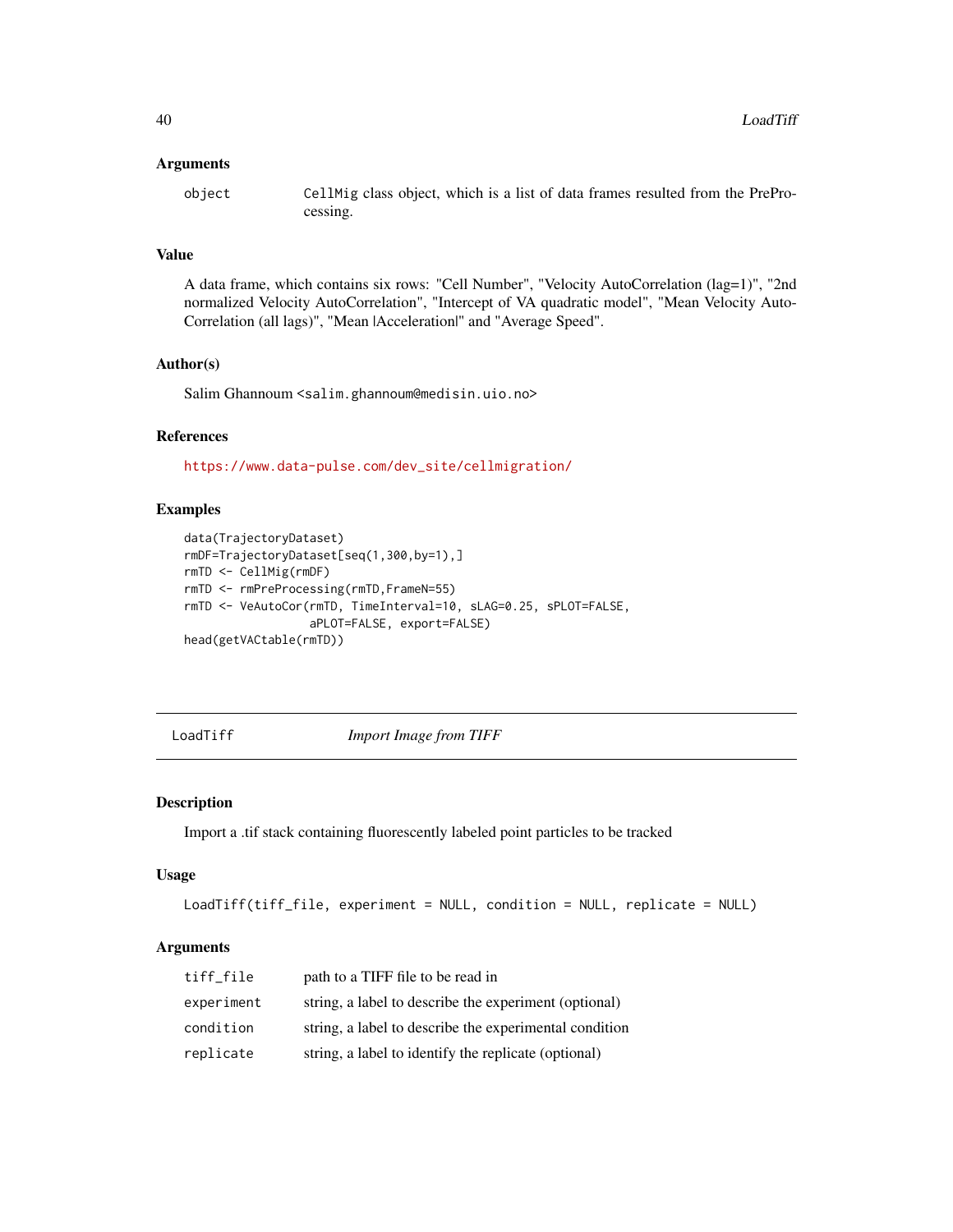#### <span id="page-40-0"></span> $\mathbf{MSD}$  41

### Value

a trackedCells object

### Note

'experiment', 'condition' and 'replicate' are optional arguments and can be NULL.

### Author(s)

Damiano Fantini, <damiano.fantini@gmail.com>

#### References

```
https://www.data-pulse.com/dev_site/cellmigration/ https://www.mathworks.com/matlabcentral/
fileexchange/60349-fasttracks
```
### Examples

```
# Let `path/to/tiff_file.tiff` be the path to tiff file we want to
# import. If an error is thrown, NULL is returned.
x <- LoadTiff(tiff_file = "path/to/tiff_file.tiff")
```
MSD *Mean Square Displacement*

### Description

The MSD function automatically computes the mean square displacements across several sequential time intervals. MSD parameters are used to assess the area explored by cells over time.

```
MSD(
  object,
  TimeInterval = 10,
  SLAG = 0.25,
  ffLAG = 0.25,SlopePlot = TRUE,
  AllSlopesPlot = TRUE,
  FurthPlot = TRUE,
  AllFurthPlot = TRUE,
  export = FALSE,ExpName = NULL
)
```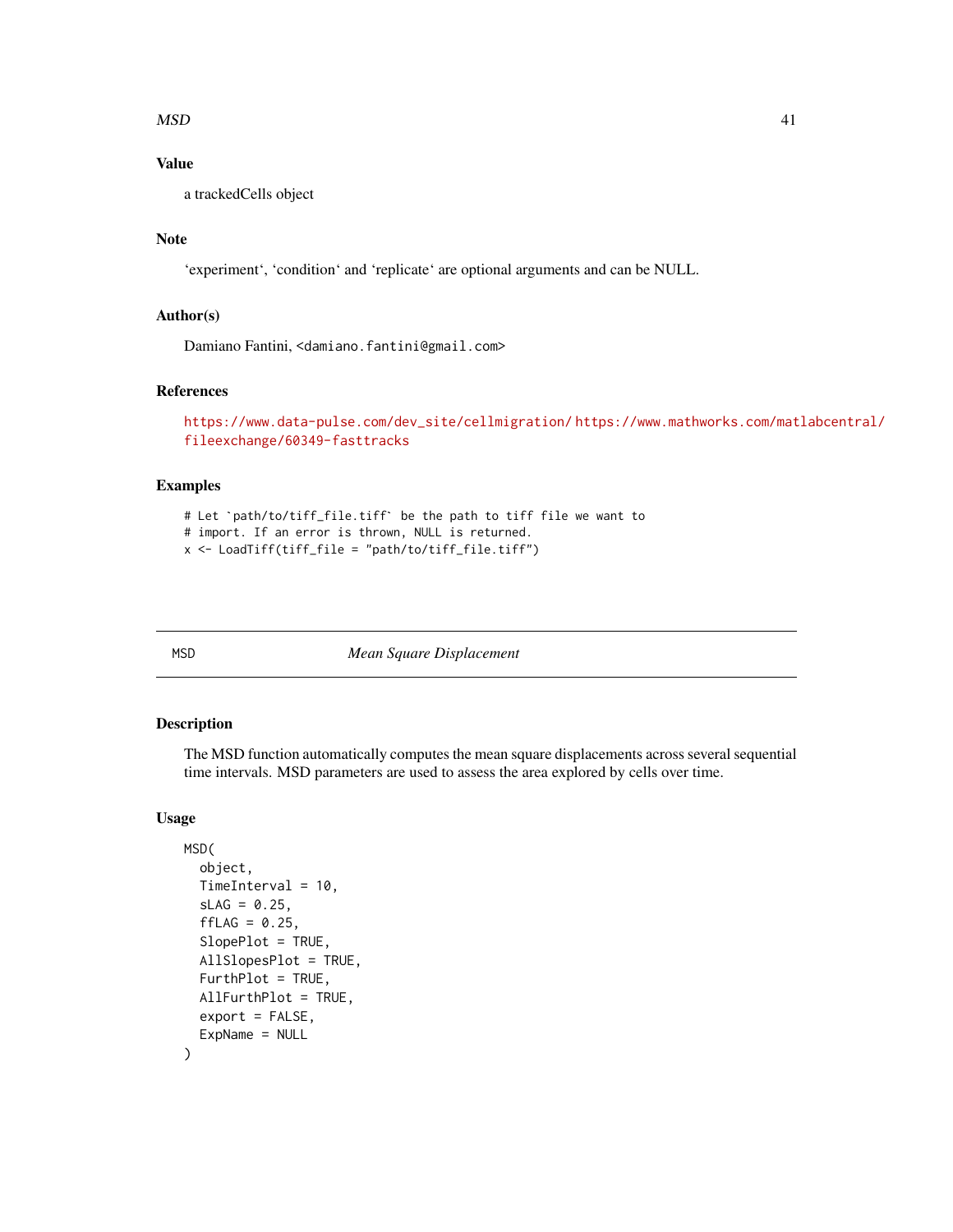### Arguments

| object        | CellMig class object, which is a list of data frames resulted from the PrePro-<br>cessing.                                                                                                |
|---------------|-------------------------------------------------------------------------------------------------------------------------------------------------------------------------------------------|
| TimeInterval  | A numeric value of the time elapsed between successive frames in the time-lapse<br>stack.                                                                                                 |
| sLAG          | A numeric value to be used to get the number of lags for the slope fitting. Default<br>is 0.25, which represents 25 percent of the steps.                                                 |
| ffLAG         | A numeric value to be used to get the number of lags for the Furth formula<br>fitting. Default is 0.25, which represents 25 percent of the steps.                                         |
| SlopePlot     | A logical vector that allows generating individual plots showing the slope of<br>the mean square displacement of the movement of individual cells. Default is<br>TRUE.                    |
| AllSlopesPlot | A logical vector that allows generating a plot showing the slope of the mean<br>square displacement of the movement of all cells. Default is TRUE.                                        |
| FurthPlot     | A logical vector that allows generating individual plots fitting the Furth formula<br>using generalized regression by the Nelder-Mead method simplex method per<br>cell. Default is TRUE. |
| AllFurthPlot  | A logical vector that allows generating a plot fitting the Furth formula using<br>generalized regression by the Nelder-Mead method simplex method for all cells.<br>Default is TRUE.      |
| export        | if 'TRUE' (default), exports function output                                                                                                                                              |
| ExpName       | string, anem of the Experiment. Can be NULL                                                                                                                                               |

### Value

An CellMig class object with a data frame and plots. The data frame is stored in the MSDtable slot.

### Author(s)

Salim Ghannoum <salim.ghannoum@medisin.uio.no>

## References

[https://www.data-pulse.com/dev\\_site/cellmigration/](https://www.data-pulse.com/dev_site/cellmigration/)

```
data(TrajectoryDataset)
rmDF <- TrajectoryDataset[seq(1,220,by=1), ]
rmTD <- CellMig(rmDF)
rmTD <- rmPreProcessing(rmTD,FrameN=100)
rmTD <- MSD(rmTD, sLAG=0.25, ffLAG=0.25, export=FALSE)
```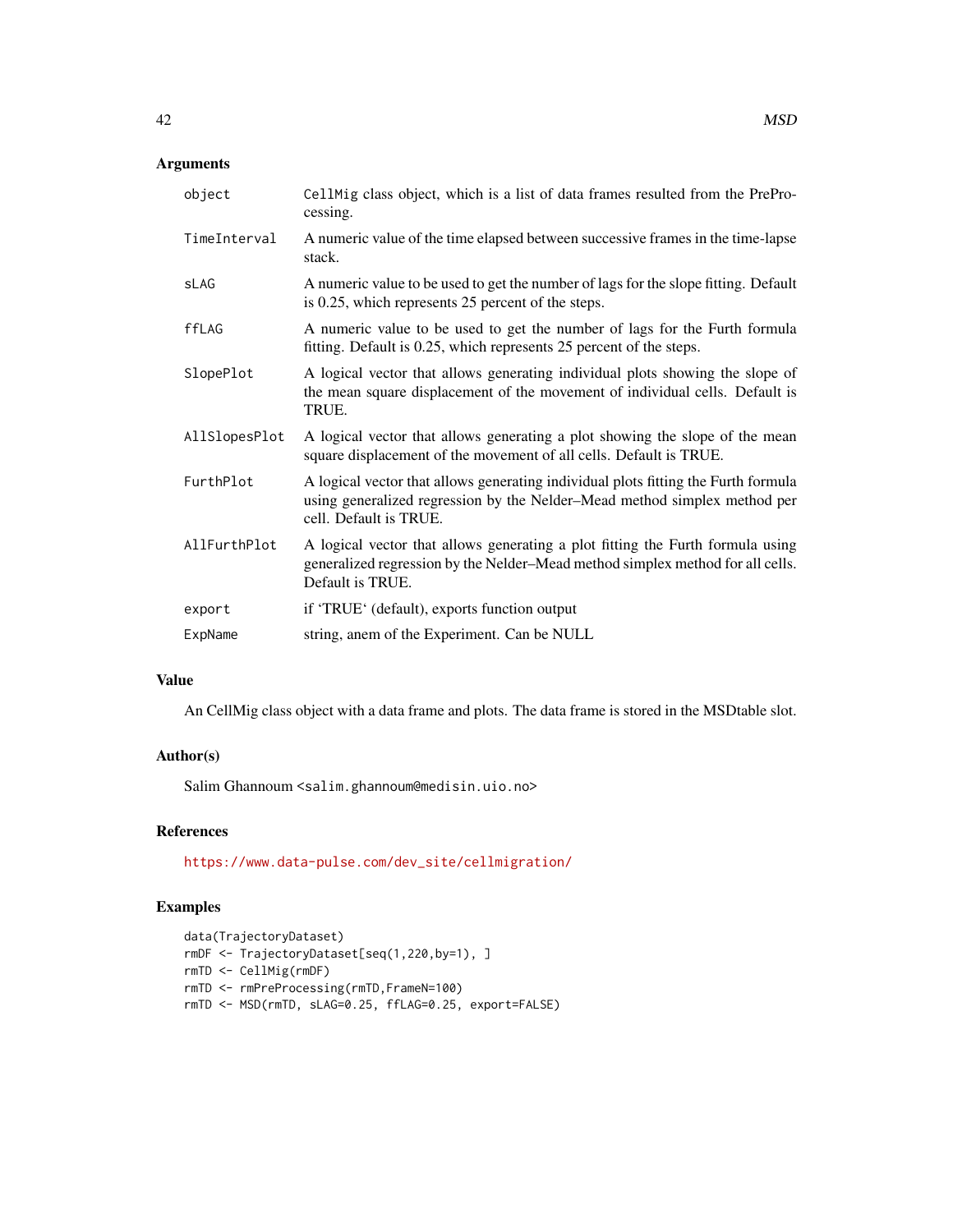<span id="page-42-0"></span>

Optimize Detection Parameters for running a cell tracking job

## Usage

```
OptimizeParams(
  tc_obj,
  lnoise_range = NULL,
 min.py.diam = 5,
 diameter_range = NULL,
  threshold_range = NULL,
  target_cell_num = NULL,
  threads = 1,
  quantile.val = NULL,
 px.margin = NULL,
 plot = FALSE,
  verbose = FALSE,
  dryrun = FALSE
)
```
### Arguments

| tc_obj          | a trackedCells object                                                                                               |
|-----------------|---------------------------------------------------------------------------------------------------------------------|
| lnoise_range    | numeric vector of lnoise values to be used in the optimization step. Can be<br><b>NULL</b>                          |
| min.px.diam     | integer, minimum diameter of a particle (cell). Particles with a diameter smaller<br>than min.px.diam are discarded |
| diameter_range  | numeric vector of diameter values to be used in the optimization step. Can be<br><b>NULL</b>                        |
| threshold_range |                                                                                                                     |
|                 | numeric vector of threshold values to be used in the optimization step. Can be<br><b>NULL</b>                       |
| target_cell_num |                                                                                                                     |
|                 | integer, the expected (optimal) number of cells to be detected in each frame                                        |
| threads         | integer, number of cores to use for parallelization                                                                 |
| quantile.val    | numeric, argument passed to EstimateDiameterRange(). If NULL, it is defaulted<br>to $0.99$                          |
| px.margin       | numeric, argument passed to EstimateDiameterRange(). If NULL, it ia de-<br>faulted to 2                             |
| plot            | if 'TRUE', plots results in the end                                                                                 |
| verbose         | shall information about the progress of the operation be printed to screen/console                                  |
| dryrun          | shall a dryrun be performed                                                                                         |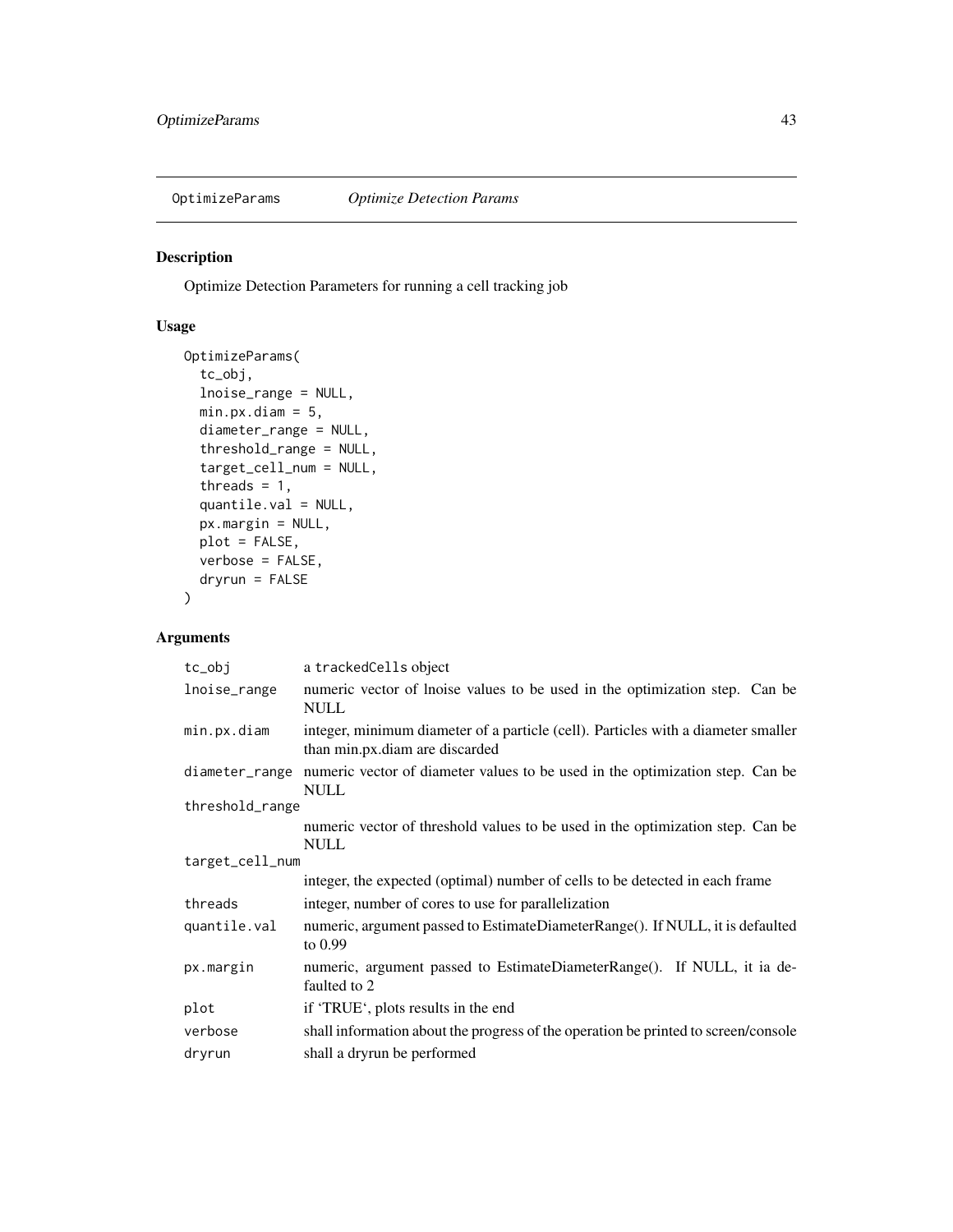### <span id="page-43-0"></span>Details

The lnoise param is used to guide a lowpass blurring operation, while the lobject param is used to guide a highpass background subtraction. The threshold param is used for a background correction following the initial image convolution

- lnoise: Characteristic lengthscale of noise in pixels. Additive noise averaged over this length should vanish. May assume any positive floating value. May be also set to 0, in which case only the highpass "background subtraction" operation is performed.
- lobject Integer length in pixels somewhat larger than a typical object. Can also be set to 0, in which case only the lowpass "blurring" operation defined by lnoise is done without the background subtraction defined by lobject
- threshold Numeric. By default, after the convolution, any negative pixels are reset to 0. Threshold changes the threshhold for setting pixels to 0. Positive values may be useful for removing stray noise or small particles.

### Value

a trackedCells object

### Author(s)

Damiano Fantini, <damiano.fantini@gmail.com>

#### References

```
https://www.data-pulse.com/dev_site/cellmigration/ https://www.mathworks.com/matlabcentral/
fileexchange/60349-fasttracks
```
#### Examples

```
x <- get(data(TrackCellsDataset))
x \leq OptimizeParams(tc_obj = x, lnoise_range = c(5,7,10),
                    diameter_range = c(12,14,18),
                    threshold_range = c(4,7), dryrun = TRUE)
getOptimizedParameters(x)
```
PerAndSpeed *Persistence and Speed*

#### Description

The PerAndSpeed() generates data and plots for persistence and speed.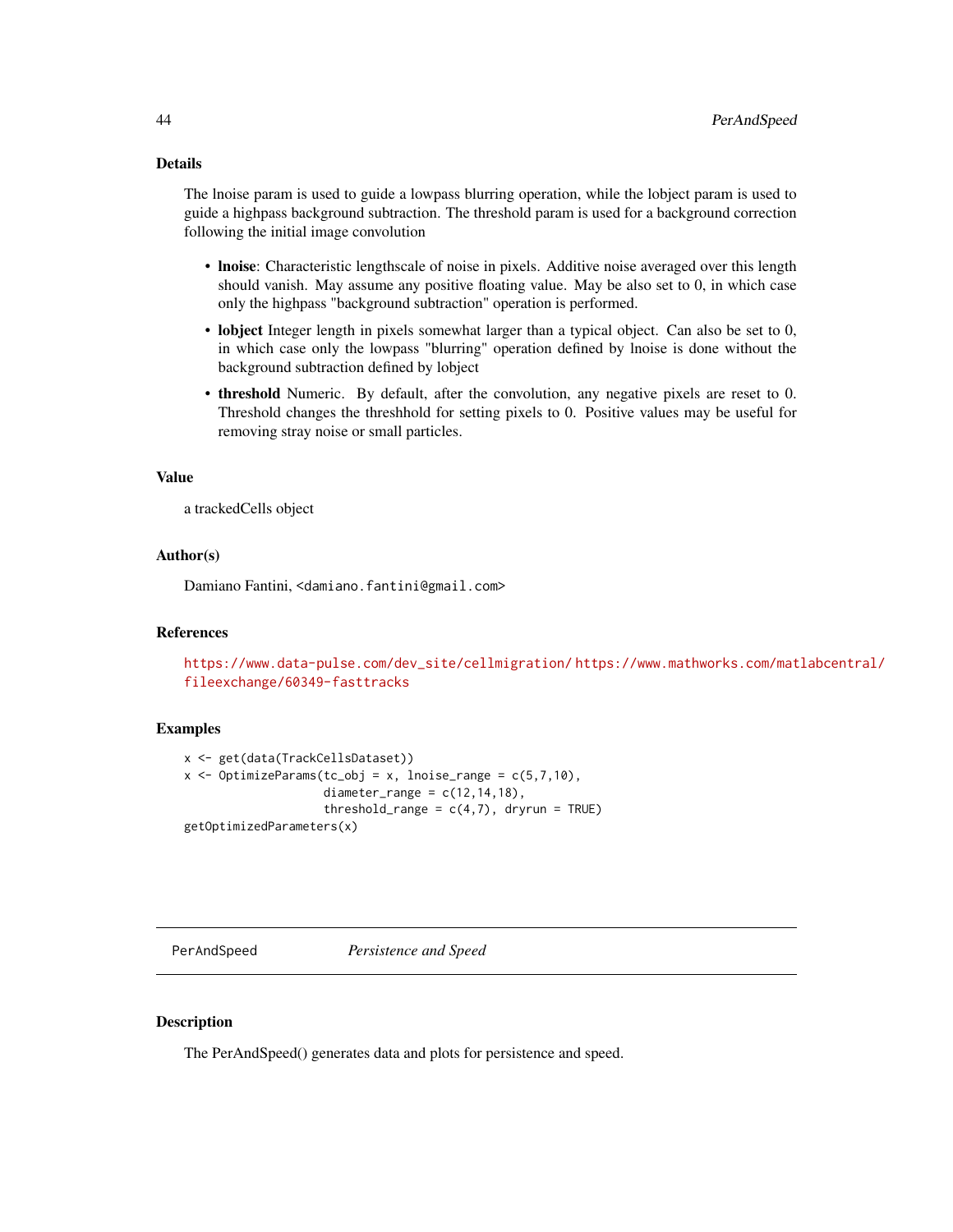### PerAndSpeed 45

### Usage

```
PerAndSpeed(
 object,
  TimeInterval = 10,
 PtSplot = TRUE,
 AllPtSplot = TRUE,
  ApSplot = TRUE,
 AllApSplot = TRUE,
  export = FALSE,ExpName = NULL
\mathcal{L}
```
### Arguments

| object       | CellMig class object, which is a list of data frames resulted from the PrePro-<br>cessing.                             |
|--------------|------------------------------------------------------------------------------------------------------------------------|
| TimeInterval | A numeric value of the time elapsed between successive frames in the time-lapse<br>stack.                              |
| PtSplot      | A logical vector that allows generating individual plots of persistence time vs<br>speed per cell. Default is TRUE.    |
| AllPtSplot   | A logical vector that allows generating a plot of persistence time vs speed for all<br>cells. Default is TRUE.         |
| ApSplot      | A logical vector that allows generating individual plots of angular persistence vs<br>speed per cell. Default is TRUE. |
| AllApSplot   | A logical vector that allows generating a plot of angular persistence vs speed of<br>all cells. Default is TRUE.       |
| export       | if 'TRUE' (default), exports function output                                                                           |
| ExpName      | string, indicates the name of the experiment. Can be NULL                                                              |
|              |                                                                                                                        |

### Value

An CellMig class object with a data frame and plots. The data frame is stored in the PerAanSpeedtable slot.

### Author(s)

Salim Ghannoum <salim.ghannoum@medisin.uio.no>

### References

[https://www.data-pulse.com/dev\\_site/cellmigration/](https://www.data-pulse.com/dev_site/cellmigration/)

```
rmTD <- get(data(preProcCellMig))
rmTD <- PerAndSpeed(rmTD,TimeInterval=10, export=FALSE)
```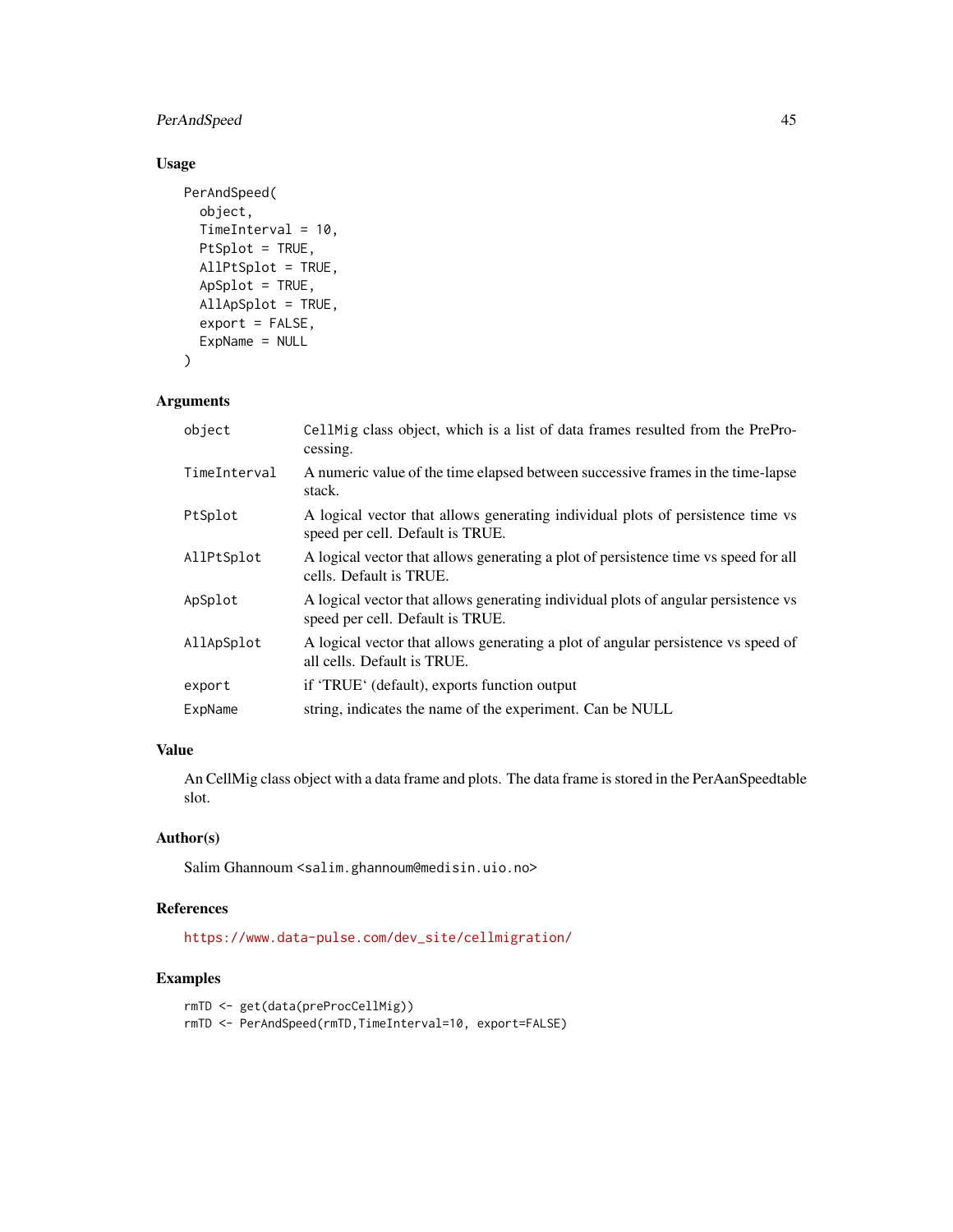<span id="page-45-0"></span>plot3DAllTracks *A 3D rose-plot of all cells*

#### Description

Plotting the trajectory data of all cells in 3D.

#### Usage

plot3DAllTracks(object, VS = 3, size = 2, interactive = TRUE)

### Arguments

| object      | CellMig class object, which is a list of data frames resulted from the PrePro-<br>cessing. |
|-------------|--------------------------------------------------------------------------------------------|
| VS.         | A numeric value of the vertical separator between cells.                                   |
| size        | A numeric value of the point's size.                                                       |
| interactive | logical, shall the 3D plot be generated in a interactive fashion                           |

### Details

The 3D visualization shows centered trajectories where the starting point of each track is located at the origin of the coordinate system  $(X=0, Y=0)$ .

### Value

A 3D rose-plot showing the tracks of all cells.

### Note

This function requires the rgl package to be installed on your system.

#### Author(s)

Salim Ghannoum <salim.ghannoum@medisin.uio.no>

#### References

[https://www.data-pulse.com/dev\\_site/cellmigration/](https://www.data-pulse.com/dev_site/cellmigration/)

```
if (Sys.info()[["sysname"]] != "Darwin") {
 # interactive shall be set to TRUE (default)
 rmTD <- get(data(preProcCellMig))
 plot3DAllTracks(rmTD, VS=3, size=2, interactive = FALSE)
}
```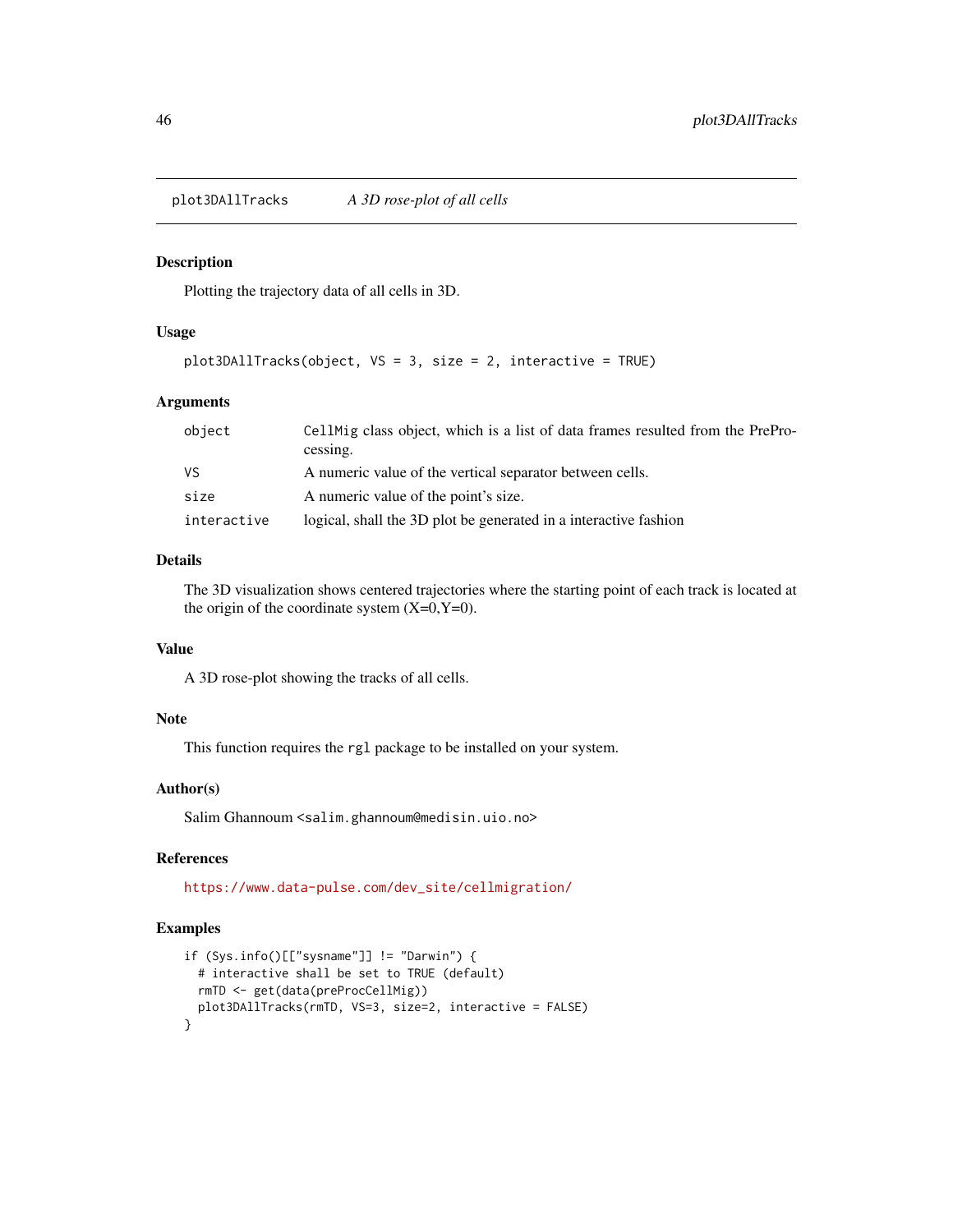<span id="page-46-0"></span>plot3DTracks *A 3D rose-plot*

#### Description

Plotting the trajectory data of particular cells in 3D.

#### Usage

```
plot3DTracks(object, VS = 3, size = 2, cells, interactive = TRUE)
```
### Arguments

| object      | CellMig class object, which is a list of data frames resulted from the PrePro-<br>cessing. |
|-------------|--------------------------------------------------------------------------------------------|
| VS          | A numeric value of the vertical separator between cells.                                   |
| size        | A numeric value of the point's size.                                                       |
| cells       | A numeric vector containing the cell's numbers to be plotted.                              |
| interactive | logical, shall a 3D plot built in an interactive way.                                      |

### Details

The 3D visualization shows centered trajectories where the starting point of each track is located at the origin of the coordinate system  $(X=0, Y=0)$ .

#### Value

A 3D rose-plot showing the tracks of particular cells.

#### Note

This function requires the rgl package to be installed on your system.

### Author(s)

Salim Ghannoum <salim.ghannoum@medisin.uio.no>

### References

[https://www.data-pulse.com/dev\\_site/cellmigration/](https://www.data-pulse.com/dev_site/cellmigration/)

```
if (Sys.info()[["sysname"]] != "Darwin") {
 # interactive shall be set to TRUE (default)
 rmTD <- get(data(preProcCellMig))
 plot3DTracks(rmTD, VS=3, size=2, cells=seq(1,5,by=1), interactive = FALSE)
}
```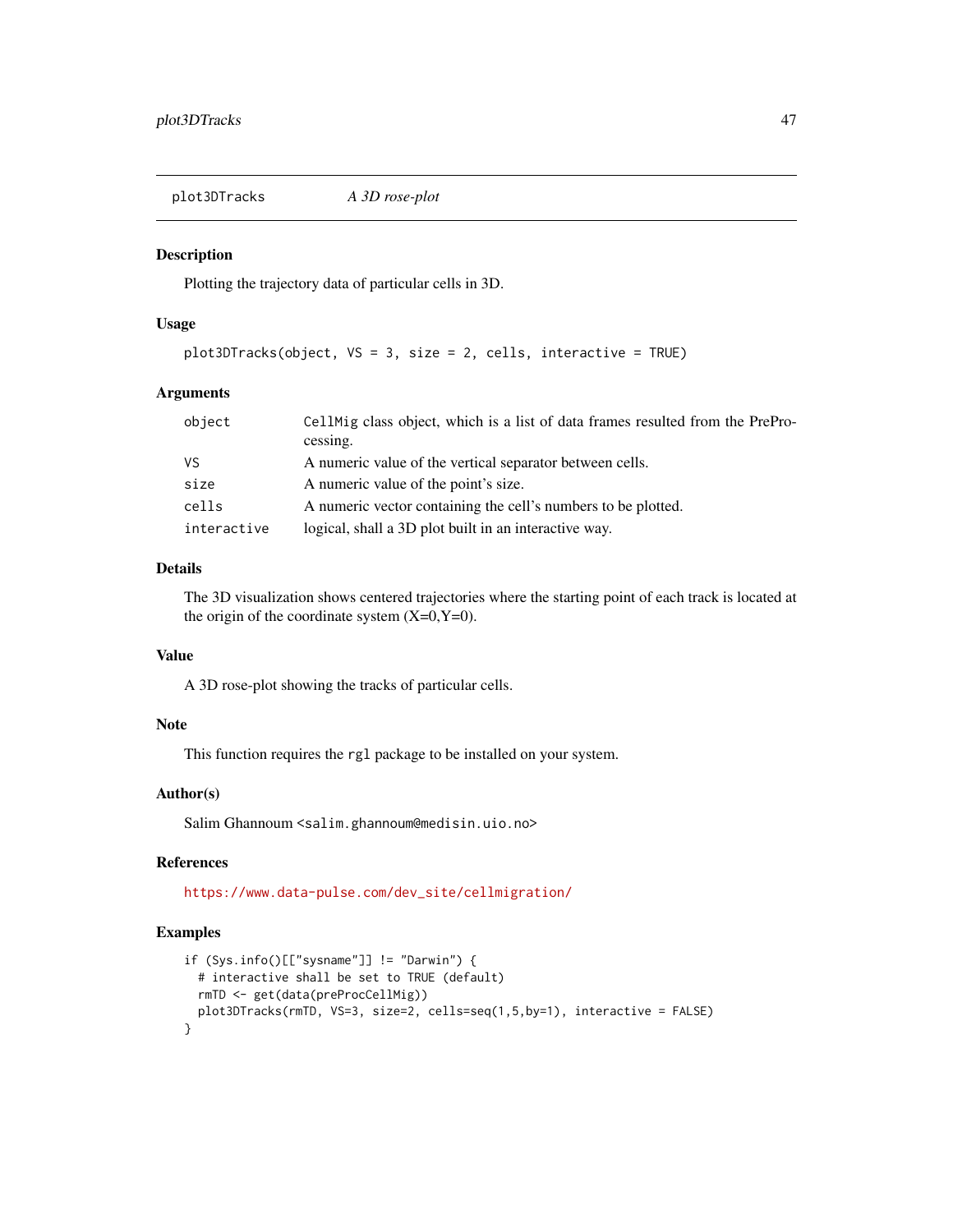<span id="page-47-0"></span>plotAllTracks *A 2D rose-plot*

### Description

Plotting the trajectory data of all cells.

### Usage

```
plotAllTracks(
  object,
  Type = "1",FixedField = TRUE,
  export = FALSE,
 ExpName = NULL
)
```
### Arguments

| object     | Cell Mig class object, which is a list of data frames resulted from the PrePro-<br>cessing.                           |
|------------|-----------------------------------------------------------------------------------------------------------------------|
| Type       | has to be one of the following: c("p", "l", "b", "o") "p": Points; "l": Lines; "b":<br>Both; "o": Both "overplotted". |
| FixedField | logical(1) Allows generating a plot with fixed field 800um x 800um. Default is<br>TRUE.                               |
| export     | if 'TRUE' (default), exports plot to JPG file                                                                         |
| ExpName    | string, name of the experiment. Can be NULL                                                                           |

#### Details

The visualization shows centered trajectories where the starting point of each track is located at the origin of the coordinate system  $(X=0, Y=0)$ .

### Value

A 2D rose-plot showing the tracks of all cells.

### Author(s)

Salim Ghannoum <salim.ghannoum@medisin.uio.no>

### References

[https://www.data-pulse.com/dev\\_site/cellmigration/](https://www.data-pulse.com/dev_site/cellmigration/)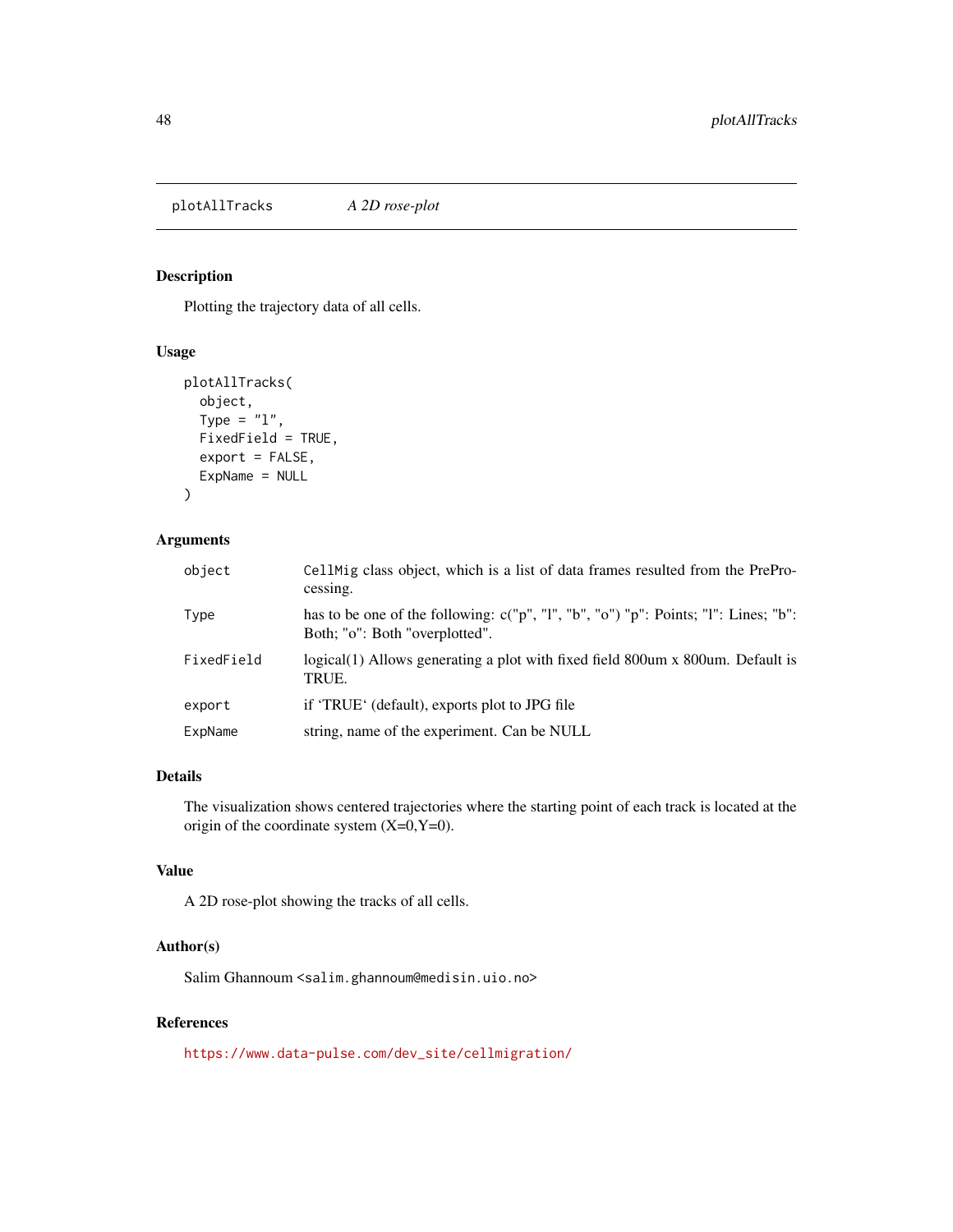### <span id="page-48-0"></span>plotSampleTracks 49

### Examples

```
rmTD <- get(data(preProcCellMig))
plotAllTracks(object=rmTD, Type="l", FixedField=TRUE,export=FALSE)
```
plotSampleTracks *A 2D rose-plot of sample cells*

## Description

Plotting the trajectory data of some cells.

#### Usage

```
plotSampleTracks(
  object,
  Type = "1",cellNum = 35,FixedField = TRUE,
  export = FALSE,
  ExpName = NULL
)
```
### Arguments

| object     | CellMig class object, which is a list of data frames resulted from the PrePro-<br>cessing.                    |
|------------|---------------------------------------------------------------------------------------------------------------|
| Type       | has to be one of the following: $c("p", "l", "b", "o")$                                                       |
| celNum     | A numeric value showing the desired number of cells to be plotted.                                            |
| FixedField | logical(1) Allows generating a plot with fixed field 800 um x 800 um. Default is<br>TRUE.                     |
| export     | if 'TRUE' (default), exports plot to JPG file "p": Points; "I": Lines; "b": Both;<br>"o": Both "overplotted". |
| ExpName    | string, name of the experiment. Can be NULL                                                                   |

#### Details

The visualization shows centered trajectories where the starting point of each track is located at the origin of the coordinate system  $(X=0, Y=0)$ .

### Value

A 2D rose-plot showing the tracks of sample cells selected randomly based on the desired number of cells selected by the user.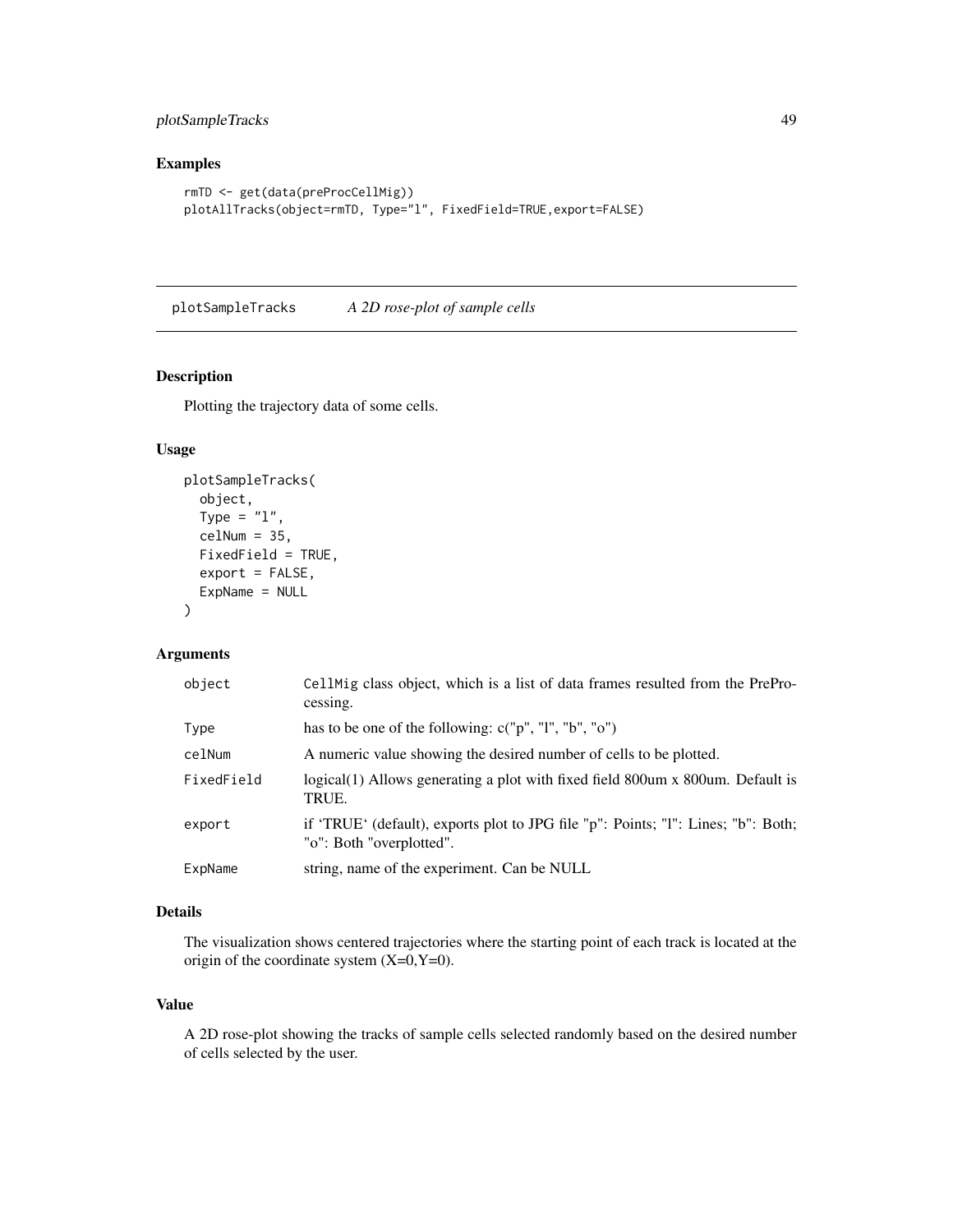#### <span id="page-49-0"></span>Author(s)

Salim Ghannoum <salim.ghannoum@medisin.uio.no>

### References

[https://www.data-pulse.com/dev\\_site/cellmigration/](https://www.data-pulse.com/dev_site/cellmigration/)

### Examples

```
preProcCellMig <- get(data(preProcCellMig))
plotSampleTracks(preProcCellMig, Type="l", FixedField=TRUE,
                 celNum=5, export=FALSE, ExpName = NULL)
```
PlotTracksSeparately *A graphical display of the track of each cell.*

### Description

Plotting the trajectory data of each cell.

### Usage

```
PlotTracksSeparately(
  object,
  Type = "1",FixedField = TRUE,
  export = FALSE,
 ExpName = NULL
)
```
#### Arguments

| object     | CellMig class object, which is a list of data frames resulted from the PrePro-<br>cessing.                     |
|------------|----------------------------------------------------------------------------------------------------------------|
| Type       | has to be one of the following: $[p, l, b, o]$ " $p$ ": Points "I": Lines "b": Both "o":<br>Both "overplotted" |
| FixedField | logical(1) Allows generating individual plots with fixed field. Default is TRUE.                               |
| export     | if 'TRUE' (default), exports plot to JPG file                                                                  |
| ExpName    | string, name of the experiment. Can be NULL                                                                    |

#### Details

The visualization shows centered trajectories where the starting point of each track is located at the origin of the coordinate system  $(X=0, Y=0)$ .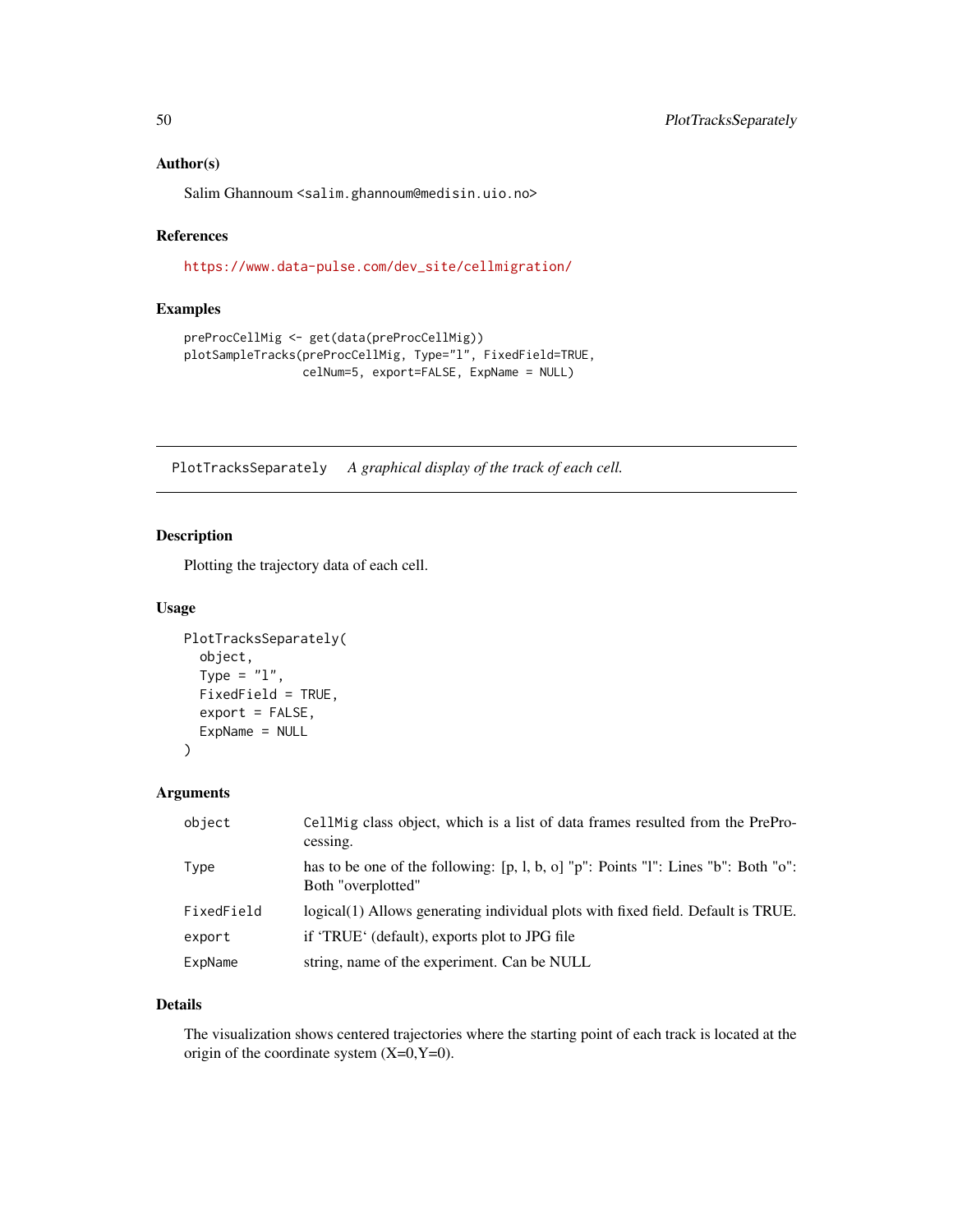### <span id="page-50-0"></span>rmPreProcessing 51

### Value

2D rose-plots of the cells' track Separately.

#### Author(s)

Salim Ghannoum <salim.ghannoum@medisin.uio.no>

### References

[https://www.data-pulse.com/dev\\_site/cellmigration/](https://www.data-pulse.com/dev_site/cellmigration/)

### Examples

```
rmTD <- get(data(preProcCellMig))
PlotTracksSeparately(rmTD,Type="b", FixedField=FALSE, export = FALSE)
```
rmPreProcessing *Data preprocessing for random migration (RM)*

### Description

This function allows preprocessing of the trajectory data from random migration (RM) experiments.

#### Usage

```
rmPreProcessing(
 object,
 PixelSize = 1.24,
 TimeInterval = 10,
 FrameN = NULL,
 ExpName = NULL
\lambda
```
#### Arguments

| object       | CellMig class object.                                                                                        |
|--------------|--------------------------------------------------------------------------------------------------------------|
| PixelSize    | A numeric value of the physical size of a pixel. Default is 1.24.                                            |
| TimeInterval | A numeric value of the time elapsed between successive frames in the time-lapse<br>stack. Default is 10 min. |
| FrameN       | A numeric value of the number of frames. Default is NULL                                                     |
| ExpName      | string, name of the experiment. Can be NULL                                                                  |

### Value

An CellMig class object with preprocessed data.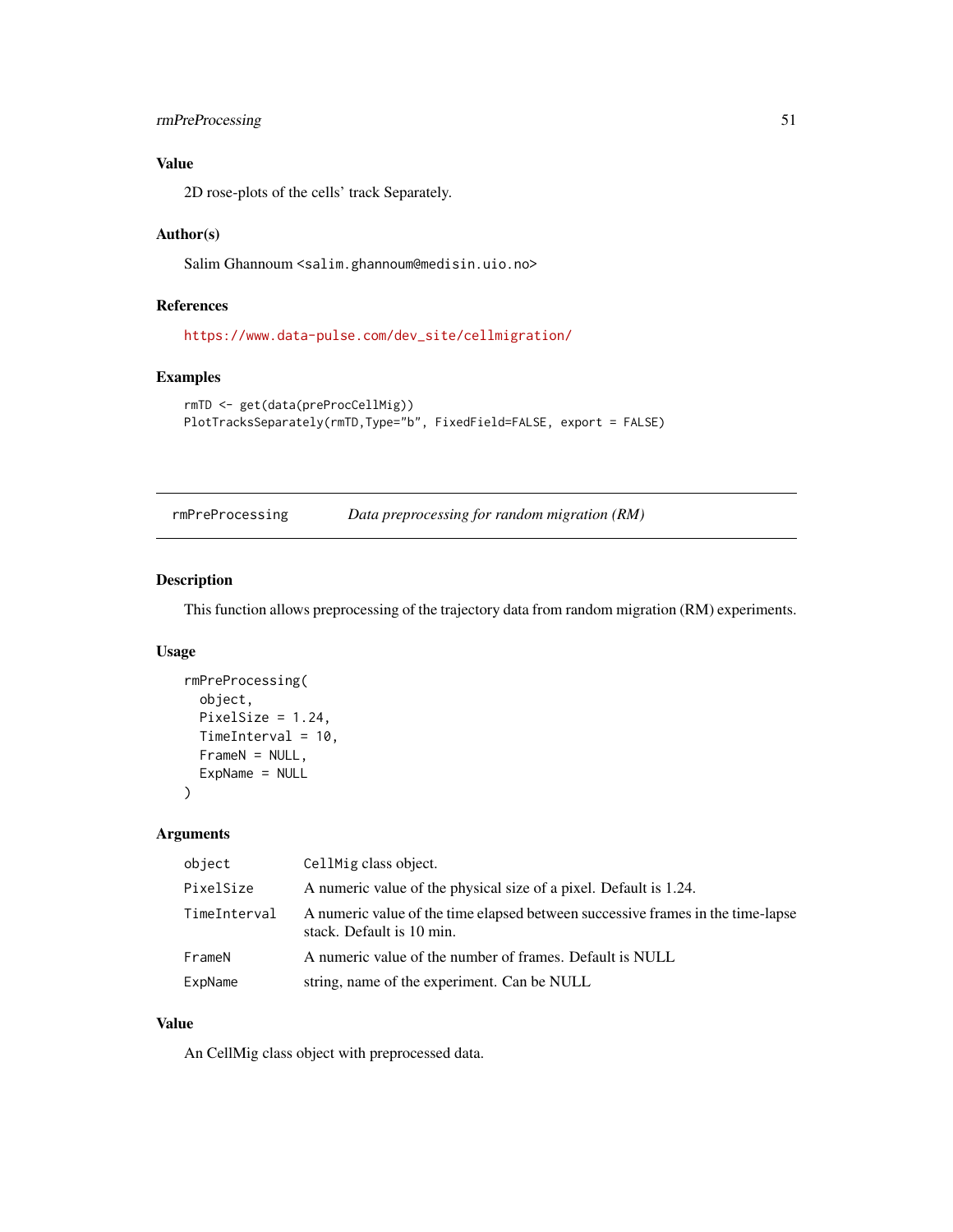#### <span id="page-51-0"></span>Author(s)

Salim Ghannoum <salim.ghannoum@medisin.uio.no>

### References

[https://www.data-pulse.com/dev\\_site/cellmigration/](https://www.data-pulse.com/dev_site/cellmigration/)

### Examples

```
TrajectoryDataset <- get(data(TrajectoryDataset))
rmDF=TrajectoryDataset[seq(1,40,by=1),]
rmTD <- CellMig(rmDF)
rmTD <- rmPreProcessing(rmTD, FrameN=30)
```
setAnalyticParams *Method setAnalyticParams*

#### Description

Set Analytic Params of a trackedCells object.

#### Usage

```
setAnalyticParams(x, params)
```

```
## S4 method for signature 'trackedCells,list'
setAnalyticParams(x, params)
```
### Arguments

| x      | a tracked Cells-class object |
|--------|------------------------------|
| params | a list including all params  |

#### Value

a trackedCells object

```
data("TrackCellsDataset")
setAnalyticParams(TrackCellsDataset, list())
```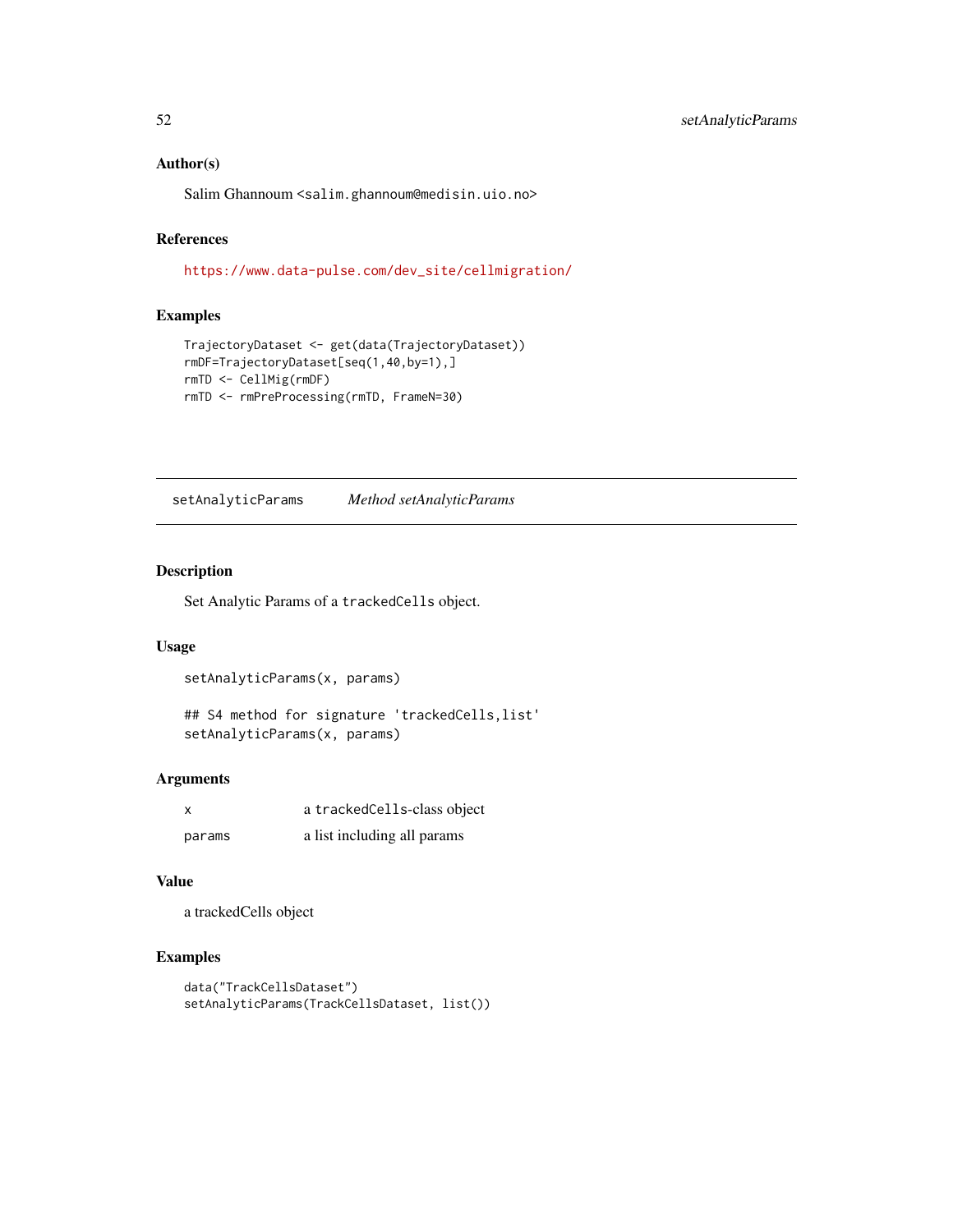<span id="page-52-0"></span>setCellMigSlot *Method setCellMigSlot*

#### Description

Set Data of a slot in a CellMig object.

### Usage

```
setCellMigSlot(x, slot, value)
```
## S4 method for signature 'CellMig, character' setCellMigSlot(x, slot, value)

### Arguments

| $\mathsf{x}$ | a CellMig-class object                    |
|--------------|-------------------------------------------|
| slot         | string pointing to the slot to be updated |
| value        | ANY value to be written                   |

### Value

a CellMig object

### Examples

```
data("TrajectoryDataset")
x <- CellMig(TrajectoryDataset)
setCellMigSlot(x, "cellpos", c(1, 2, 3))
```
setCellsMeta *Set MetaData*

### Description

Write/Replace MetaData of a trackedCells object

```
setCellsMeta(tc_obj, experiment = NULL, condition = NULL, replicate = NULL)
```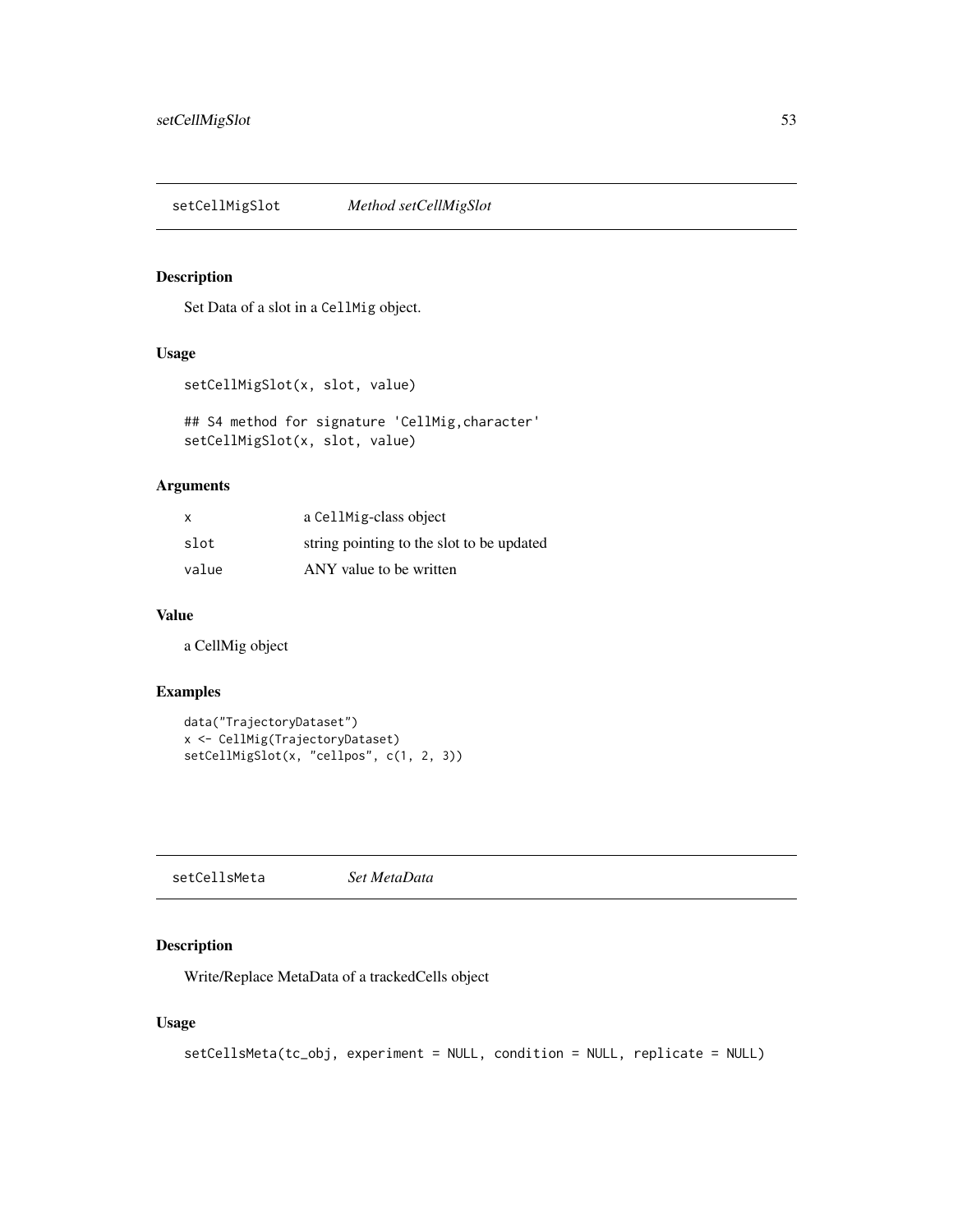### <span id="page-53-0"></span>Arguments

| tc_obi     | a trackedCells object                                                          |
|------------|--------------------------------------------------------------------------------|
| experiment | string, a label to describe the experiment (optional). Can be NULL             |
| condition  | string, a label to describe the experimental condition (optional). Can be NULL |
| replicate  | string, a label to identify the replicate (optional). Can be NULL              |

### Value

a list including three items: experiment name, condition label, and replicate ID.

#### Author(s)

Damiano Fantini, <damiano.fantini@gmail.com>

#### References

```
https://www.data-pulse.com/dev_site/cellmigration/ https://www.mathworks.com/matlabcentral/
fileexchange/60349-fasttracks
```
### Examples

```
x0 <- get(data(TrackCellsDataset))
x0 <- setCellsMeta(x0, experiment = "my_exp_01", condition = "DMSO")
getCellsMeta(x0)
```
setCellTracks *Method setCellTracks*

### Description

Set Tracks of a trackedCells object.

### Usage

setCellTracks(x, tracks)

```
## S4 method for signature 'trackedCells,matrix'
setCellTracks(x, tracks)
```
#### Arguments

| $\boldsymbol{\mathsf{x}}$ | a tracked Cells-class object       |
|---------------------------|------------------------------------|
| tracks                    | a matrix including all cell tracks |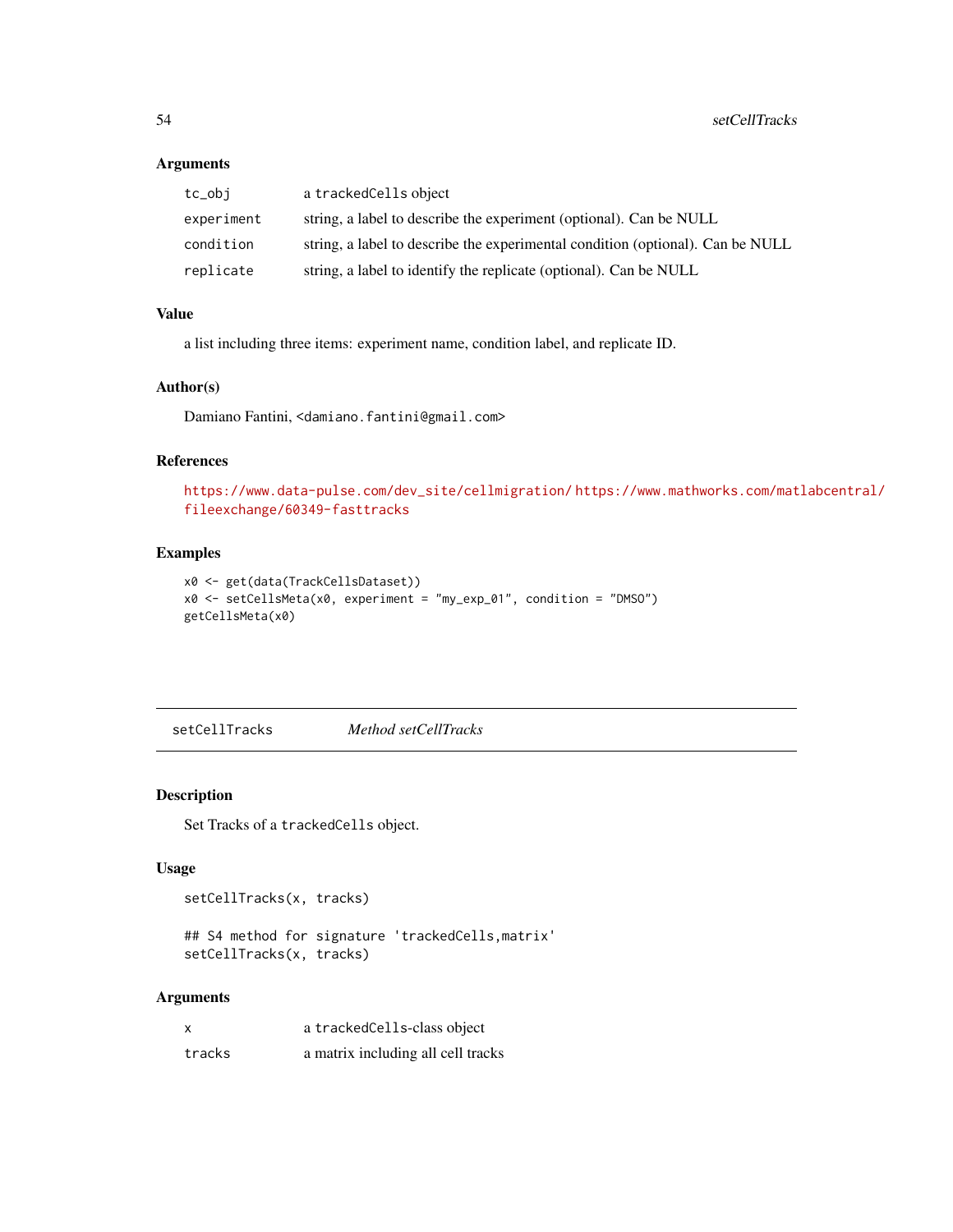### <span id="page-54-0"></span>setExpName 55

### Value

a trackedCells object

### Examples

```
data("TrackCellsDataset")
setCellTracks(TrackCellsDataset, matrix())
```
#### setExpName *Method setExpName*

### Description

Set Experiment Name of a CellMig object.

### Usage

setExpName(x, ExpName)

## S4 method for signature 'CellMig,character' setExpName(x, ExpName)

### Arguments

|         | a CellMig-class object              |
|---------|-------------------------------------|
| ExpName | string corresponding to the ExpName |

#### Value

a CellMig object

```
data("TrajectoryDataset")
x <- CellMig(TrajectoryDataset)
setExpName(x, "My Fav Experiment")
```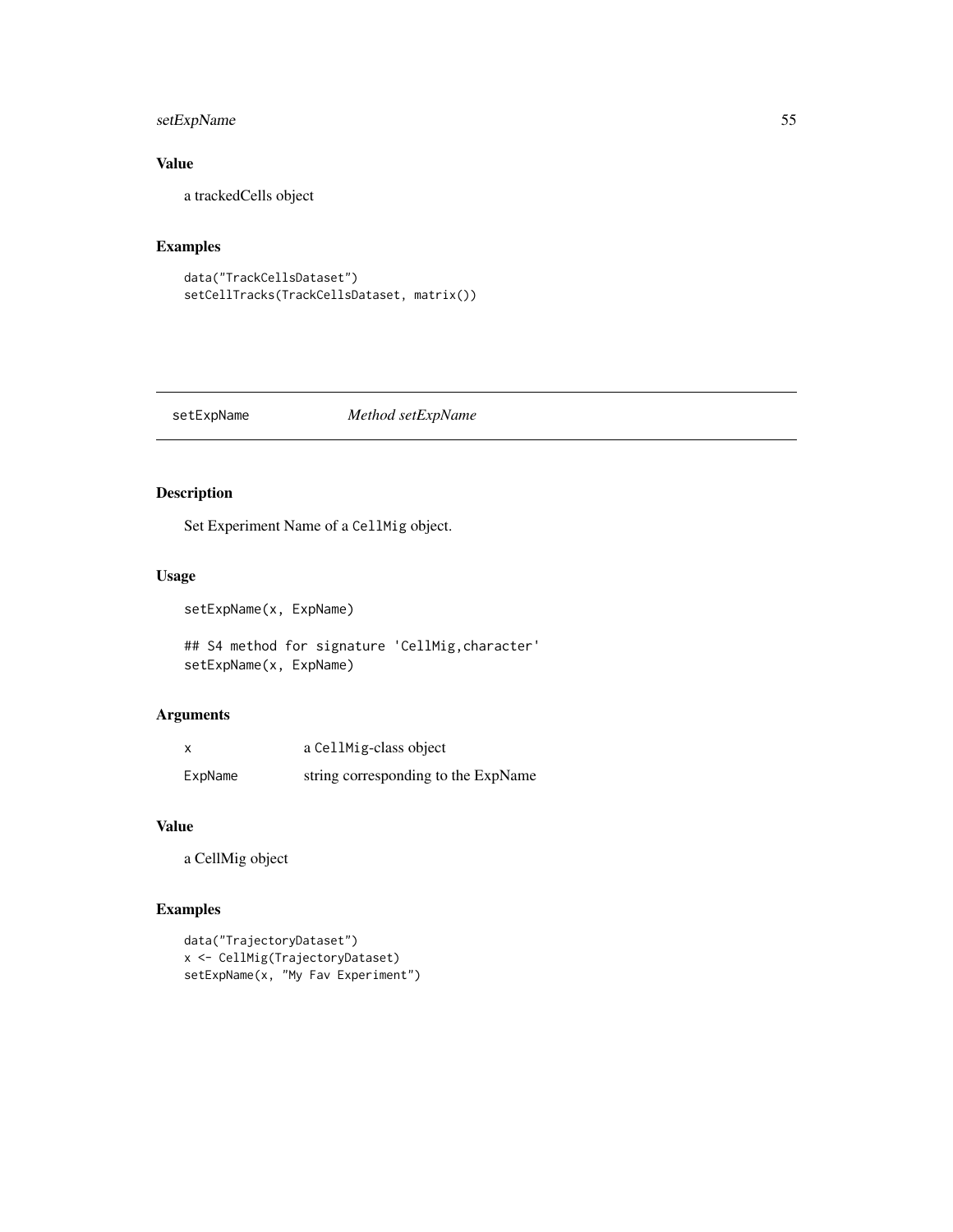<span id="page-55-0"></span>setOptimizedParams *Method setOptimizedParams*

### Description

Set Optimized Params of a trackedCells object.

#### Usage

```
setOptimizedParams(x, auto_params, results)
```

```
## S4 method for signature 'trackedCells'
setOptimizedParams(x, auto_params, results)
```
### Arguments

| $\mathsf{x}$ | a trackedCells-class object       |
|--------------|-----------------------------------|
| auto_params  | automatically selected parameters |
| results      | optimization analysis results     |

#### Value

a trackedCells object

### Examples

```
data("TrackCellsDataset")
setOptimizedParams(
  TrackCellsDataset,
  auto_params = list(lnoise = 6, diameter = 20, threshold = 10),
  results = list()
```
setProcessedImages *Method setProcessedImages*

### Description

Set Processed Images of a trackedCells object.

### Usage

setProcessedImages(x, procImages)

## S4 method for signature 'trackedCells,list' setProcessedImages(x, procImages)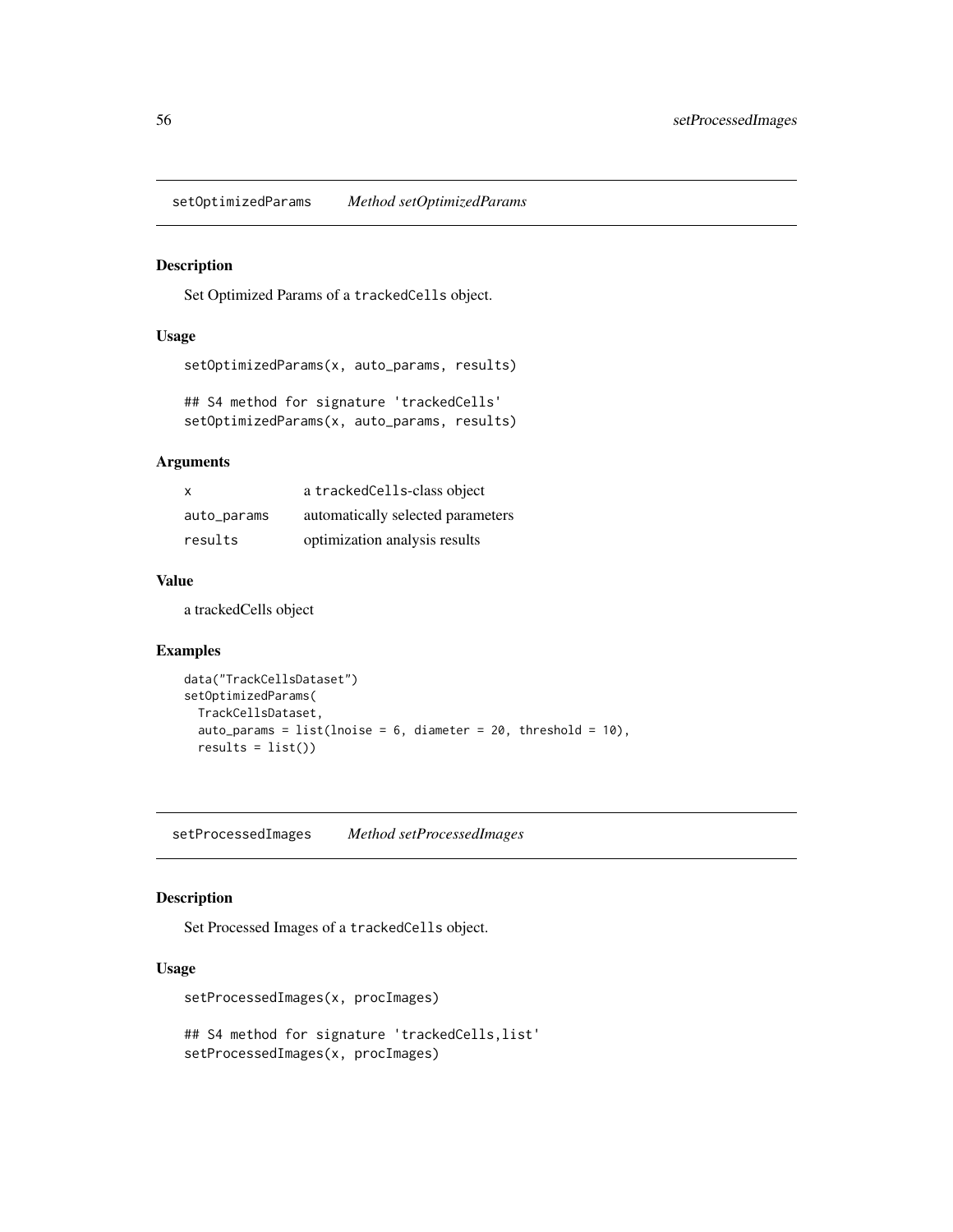### <span id="page-56-0"></span>setProcessingStatus 57

### Arguments

| x          | a tracked Cells-class object  |
|------------|-------------------------------|
| procImages | a list including all metadata |

#### Value

a trackedCells object

### Examples

```
data("TrackCellsDataset")
prc.im <- getProcessedImages(TrackCellsDataset)
setProcessedImages(TrackCellsDataset, prc.im)
```
setProcessingStatus *Method setProcessingStatus*

### Description

Set Operation Status of a trackedCells object.

### Usage

```
setProcessingStatus(x, slot, value)
```
## S4 method for signature 'trackedCells,character,numeric' setProcessingStatus(x, slot, value)

### Arguments

| X     | a trackedCells-class object               |
|-------|-------------------------------------------|
| slot  | string pointing to the slot to be updated |
| value | numeric value to be written               |

### Value

a trackedCells object

```
data("TrackCellsDataset")
setProcessingStatus(TrackCellsDataset, slot="optimized_params", value=0)
```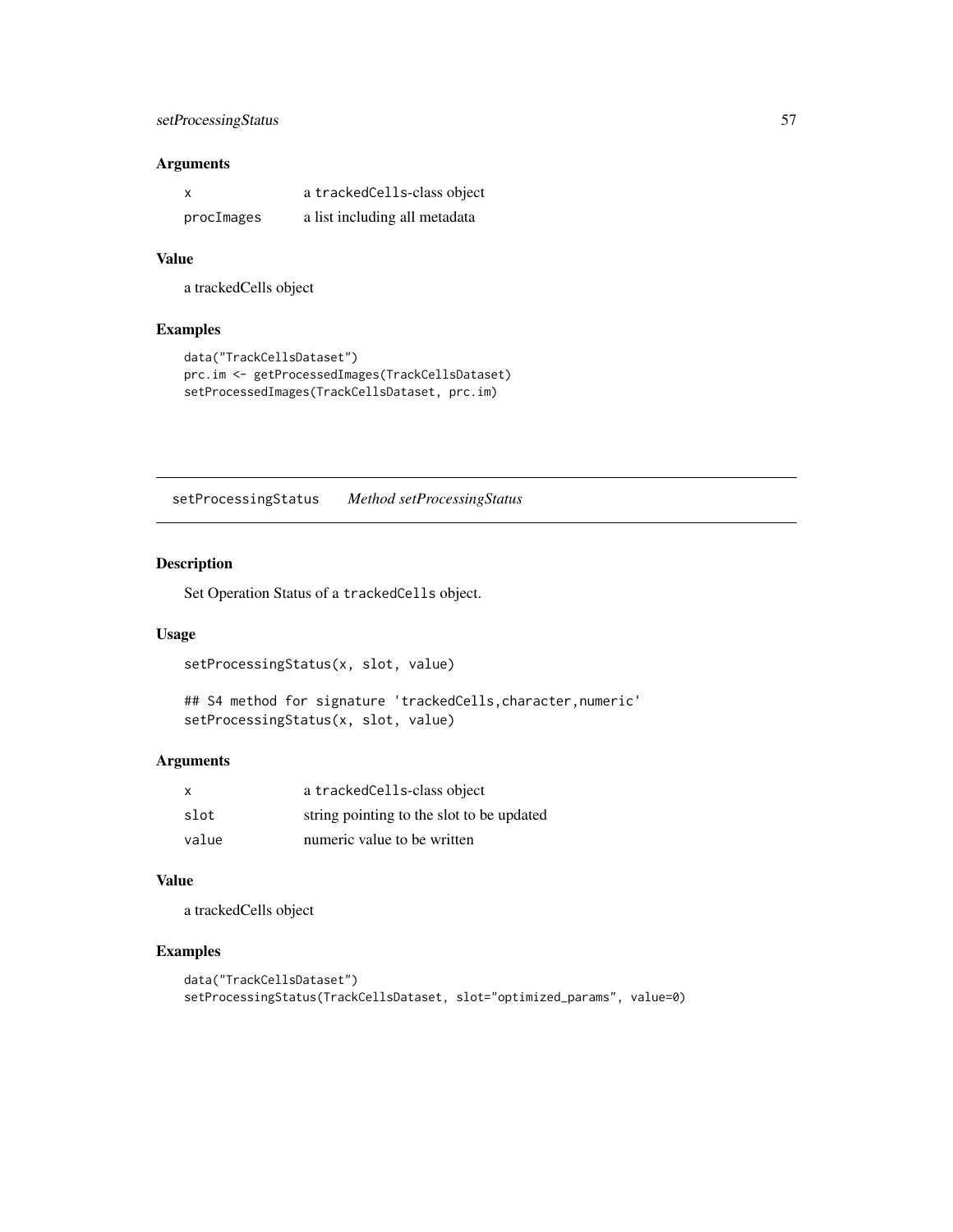<span id="page-57-0"></span>setTrackedCellsMeta *Method setTrackedCellsMeta*

#### Description

Set Metadata of a trackedCells object.

#### Usage

```
setTrackedCellsMeta(x, meta)
```
## S4 method for signature 'trackedCells,list' setTrackedCellsMeta(x, meta)

### Arguments

| x    | a tracked Cells-class object  |
|------|-------------------------------|
| meta | a list including all metadata |

### Value

a trackedCells object

#### Examples

```
data("TrackCellsDataset")
meta <- getCellTrackMeta(TrackCellsDataset)
meta[["condition"]] <- "DEMO N.2"
setTrackedCellsMeta(TrackCellsDataset, meta = meta)
```
setTrackedCentroids *Method setTrackedCentroids*

#### Description

Set Centroids of a trackedCells object.

### Usage

setTrackedCentroids(x, centroids)

## S4 method for signature 'trackedCells,list' setTrackedCentroids(x, centroids)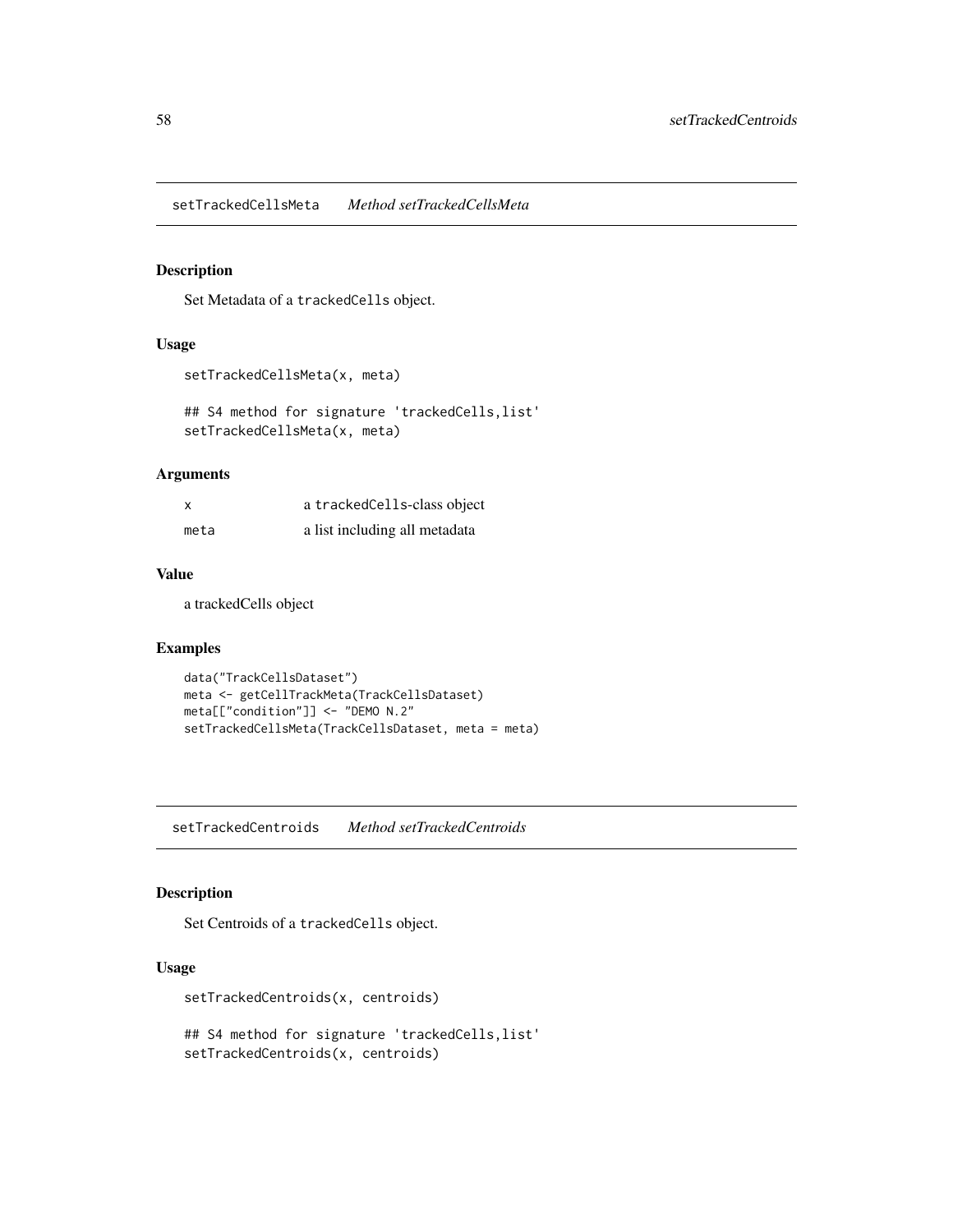### <span id="page-58-0"></span>setTrackedPositions 59

### Arguments

| X         | a tracked Cells-class object  |
|-----------|-------------------------------|
| centroids | a list including all metadata |

### Value

a trackedCells object

### Examples

```
data("TrackCellsDataset")
setTrackedCentroids(TrackCellsDataset, list())
```
setTrackedPositions *Method setTrackedPositions*

### Description

Set positions of a trackedCells object.

#### Usage

setTrackedPositions(x, positions)

## S4 method for signature 'trackedCells,data.frame' setTrackedPositions(x, positions)

#### Arguments

| x         | a tracked Cells-class object         |
|-----------|--------------------------------------|
| positions | a data.frame including all positions |

#### Value

a trackedCells object

```
data("TrackCellsDataset")
setTrackedPositions(TrackCellsDataset, data.frame())
```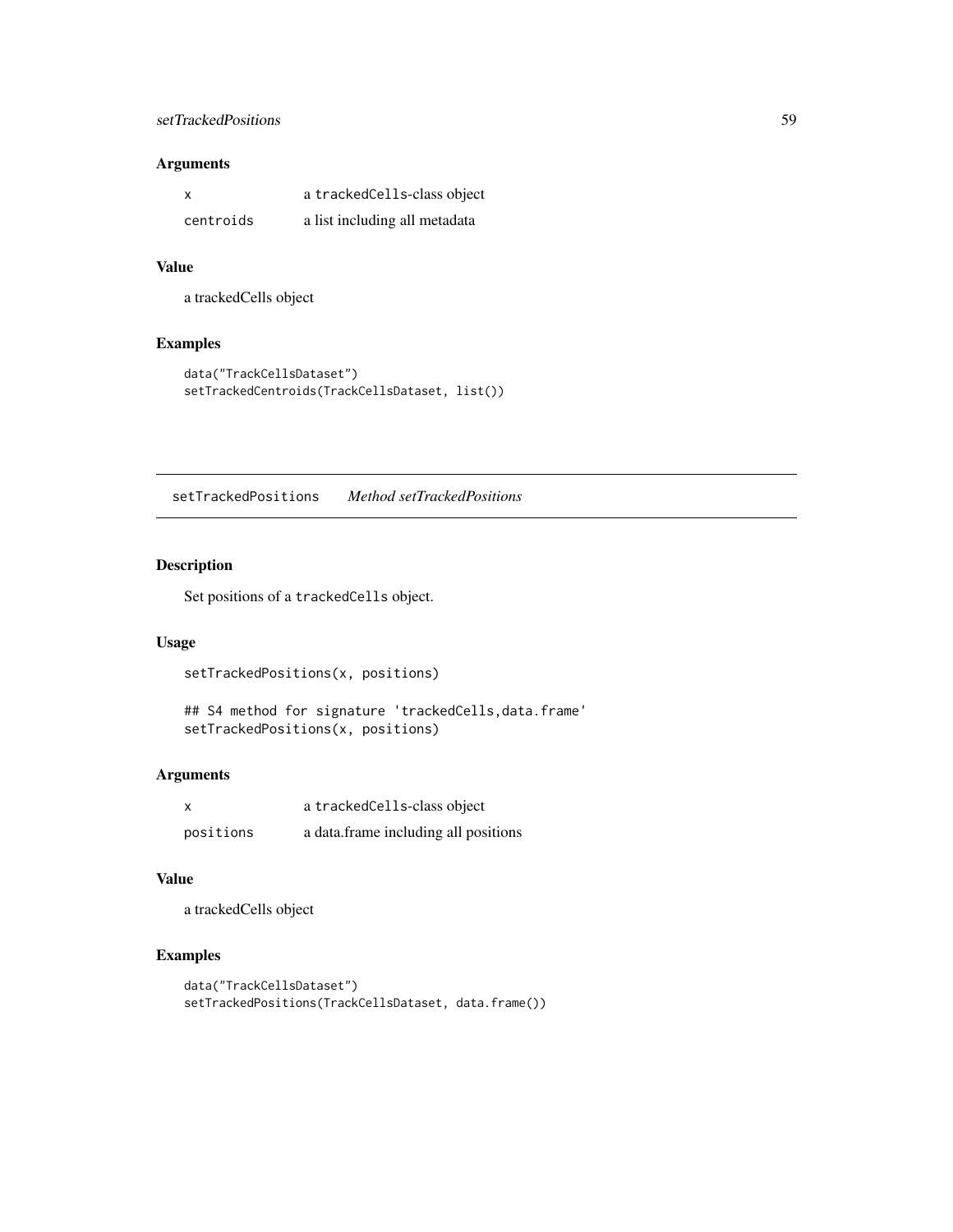<span id="page-59-0"></span>setTrackingStats *Method setTrackingStats*

### Description

Set Tracking Statistics of a trackedCells object.

### Usage

```
setTrackingStats(x, population, cells)
```

```
## S4 method for signature 'trackedCells'
setTrackingStats(x, population, cells)
```
### Arguments

| $\mathsf{x}$ | a trackedCells-class object |
|--------------|-----------------------------|
| population   | population-level statistics |
| cells        | cell-level statistics       |

### Value

a trackedCells object

#### Examples

```
data("TrackCellsDataset")
cel.sts <- getCellsStats(TrackCellsDataset)
pop.sts <- getPopulationStats(TrackCellsDataset)
setTrackingStats(TrackCellsDataset, pop.sts, cel.sts)
```
trackedCells-class *The trackedCells Class.*

### Description

An S4 class to represent a set of cells whose movements were tracked over time.

```
## S4 method for signature 'trackedCells'
initialize(.Object, x)
```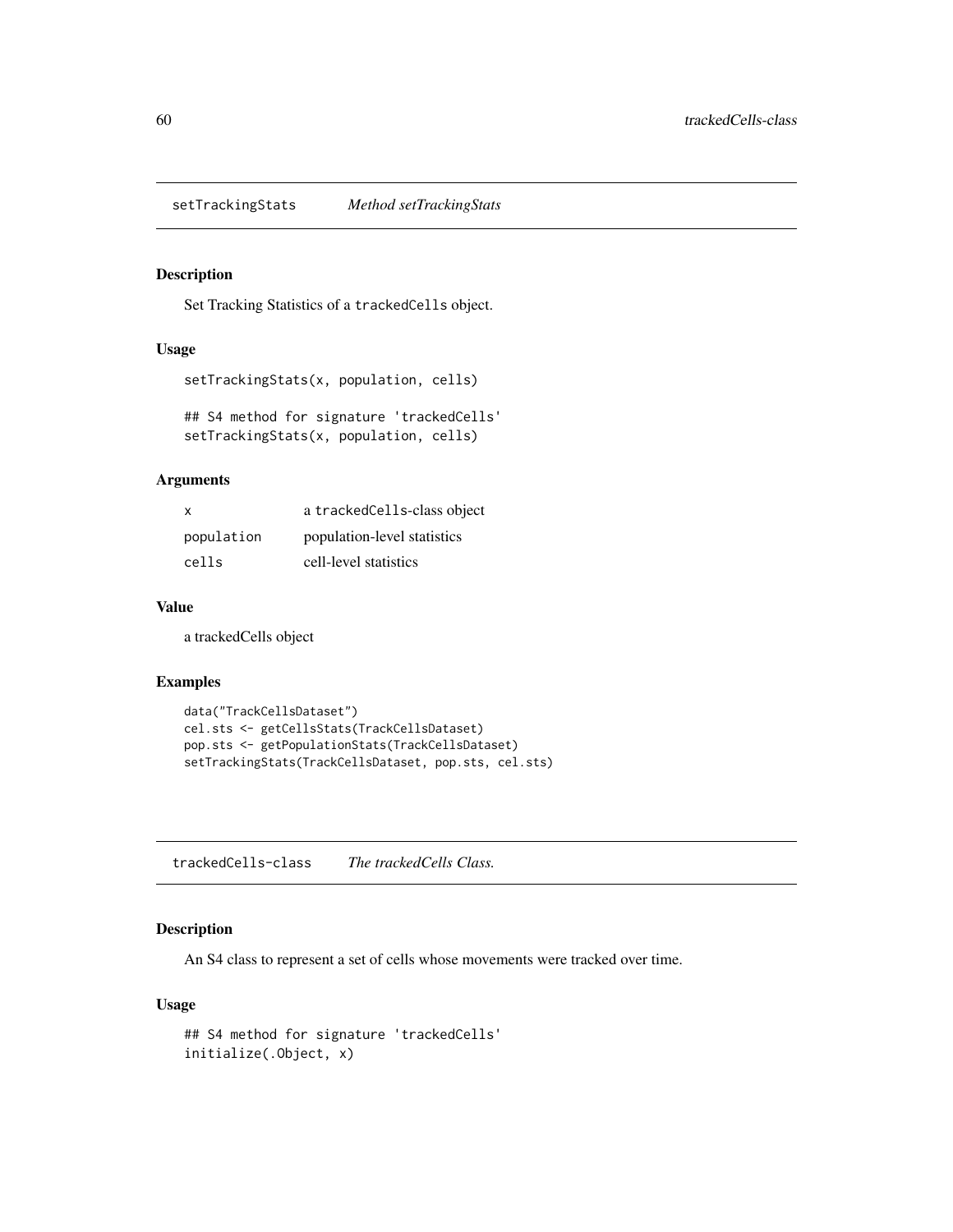### <span id="page-60-0"></span>TrajectoryDataset 61

### Arguments

| .Object | the tracked Cells object being built |
|---------|--------------------------------------|
| x       | imported TIFF image data             |

### Value

An S4-class object a trackedCells object

#### Slots

images is a list of imported images

proc\_images is a list of processed images

ops is a list keeping track of the operations executed on the object

optimized is a list including results of the params auto-optimization (optional)

centroids is a list of detected centroids

positions is a data.frame of cell positions across stacks

tracks is a numeric matrix of cell tracks

params is a list of parameters used for the analysis

stats is a list of stats computed for the cell tracks

metadata is a list including labels about the image, and the experiment

#### Author(s)

Damiano Fantini <damiano.fantini@gmail.com>

TrajectoryDataset *Trajectories of 350 cells*

### Description

A dataset containing the coordinates and the ID of 350 cells from a dense random migration experiment

### Usage

```
data(TrajectoryDataset)
```
### Format

A data frame with 50216 rows and 4 columns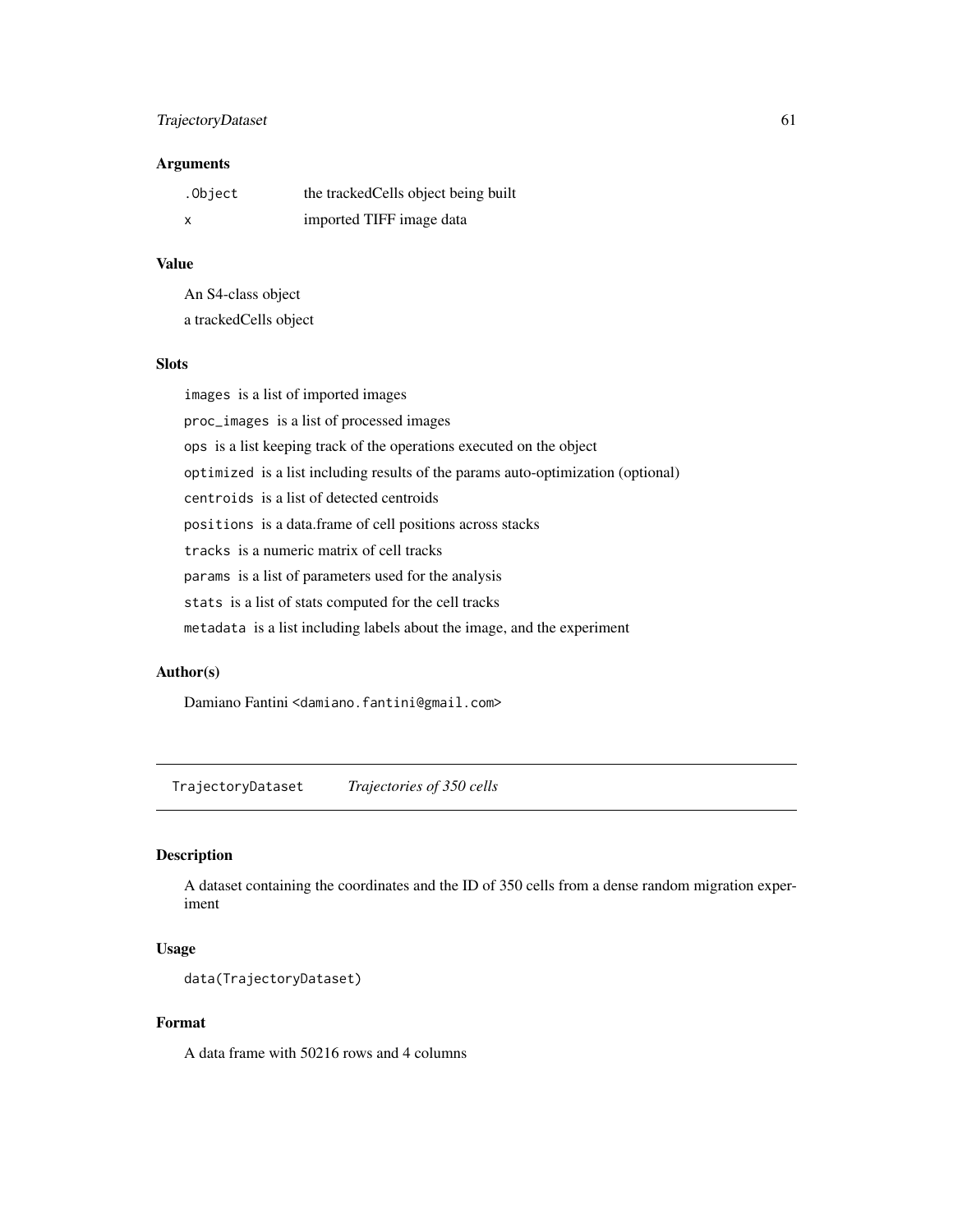### Details

BT549 cell trajectories were computed using cellmigRation. Imaging experiments were performed as described by Ghannoum S et al (paper in preparation). Briefly, triple negative breast cancer BT549 cells were cultured in RPMI supplemented with 10 and 1 NucLight green lentivirus (Essen BioScience), and then sorted by fluorescence-activated cell sorting (FACS). GFP-positive cells were seeded at a 1:3 ratio with untransduced BT549 cells in 96-well image-lock plates (EssenBio) at a density of 1000 total cells per well. Once cells reached the desired density, they were scanned at ten-minute intervals over 24h using an Incucyte S3 Live-Cell microscope (EssenBio) at 10x magnification and a Basler Ace 1920-155um camera with CMOS sensor. TIFF images were imported and processed using the cellmigRation library.

#### Examples

data(TrajectoryDataset)

VeAutoCor *Velocity AutoCorrelation*

#### **Description**

The VeAutoCor function automatically compute the changes in both speed and direction across several sequantial time intervals.

#### Usage

```
VeAutoCor(
  object,
 TimeInterval = 10,
  SLAG = 0.25,
  sPLOT = TRUE,
  aPLOT = TRUE,
  export = FALSE,ExpName = NULL
)
```
#### Arguments

| object       | Cell Mig class object, which is a list of data frames resulted from the PrePro-<br>cessing.                                                 |
|--------------|---------------------------------------------------------------------------------------------------------------------------------------------|
| TimeInterval | A numeric value of the time elapsed between successive frames in the time-lapse<br>stack.                                                   |
| sLAG         | A numeric value to be used to get the number of lags for the slope fitting. Default<br>is 0.25, which represents 25 percent of the steps.   |
| <b>sPLOT</b> | A logical vector that allows generating individual plots showing the velocity<br>across several sequantial time intervals. Default is TRUE. |

<span id="page-61-0"></span>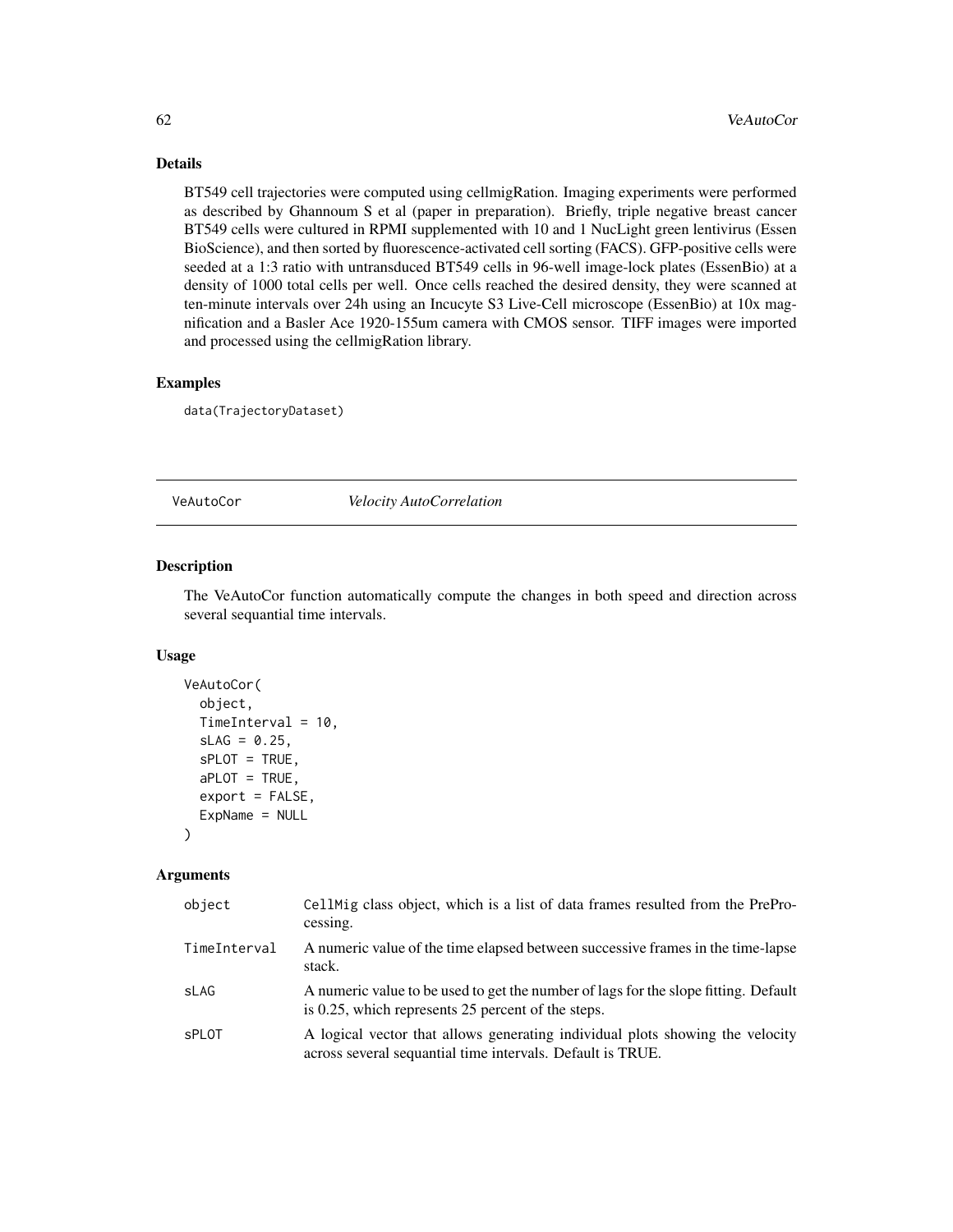<span id="page-62-0"></span>

| aPLOT   | A logical vector that allows generating a plot showing the velocity across several<br>sequantial time intervals of all cells. Default is TRUE. |
|---------|------------------------------------------------------------------------------------------------------------------------------------------------|
| export  | if 'TRUE' (default), exports function output to CSV file                                                                                       |
| ExpName | string, name of the experiment. Can be NULL                                                                                                    |

### Value

Plots and a data frame, which contains six rows: "Cell Number", "Velocity AutoCorrelation (lag=1)", "2nd normalized Velocity AutoCorrelation", "Intercept of VA quadratic model", "Mean Velocity AutoCorrelation (all lags)", "Mean |Acceleration|" and "Average Speed".

### Author(s)

Salim Ghannoum <salim.ghannoum@medisin.uio.no>

### References

[https://www.data-pulse.com/dev\\_site/cellmigration/](https://www.data-pulse.com/dev_site/cellmigration/)

### Examples

```
data(TrajectoryDataset)
rmDF=TrajectoryDataset[1:300,]
rmTD <- CellMig(rmDF)
rmTD <- rmPreProcessing(rmTD,FrameN=55)
rmTD <- VeAutoCor(rmTD, TimeInterval=10, sLAG=0.25, sPLOT=FALSE,
                  aPLOT=FALSE, export=FALSE)
```
visualizeCellTracks *Visualize Cell Tracks originating at an Image Stack*

### Description

Visualize Cell Tracks that originated at an Image Stack of interest

```
visualizeCellTracks(
  tc_obj,
  stack = 1,
  pnt.cex = 1.2,
  1wd = 1.6,
  col = "red2",col.untracked = "gray45",
  main = NULL
)
```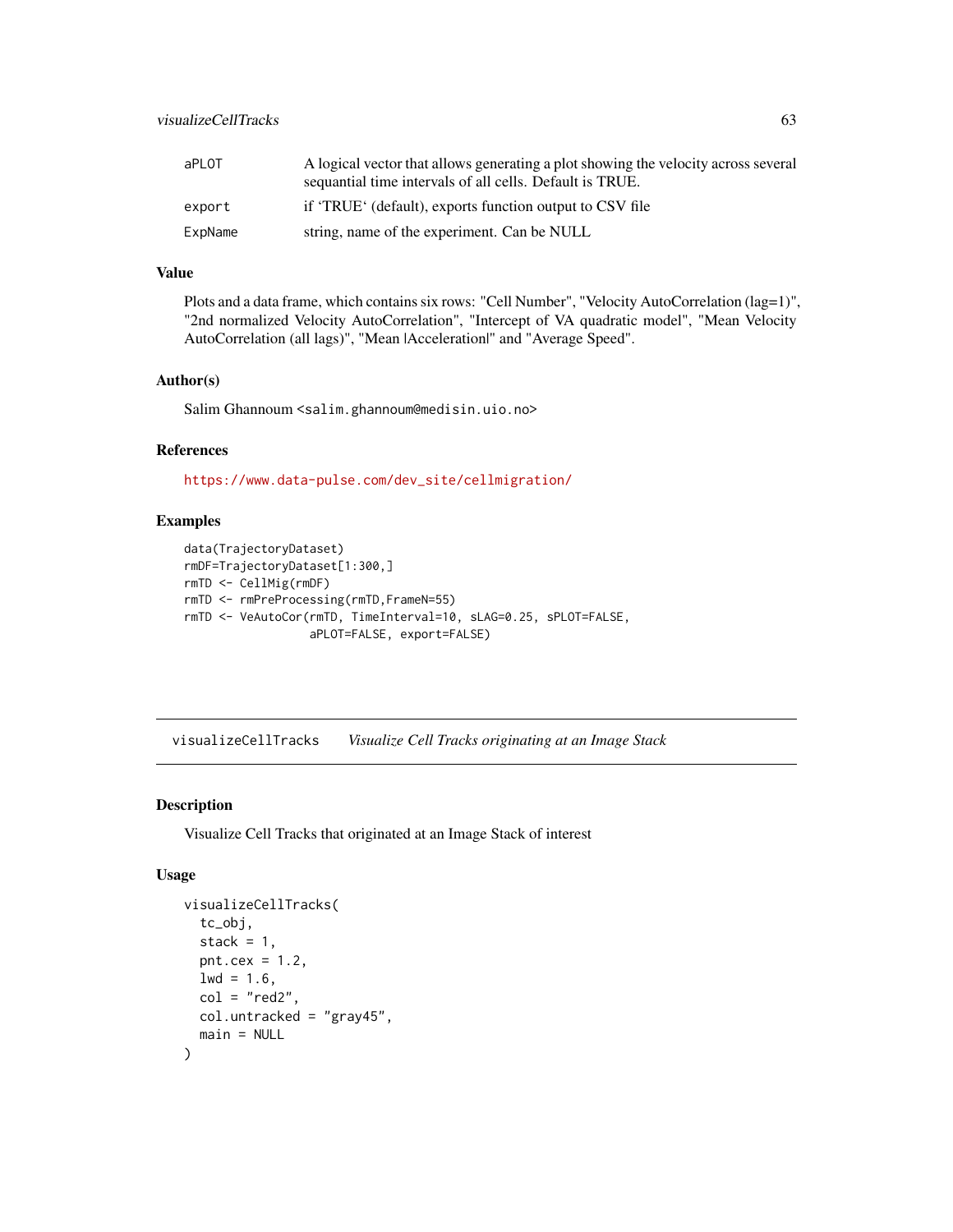### Arguments

| tc_obj        | a tracked Cells object                                            |
|---------------|-------------------------------------------------------------------|
| stack         | index of the stack                                                |
| pnt.cex       | cex of the point drawn around each cell                           |
| lwd           | width of the lines visualizing cell tracks                        |
| col           | color of the points and the tracks, e.g.: "red2"                  |
| col.untracked | color of the points that were not tracked further, e.g.: "gray45" |
| main          | string used as plot title, can be NULL                            |

### Value

None

#### Author(s)

Damiano Fantini, <damiano.fantini@gmail.com>

### References

```
https://www.data-pulse.com/dev_site/cellmigration/ https://www.mathworks.com/matlabcentral/
fileexchange/60349-fasttracks
```
### Examples

```
x <- get(data(TrackCellsDataset))
visualizeCellTracks(tc_obj = x, stack = 2)
```
VisualizeStackCentroids

*Visualize Cells in an Image Stack*

### Description

Visualize objects that were identified as cells in a given image stack

```
VisualizeStackCentroids(
  tc_obj,
  stack = 1,
 pnt.cex = 1.2,
 txt.cex = 0.9,
 offset = 0.18,
  main = NULL
)
```
<span id="page-63-0"></span>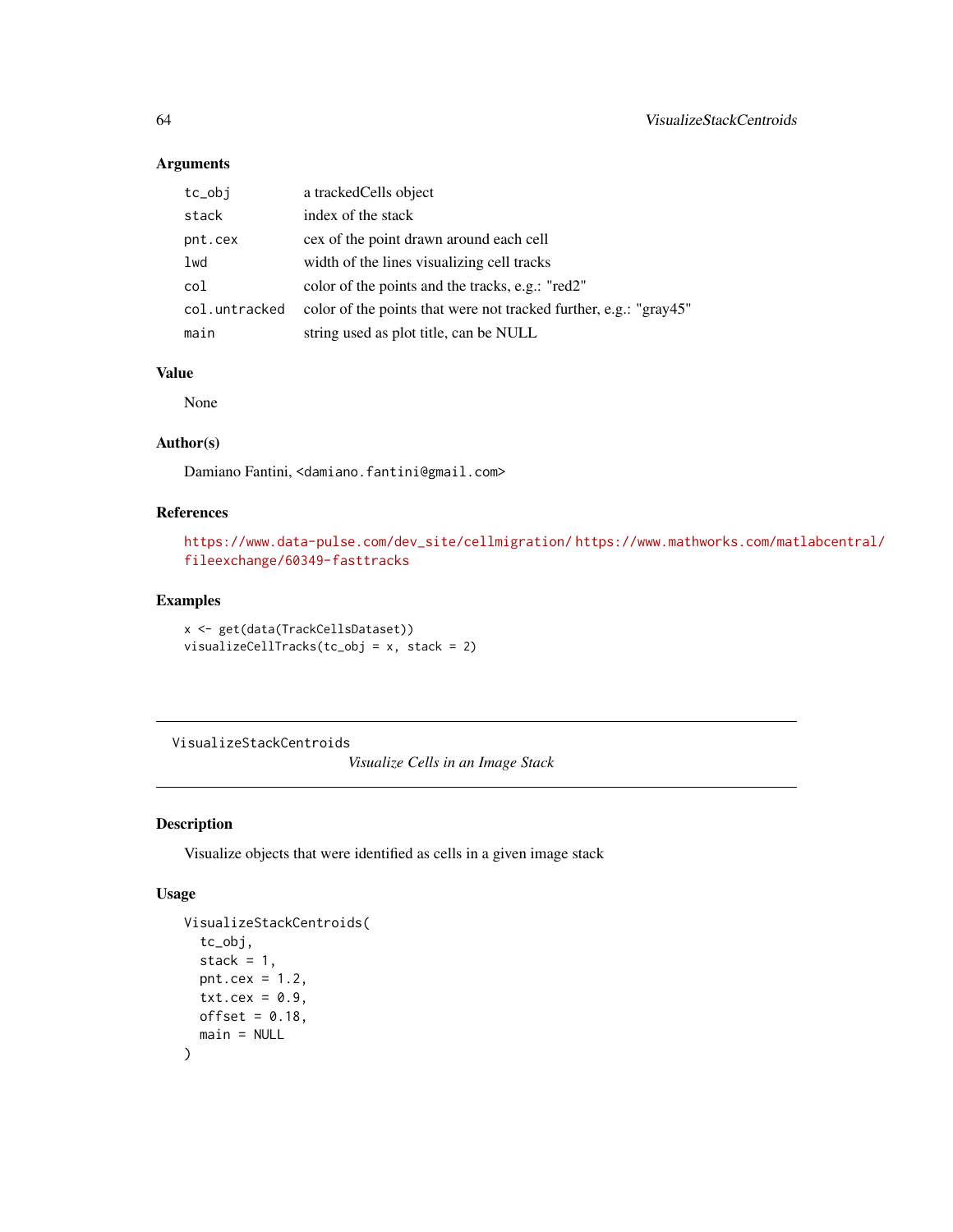### <span id="page-64-0"></span>wsaPreProcessing 65

#### Arguments

| tc_obj  | a trackedCells object                             |
|---------|---------------------------------------------------|
| stack   | index of the image stack to use                   |
| pnt.cex | cex of the points drawn around cells              |
| txt.cex | cex of the text used to annotate cells            |
| offset  | offset value for the annotation                   |
| main    | string used for the plot title, can be NULL= NULL |

### Value

None

### Author(s)

Damiano Fantini, <damiano.fantini@gmail.com>

### References

```
https://www.data-pulse.com/dev_site/cellmigration/ https://www.mathworks.com/matlabcentral/
fileexchange/60349-fasttracks
```
### Examples

```
# Representative output
x <- get(data(TrackCellsDataset))
VisualizeStackCentroids(tc_obj = x, stack = 2, pnt.cex = 5, offset = 1.3)
```
wsaPreProcessing *Data preprocessing for wound scratch assay (WSA).*

### Description

This function allows filtering of cells and preprocessing of the trajectory data from wound scratch assay (WSA) experiments.

```
wsaPreProcessing(
  object,
 PixelSize = 1.24,
  TimeInterval = 10,
  FrameN = NULL,
  imageH = 1500,
  woundH = 600,
```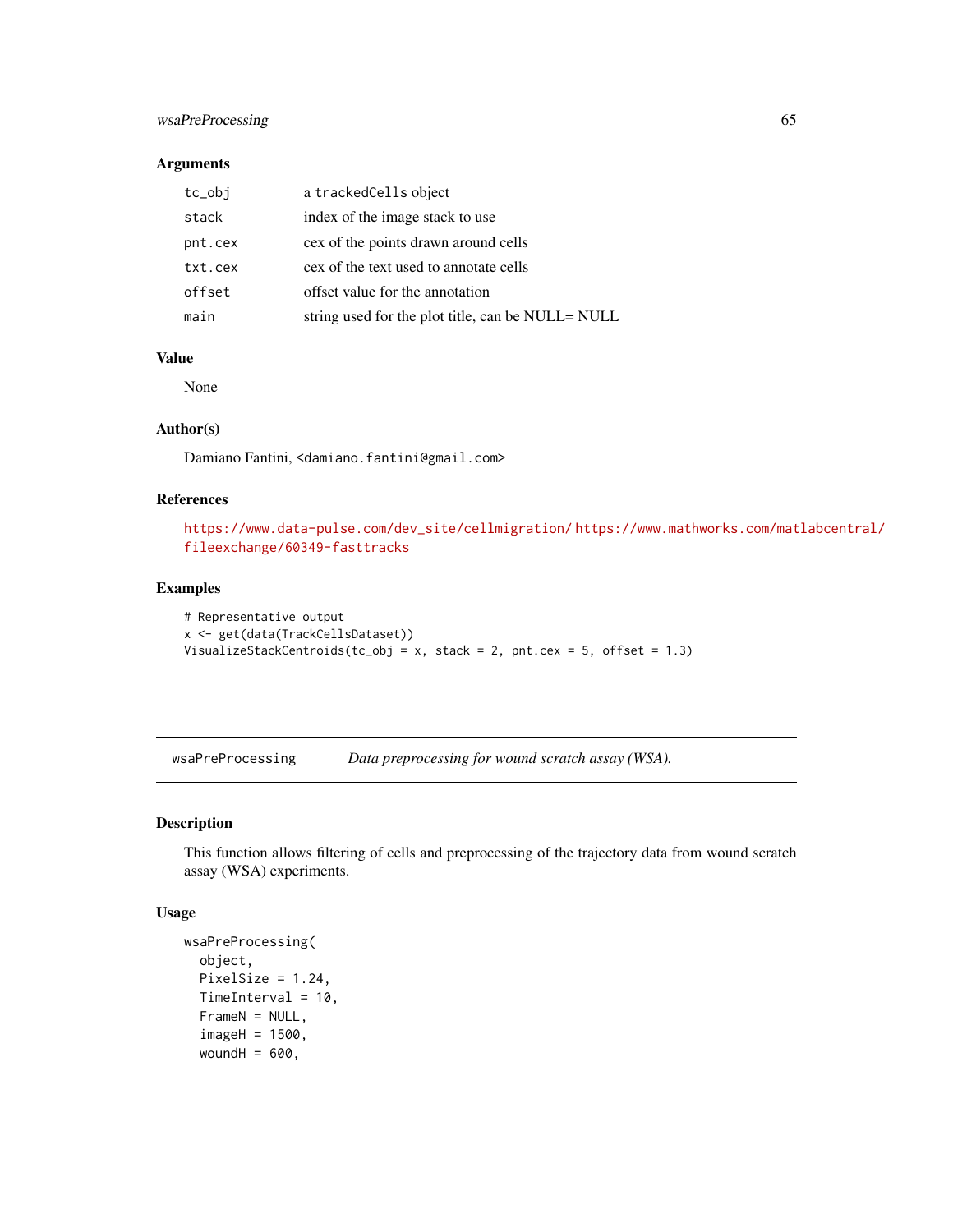```
upperE = 400,
  lowerE = 1000,mar = 75,
 clearW = TRUE,
 ExpName = NULL
\mathcal{L}
```
### Arguments

| CellMig class object.                                                                     |
|-------------------------------------------------------------------------------------------|
| A numeric value of the physical size of a pixel.                                          |
| A numeric value of the time elapsed between successive frames in the time-lapse<br>stack. |
| A numeric value of the number of frames. Default is NULL                                  |
| A numeric value of the image height.                                                      |
| A numeric value of the image height.                                                      |
| A numeric value of the upper edge of the wound.                                           |
| A numeric value of the lower edge of the wound.                                           |
| A numeric value of the margin to be used to narrow the clearing zone inside the<br>zone.  |
| A logical vector that allows removing the cells within the wound. Default is<br>TRUE.     |
| string, name of the experiment. Can be NULL                                               |
|                                                                                           |

## Value

An CellMig class object with filtered, annotated and preprocessed data.

### Author(s)

Salim Ghannoum <salim.ghannoum@medisin.uio.no>

### References

[https://www.data-pulse.com/dev\\_site/cellmigration/](https://www.data-pulse.com/dev_site/cellmigration/)

```
WSADataset <- get(data(WSADataset))
wasDF=WSADataset[seq(1,30,by=1),]
wsaTD <- CellMig(wasDF)
wsaTD <- wsaPreProcessing(wsaTD,FrameN=20)
```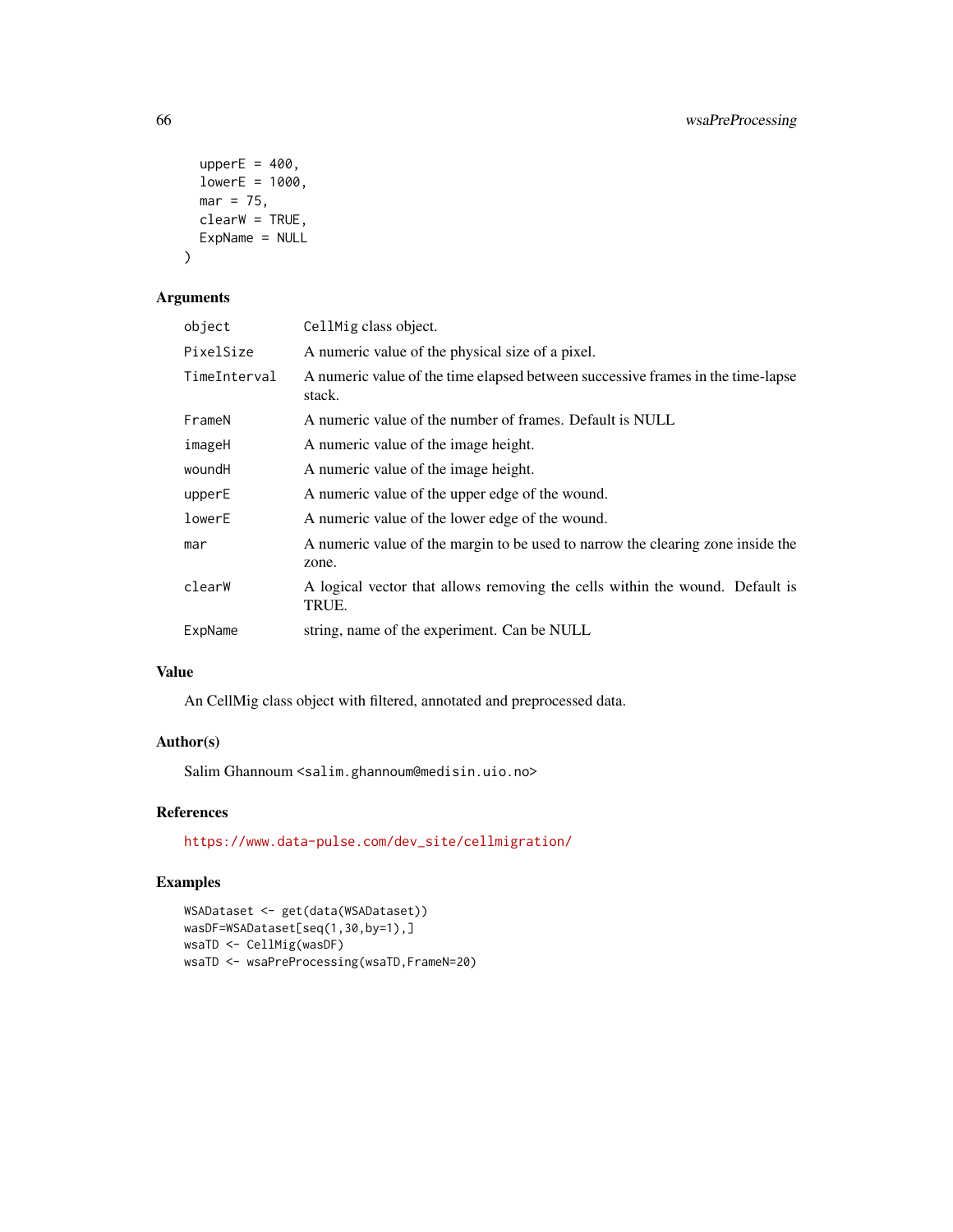# <span id="page-66-0"></span>**Index**

∗ datasets TrajectoryDataset, [61](#page-60-0) aggregateFR, [3](#page-2-0) aggregateTrackedCells, [5](#page-4-0) CellMig *(*CellMig-class*)*, [6](#page-5-0) CellMig-class, [6](#page-5-0) CellMigPCA, [7](#page-6-0) CellMigPCAclust, [8](#page-7-0) CellMigPCAclustALL, [9](#page-8-0) CellTracker, [11](#page-10-0) ComputeTracksStats, [13](#page-12-0) DiAutoCor, [14](#page-13-0)

DiRatio, [15](#page-14-0) DiRatioPlot, [16](#page-15-0)

EstimateDiameterRange, [17](#page-16-0)

FilterTrackedCells, [18](#page-17-0) FinRes, [19](#page-18-0) FMI, [20](#page-19-0) ForwardMigration, [21](#page-20-0)

```
getAvailableAggrMetrics, 22
getCellImages, 23
getCellImages,trackedCells-method
        (getCellImages), 23
getCellMigSlot, 24
getCellMigSlot,CellMig,character-method
        (getCellMigSlot), 24
getCellsMeta, 24
getCellsStats, 25
getCellTrackMeta, 26
getCellTrackMeta,trackedCells-method
        (getCellTrackMeta), 26
getCellTracks, 26
getCellTracks,trackedCells-method
        (getCellTracks), 26
getCellTrackStats, 27
```
getCellTrackStats,trackedCells-method *(*getCellTrackStats*)*, [27](#page-26-0) getDACtable, [28](#page-27-0) getDiRatio, [29](#page-28-0) getFMItable, [30](#page-29-0) getForMigtable, [31](#page-30-0) getImageCentroids, [32](#page-31-0) getImageCentroids,trackedCells-method *(*getImageCentroids*)*, [32](#page-31-0) getImageStacks, [32](#page-31-0) getMSDtable, [33](#page-32-0) getOptimizedParameters, [34](#page-33-0) getOptimizedParams, [35](#page-34-0) getOptimizedParams,trackedCells-method *(*getOptimizedParams*)*, [35](#page-34-0) getPerAndSpeed, [35](#page-34-0) getPopulationStats, [36](#page-35-0) getProcessedImages, [37](#page-36-0) getProcessedImages,trackedCells-method *(*getProcessedImages*)*, [37](#page-36-0) getProcessingStatus, [37](#page-36-0) getProcessingStatus,trackedCells-method *(*getProcessingStatus*)*, [37](#page-36-0) getResults, [38](#page-37-0) getTracks, [39](#page-38-0) getVACtable, [39](#page-38-0)

initialize,CellMig-method *(*CellMig-class*)*, [6](#page-5-0) initialize, trackedCells-method *(*trackedCells-class*)*, [60](#page-59-0)

### LoadTiff, [40](#page-39-0)

MSD, [41](#page-40-0)

OptimizeParams, [43](#page-42-0)

PerAndSpeed, [44](#page-43-0) plot3DAllTracks, [46](#page-45-0) plot3DTracks, [47](#page-46-0)